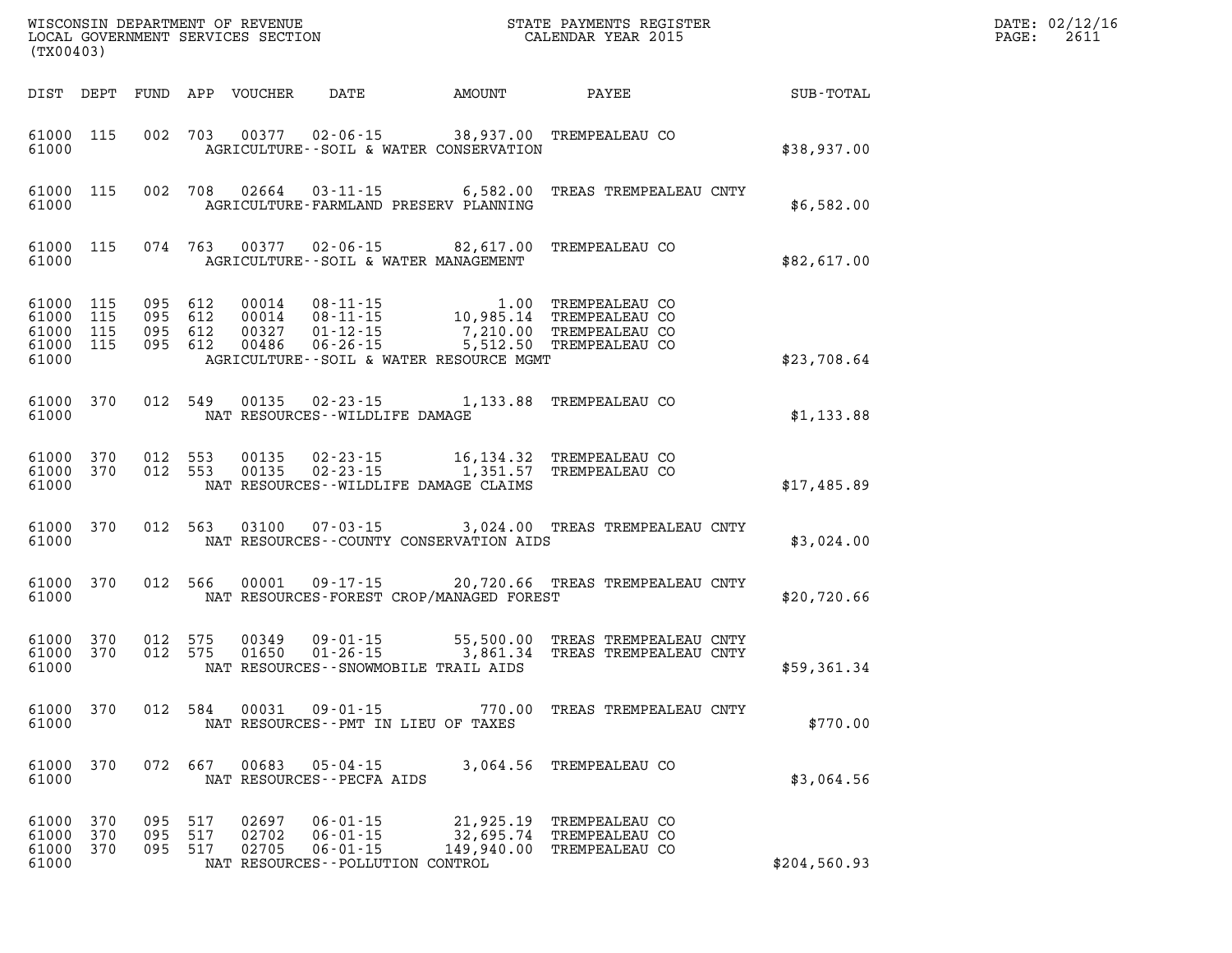| WISCONSIN DEPARTMENT OF REVENUE<br>LOCAL GOVERNMENT SERVICES SECTION<br>(TX00403)                                                                                                                                                                                                                   |                                                                           |                                                                                                                                                                   |                                                                                                                                                                         |                                                                                                                                                                                                                                                                                                                                              | DN S'                                                                                                                                                                                                                                                                                                             | STATE PAYMENTS REGISTER<br>CALENDAR YEAR 2015                                                                                                                                                                                                                                                                                                     |                                                                 | DATE: 02/12/1<br>PAGE:<br>2612 |
|-----------------------------------------------------------------------------------------------------------------------------------------------------------------------------------------------------------------------------------------------------------------------------------------------------|---------------------------------------------------------------------------|-------------------------------------------------------------------------------------------------------------------------------------------------------------------|-------------------------------------------------------------------------------------------------------------------------------------------------------------------------|----------------------------------------------------------------------------------------------------------------------------------------------------------------------------------------------------------------------------------------------------------------------------------------------------------------------------------------------|-------------------------------------------------------------------------------------------------------------------------------------------------------------------------------------------------------------------------------------------------------------------------------------------------------------------|---------------------------------------------------------------------------------------------------------------------------------------------------------------------------------------------------------------------------------------------------------------------------------------------------------------------------------------------------|-----------------------------------------------------------------|--------------------------------|
| DIST DEPT                                                                                                                                                                                                                                                                                           |                                                                           |                                                                                                                                                                   | FUND APP VOUCHER                                                                                                                                                        | DATE                                                                                                                                                                                                                                                                                                                                         | AMOUNT                                                                                                                                                                                                                                                                                                            | PAYEE                                                                                                                                                                                                                                                                                                                                             | SUB-TOTAL                                                       |                                |
| 61000 395<br>61000                                                                                                                                                                                                                                                                                  |                                                                           |                                                                                                                                                                   |                                                                                                                                                                         | 011 168 50061 06-09-15<br>TRANSPORTATION--ELDERLY & DISABLED                                                                                                                                                                                                                                                                                 |                                                                                                                                                                                                                                                                                                                   | 71,605.00 COUNTY OF TREMPEALEAU                                                                                                                                                                                                                                                                                                                   | \$71,605.00                                                     |                                |
| 61000<br>395<br>61000                                                                                                                                                                                                                                                                               |                                                                           |                                                                                                                                                                   | 011 174 61716 10-05-15                                                                                                                                                  | TRANSPORTATION--FLOOD DAMAGE AID                                                                                                                                                                                                                                                                                                             |                                                                                                                                                                                                                                                                                                                   | 67,571.38 TREAS TREMPEALEAU CO                                                                                                                                                                                                                                                                                                                    | \$67,571.38                                                     |                                |
| 61000<br>395<br>61000<br>395<br>61000 395<br>61000                                                                                                                                                                                                                                                  |                                                                           | 011 190<br>011 190<br>011 190                                                                                                                                     | 36061<br>52061<br>64061                                                                                                                                                 | $01 - 05 - 15$<br>$07 - 06 - 15$<br>$10 - 05 - 15$                                                                                                                                                                                                                                                                                           | TRANSPORTATION - - GENERAL TRANSP AIDS - GTA                                                                                                                                                                                                                                                                      | 202,986.56 COUNTY OF TREMPEALEAU<br>405,973.12 COUNTY OF TREMPEALEAU<br>202,986.57 COUNTY OF TREMPEALEAU                                                                                                                                                                                                                                          | \$811,946.25                                                    |                                |
| 61000 395<br>61000                                                                                                                                                                                                                                                                                  |                                                                           | 011 278                                                                                                                                                           | 68923                                                                                                                                                                   | 12-14-15                                                                                                                                                                                                                                                                                                                                     | TRANSPORTATION - - LRIP/TRIP/MSIP GRANTS                                                                                                                                                                                                                                                                          | 3,993.39 TREAS TREMPEALEAU CO                                                                                                                                                                                                                                                                                                                     | \$3,993.39                                                      |                                |
| 61000 435<br>61000<br>435<br>61000<br>435<br>61000<br>435<br>61000<br>435<br>61000<br>435<br>61000<br>435<br>61000<br>435<br>61000<br>435<br>61000<br>435<br>61000<br>435<br>61000<br>435<br>61000 435<br>61000                                                                                     |                                                                           | 005 000<br>005 000<br>005 000<br>005 000<br>005 000<br>005 000<br>005 000<br>005 000<br>005 000<br>005 000<br>005 000<br>005 000<br>005 000                       | 90511<br>90514<br>90515<br>90517<br>90518<br>90519<br>90521<br>90600<br>90601<br>90604<br>90607<br>90609<br>90611                                                       | $01 - 01 - 15$<br>$02 - 01 - 15$<br>$03 - 01 - 15$<br>$04 - 01 - 15$<br>$05 - 01 - 15$<br>$06 - 01 - 15$<br>06-29-15<br>$07 - 01 - 15$<br>08-01-15<br>$09 - 01 - 15$<br>$10 - 01 - 15$<br>$11 - 02 - 15$<br>$12 - 01 - 15$<br>HEALTH SERVICES - - STATE/FED AIDS                                                                             |                                                                                                                                                                                                                                                                                                                   | 237,640.00 TREMPEALEAU CO<br>237,640.00 TREMPEALEAU CO<br>97,436.00 TREMPEALEAU CO<br>291,379.00 TREMPEALEAU CO<br>32,726.00 TREMPEALEAU CO<br>216,610.00 TREMPEALEAU CO<br>216,6100 TREMPEALEAU CO<br>337,429.00 TREMPEALEAU CO<br>68,177.00 TREMPEALEAU CO<br>332,449.00                                                                        | \$3,329,332.00                                                  |                                |
| 61000 437<br>61000<br>437<br>61000<br>437<br>61000<br>437<br>61000<br>437<br>61000<br>437<br>61000 437<br>61000 437<br>61000<br>437<br>437<br>61000<br>61000<br>437<br>61000<br>437<br>61000<br>437<br>61000<br>437<br>61000<br>437<br>61000<br>437<br>61000<br>437<br>61000<br>437<br>61000<br>437 | 005<br>005<br>005<br>005<br>005<br>005<br>005<br>005<br>005<br>005<br>005 | 005 000<br>005 000<br>005 000<br>005 000<br>005 000<br>005 000<br>005 000<br>005 000<br>000<br>000<br>000<br>000<br>000<br>000<br>000<br>000<br>000<br>000<br>000 | 00000<br>00000<br>00000<br>00000<br>00000<br>00000<br>00000<br>00000<br>00000<br>00000<br>00000<br>00000<br>00000<br>00000<br>00000<br>00000<br>00000<br>00000<br>00000 | $01 - 05 - 15$<br>$01 - 30 - 15$<br>$02 - 05 - 15$<br>$03 - 05 - 15$<br>$03 - 11 - 15$<br>$04 - 06 - 15$<br>04-07-15<br>$04 - 17 - 15$<br>$04 - 30 - 15$<br>$05 - 05 - 15$<br>$05 - 06 - 15$<br>$06 - 05 - 15$<br>$07 - 06 - 15$<br>$07 - 30 - 15$<br>$08 - 05 - 15$<br>$08 - 21 - 15$<br>$09 - 08 - 15$<br>$09 - 25 - 15$<br>$09 - 29 - 15$ | 0,611.570.84 TREMPEALEAU<br>102,570.84 TREMPEALEAU<br>16,863.39 TREMPEALEAU<br>205.99 TREMPEALEAU<br>47,373.48 TREMPEALEAU<br>74,338.35 TREMPEALEAU<br>15,238.34 TREMPEALEAU<br>47,552.61<br>2,024.48<br>4,124.88<br>5,887.35<br>812.67<br>117,652.20<br>304.20<br>2,487.00<br>5,031.68<br>3,730.87<br>348,666.00 | 8,617.97 TREMPEALEAU<br>102,570.84 TREMPEALEAU CHILD SUPPORT*<br>15,238.34 TREMPEALEAU CHILD SUPPORT*<br>TREMPEALEAU<br>102,577.36 TREMPEALEAU CHILD SUPPORT*<br>TREMPEALEAU<br>TREMPEALEAU<br>TREMPEALEAU<br>TREMPEALEAU<br>TREMPEALEAU CHILD SUPPORT*<br>TREMPEALEAU<br>TREMPEALEAU CHILD SUPPORT*<br>TREMPEALEAU<br>TREMPEALEAU<br>TREMPEALEAU | $\star$<br>$\star$<br>$^\star$<br>$\star$<br>$\star$<br>$\star$ |                                |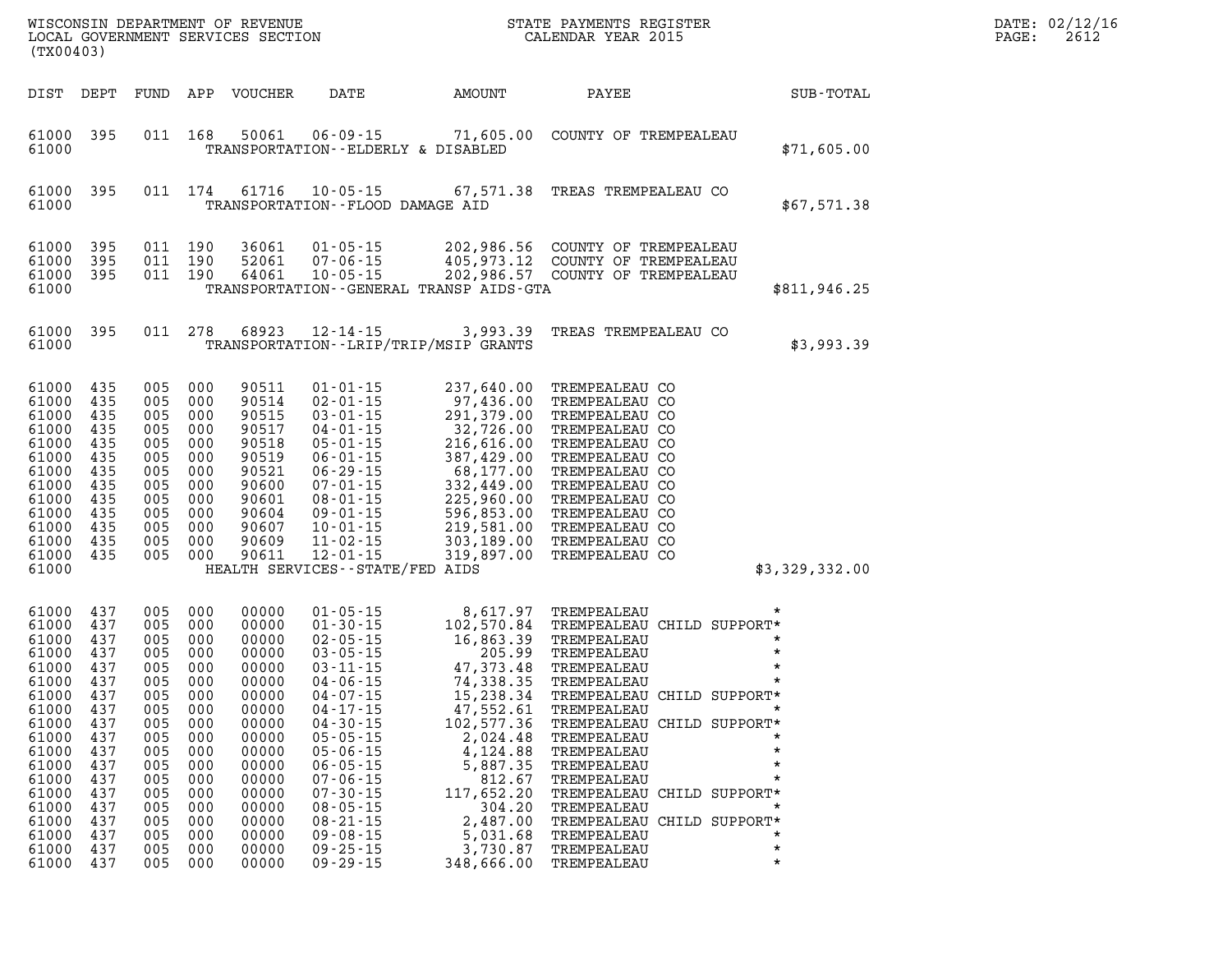| DATE: | 02/12/16 |
|-------|----------|
| PAGE: | 2613     |

| (TX00403)                       |                        |         | LOCAL GOVERNMENT SERVICES SECTION |                                                          |                                                                                                                                                                                                                                                       | CALENDAR YEAR 2015               |              | PAGE: | 2613 |
|---------------------------------|------------------------|---------|-----------------------------------|----------------------------------------------------------|-------------------------------------------------------------------------------------------------------------------------------------------------------------------------------------------------------------------------------------------------------|----------------------------------|--------------|-------|------|
|                                 |                        |         |                                   |                                                          | DIST DEPT FUND APP VOUCHER DATE AMOUNT PAYEE SUB-TOTAL                                                                                                                                                                                                |                                  |              |       |      |
|                                 |                        |         |                                   |                                                          | 61000 CHILDREN & FAMILIES - STATE/FEDERAL AIDS                                                                                                                                                                                                        |                                  | \$906,059.66 |       |      |
| 61000                           | 61000 455              |         | 002 202 03584                     |                                                          | 01-09-15 707.75 TREAS TREMPEALEAU CNTY<br>JUSTICE -- LAW ENFORCEMENT TRAINING REIMB                                                                                                                                                                   |                                  | \$707.75     |       |      |
| 61000                           | 61000 455              |         | 002 221 14                        | JUSTICE -- LAW ENFORCEMENT SERVICES AID                  | 07-21-15 350.00 TREAS TREMPEALEAU CNTY                                                                                                                                                                                                                |                                  | \$350.00     |       |      |
| 61000 455<br>61000              | 61000 455              |         |                                   | JUSTICE -- LAW ENFORCEMENT TRAINING                      | $\begin{array}{cccc} 002 & 231 & 03584 & 01\cdot 09\cdot 15 & 2,056.49 & \text{TREAS TREMPEALEAU CNTY} \\ 002 & 231 & 10 & 03\cdot 19\cdot 15 & 6,560.00 & \text{TREAS TREMPEALEAU CNTY} \end{array}$                                                 |                                  | \$8,616.49   |       |      |
| 61000                           | 61000 455<br>61000 455 |         |                                   |                                                          | $\begin{array}{cccc} 002 & 241 & 00555 & 01\text{-}16\text{-}15 & 105.00 & \text{TREMPEALEAU CNTY} \\ 002 & 241 & 03758 & 01\text{-}16\text{-}15 & 1,127.64 & \text{TREAS TREMPEALEAU CNTY} \end{array}$<br>JUSTICE -- CEASE AND OTHER FEDERAL GRANTS |                                  | \$1,232.64   |       |      |
| 61000 455<br>61000 455<br>61000 | 61000 455              |         |                                   |                                                          | 002  271  00483  08-14-15   11,813.96  TREAS TREMPEALEAU CNTY<br>002  271  04467  02-18-15   17,534.51  TREAS TREMPEALEAU CNTY<br>002  271  07089  07-01-15   6,560.36  TREAS TREMPEALEAU CNTY<br>JUSTICE -- TREATMENT ALT/DIVERSION GRANT            |                                  | \$35,908.83  |       |      |
| 61000 455<br>61000              | 61000 455              |         | 002 532 04<br>002 532 12          |                                                          | 03-09-15 16,502.34 TREAS TREMPEALEAU CNTY<br>07-27-15 18,673.32 TREAS TREMPEALEAU CNTY<br>JUSTICE - - VICTIM/WITNESS ASSISTANCE SERV                                                                                                                  |                                  | \$35,175.66  |       |      |
| 61000                           | 61000 465<br>61000 465 |         |                                   |                                                          | 002 337 01026 01-20-15 6,986.00 TREAS TREMPEALEAU CNTY 002 337 01379 06-24-15 7,280.50 TREAS TREMPEALEAU CNTY<br>MILITARY AFFAIRS-EMERGENCY MGMT PLANNING                                                                                             |                                  | \$14, 266.50 |       |      |
| 61000 465<br>61000              | 61000 465              | 002 342 | 00942<br>002 342 01449            |                                                          | 01-15-15 18,939.36 TREAS TREMPEALEAU CNTY<br>06-25-15 17,757.83 TREAS TREMPEALEAU CNTY<br>MILITARY AFFAIRS-EMERGENCY MGMT-FED FUND                                                                                                                    |                                  | \$36,697.19  |       |      |
| 61000                           | 61000 485              | 002 127 | 06062                             | $06 - 12 - 15$<br>VETERANS AFFAIRS GRANTS                | 1,000.00 TREAS TREMPEALEAU CNTY                                                                                                                                                                                                                       |                                  | \$1,000.00   |       |      |
| 61000 485<br>61000              |                        | 082 267 | 06062                             | $06 - 12 - 15$<br>VETERANS AFFAIRS -- GRANTS TO COUNTIES |                                                                                                                                                                                                                                                       | 4,500.00 TREAS TREMPEALEAU CNTY  | \$4,500.00   |       |      |
| 61000<br>61000                  | 485                    | 082 280 | 03012                             | $01 - 02 - 15$<br>VETERANS AFFAIRS - - GRANTS            |                                                                                                                                                                                                                                                       | 4, 276.83 TREAS TREMPEALEAU CNTY | \$4,276.83   |       |      |
| 61000 485                       |                        | 083 370 | 06062                             | $06 - 12 - 15$                                           |                                                                                                                                                                                                                                                       | 4,500.00 TREAS TREMPEALEAU CNTY  |              |       |      |

WISCONSIN DEPARTMENT OF REVENUE **STATE PAYMENTS REGISTER**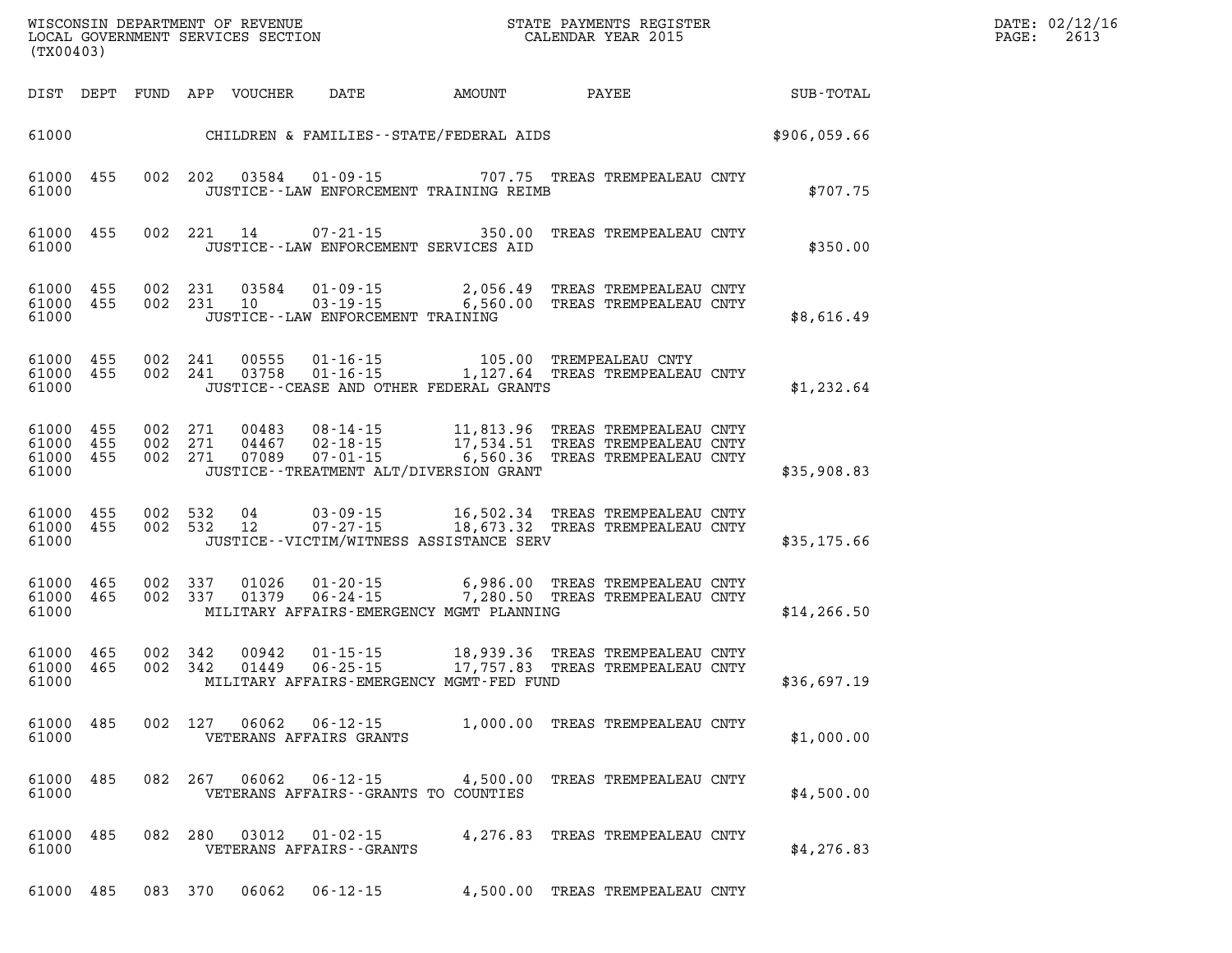|  | <b>DAT</b> |
|--|------------|
|  | PAG        |

**WISCONSIN DEPARTMENT OF REVENUE STATE PAYMENTS REGISTER DATE: 02/12/16 LOCAL GOVERNMENT SERVICES SECTION CALENDAR YEAR 2015 PAGE: 2614 (TX00403) DIST DEPT FUND APP VOUCHER DATE AMOUNT PAYEE SUB-TOTAL 61000 VETERANS AFFAIRS--GRANTS TO COUNTIES \$4,500.00 61000 505 002 155 60007 07-23-15 509.40 TREAS TREMPEALEAU CNTY 61000 505 002 155 60007 07-23-15 10,625.00 TREAS TREMPEALEAU CNTY 61000 505 002 155 60141 09-23-15 1,375.00 TREAS TREMPEALEAU CNTY 61000 505 002 155 60141 09-23-15 169.50 TREAS TREMPEALEAU CNTY 61000 505 002 155 60397 01-06-15 1,000.00 TREAS TREMPEALEAU CNTY 61000 505 002 155 60397 01-06-15 322.92 TREAS TREMPEALEAU CNTY 61000 505 002 155 60669 04-23-15 2,875.00 TREAS TREMPEALEAU CNTY 61000 505 002 155 60669 04-23-15 897.60 TREAS TREMPEALEAU CNTY 61000 505 002 155 60748 05-21-15 669.77 TREAS TREMPEALEAU CNTY 61000 505 002 155 60792 06-08-15 2,125.00 TREAS TREMPEALEAU CNTY 61000 505 002 155 60792 06-08-15 240.00 TREAS TREMPEALEAU CNTY 61000 505 002 155 60830 06-23-15 257.93 TREAS TREMPEALEAU CNTY 61000 505 002 155 60872 07-07-15 693.35 TREAS TREMPEALEAU CNTY 61000 DOA-HOUSING ASSISTANCE-FEDERAL FUNDS \$21,760.47 61000 505 035 371 60397 01-06-15 656.63 TREAS TREMPEALEAU CNTY 61000 505 035 371 60397 01-06-15 2,350.53 TREAS TREMPEALEAU CNTY 61000 505 035 371 60669 04-23-15 308.55 TREAS TREMPEALEAU CNTY 61000 505 035 371 60669 04-23-15 897.60 TREAS TREMPEALEAU CNTY 61000 505 035 371 60748 05-21-15 198.10 TREAS TREMPEALEAU CNTY 61000 505 035 371 60748 05-21-15 669.76 TREAS TREMPEALEAU CNTY 61000 505 035 371 60748 05-21-15 669.77 TREAS TREMPEALEAU CNTY 61000 505 035 371 60792 06-08-15 807.00 TREAS TREMPEALEAU CNTY 61000 505 035 371 60792 06-08-15 807.00 TREAS TREMPEALEAU CNTY 61000 505 035 371 60830 06-23-15 1,145.70 TREAS TREMPEALEAU CNTY 61000 505 035 371 60830 06-23-15 381.90 TREAS TREMPEALEAU CNTY 61000 505 035 371 60872 07-07-15 70.48 TREAS TREMPEALEAU CNTY** 

**61000 505 089 166 04954 01-21-15 1,000.00 TREAS TREMPEALEAU CNTY 61000 505 089 166 09103 06-23-15 55,328.00 TREAS TREMPEALEAU CNTY 61000 DOA--LAND INFORMATION FUND \$56,328.00 61000 835 002 105 44530 07-27-15 253,131.89 TREAS TREMPEALEAU CNTY 61000 REVENUE--STATE SHARED REVENUES \$253,131.89** 

**61000 505 035 371 60872 07-07-15 693.35 TREAS TREMPEALEAU CNTY** 

**61000 835 002 109 01061 07-27-15 12,420.00 TREAS TREMPEALEAU CNTY 61000 REVENUE--EXEMPT COMPUTER AID \$12,420.00** 

**61000 DOA--PUBLIC BENEFITS FUND \$9,656.37** 

**61000 835 002 302 10117 07-27-15 2,999,393.47 TREAS TREMPEALEAU CNTY 61000 835 002 302 11117 07-27-15 917,402.03 TREAS TREMPEALEAU CNTY 61000 REVENUE-FIRST DOLLAR/SCHOOL LEVY CREDITS \$3,916,795.50** 

**61000 835 021 363 37256 03-23-15 952,061.45 TREAS TREMPEALEAU CNTY**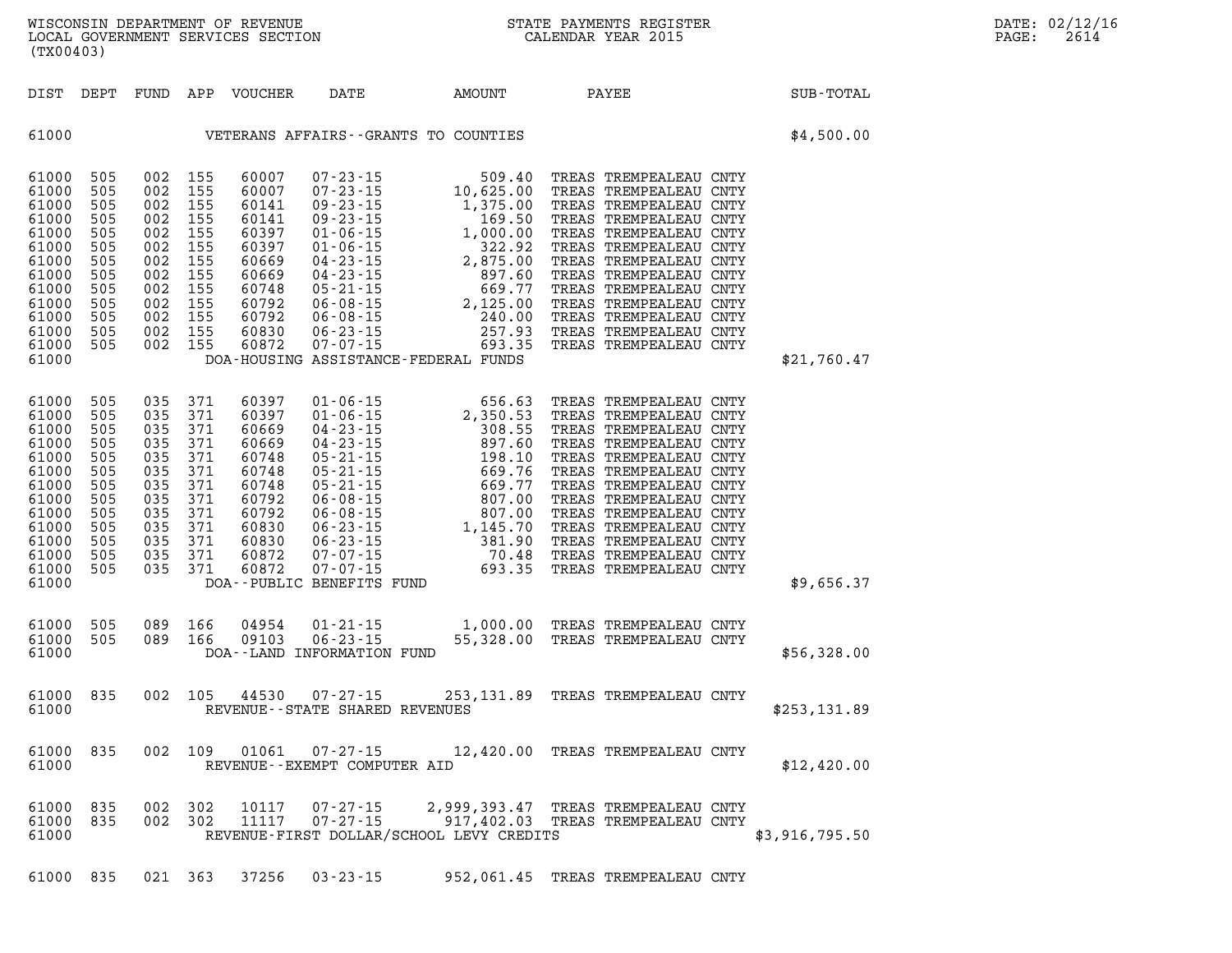| WISCONSIN DEPARTMENT OF REVENUE<br>LOCAL GOVERNMENT SERVICES SECTION<br>(TX00403) |                               |     |                |      |        | STATE PAYMENTS REGISTER<br>CALENDAR YEAR 2015 |                 | PAGE: | DATE: 02/12/16<br>2615 |
|-----------------------------------------------------------------------------------|-------------------------------|-----|----------------|------|--------|-----------------------------------------------|-----------------|-------|------------------------|
| DIST<br>DEPT                                                                      | FUND                          | APP | <b>VOUCHER</b> | DATE | AMOUNT | PAYEE                                         | SUB-TOTAL       |       |                        |
| 61000                                                                             | REVENUE--LOTTERY CREDIT -     |     |                |      |        |                                               | \$952,061.45    |       |                        |
| 61000                                                                             | DISTRICT TOTAL APPROPRIATIONS |     |                |      |        |                                               | \$11,021,859.15 |       |                        |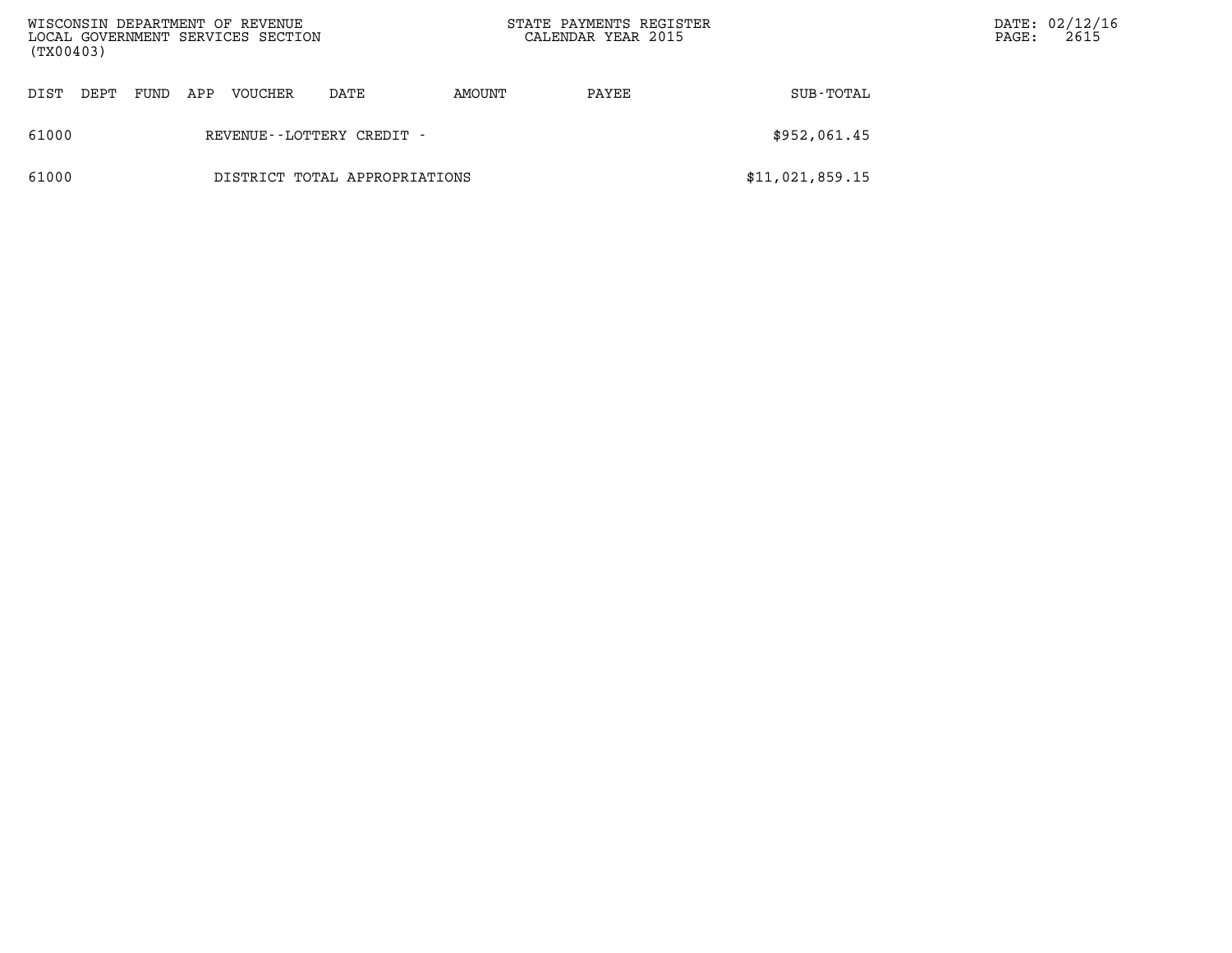| (TX00403)                       | WISCONSIN DEPARTMENT OF REVENUE<br>LOCAL GOVERNMENT SERVICES SECTION<br>CALENDAR YEAR 2015                                                            |                                         |              | DATE: 02/12/16<br>$\mathtt{PAGE:}$<br>2616 |
|---------------------------------|-------------------------------------------------------------------------------------------------------------------------------------------------------|-----------------------------------------|--------------|--------------------------------------------|
|                                 |                                                                                                                                                       |                                         |              |                                            |
| 61002 165<br>61002              | 002 225 01550 06-25-15 1,836.26 TREAS TN ALBION<br>SAFETY/PROF SERV--FIRE INSURANCE DUES                                                              |                                         | \$1,836.26   |                                            |
| 61002 370<br>61002              | 000 001 05DNR 09-28-15 1,517.87 TREAS TOWN ALBION<br>NAT RESOURCES-SEVERANCE/YIELD/WITHDRAWAL                                                         |                                         | \$1,517.87   |                                            |
| 61002 370<br>61002              | 012 571 39627 06-02-15 440.65 TREAS TN ALBION<br>NAT RESOURCES - - FOREST CROP/MFL/CO FOREST                                                          |                                         | \$440.65     |                                            |
| 61002 370<br>61002              | 012 579<br>NAT RESOURCES--AIDS IN LIEU OF TAXES                                                                                                       | 20700  04-03-15  65.13  TREAS TN ALBION | \$65.13      |                                            |
| 395<br>61002<br>61002<br>395    | 011 191 39555 01-05-15 16,443.43 TOWN OF ALBION<br>011 191 47555 04-06-15 16,443.43 TOWN OF ALBION<br>011 191 55555 07-06-15 16,443.43 TOWN OF ALBION |                                         |              |                                            |
| 61002 395<br>61002 395<br>61002 | 011 191 67555 10-05-15 16,443.45 TOWN OF ALBION<br>TRANSPORTATION--GENERAL TRANSP AIDS-GTA                                                            |                                         | \$65,773.74  |                                            |
| 61002 835<br>61002              | 002 105 44505 07-27-15 9,860.50 TREAS TN ALBION<br>REVENUE - - STATE SHARED REVENUES                                                                  |                                         | \$9,860.50   |                                            |
| 61002 835<br>61002              | 002 109 03443 07-27-15 1.00 TREAS TN ALBION<br>REVENUE--EXEMPT COMPUTER AID                                                                           |                                         | \$1.00       |                                            |
| 61002 835<br>61002              | 021 363 35899 03-23-15 634.32 TREAS TN ALBION<br>REVENUE - - LOTTERY CREDIT -                                                                         |                                         | \$634.32     |                                            |
| 61002                           | DISTRICT TOTAL APPROPRIATIONS                                                                                                                         |                                         | \$80, 129.47 |                                            |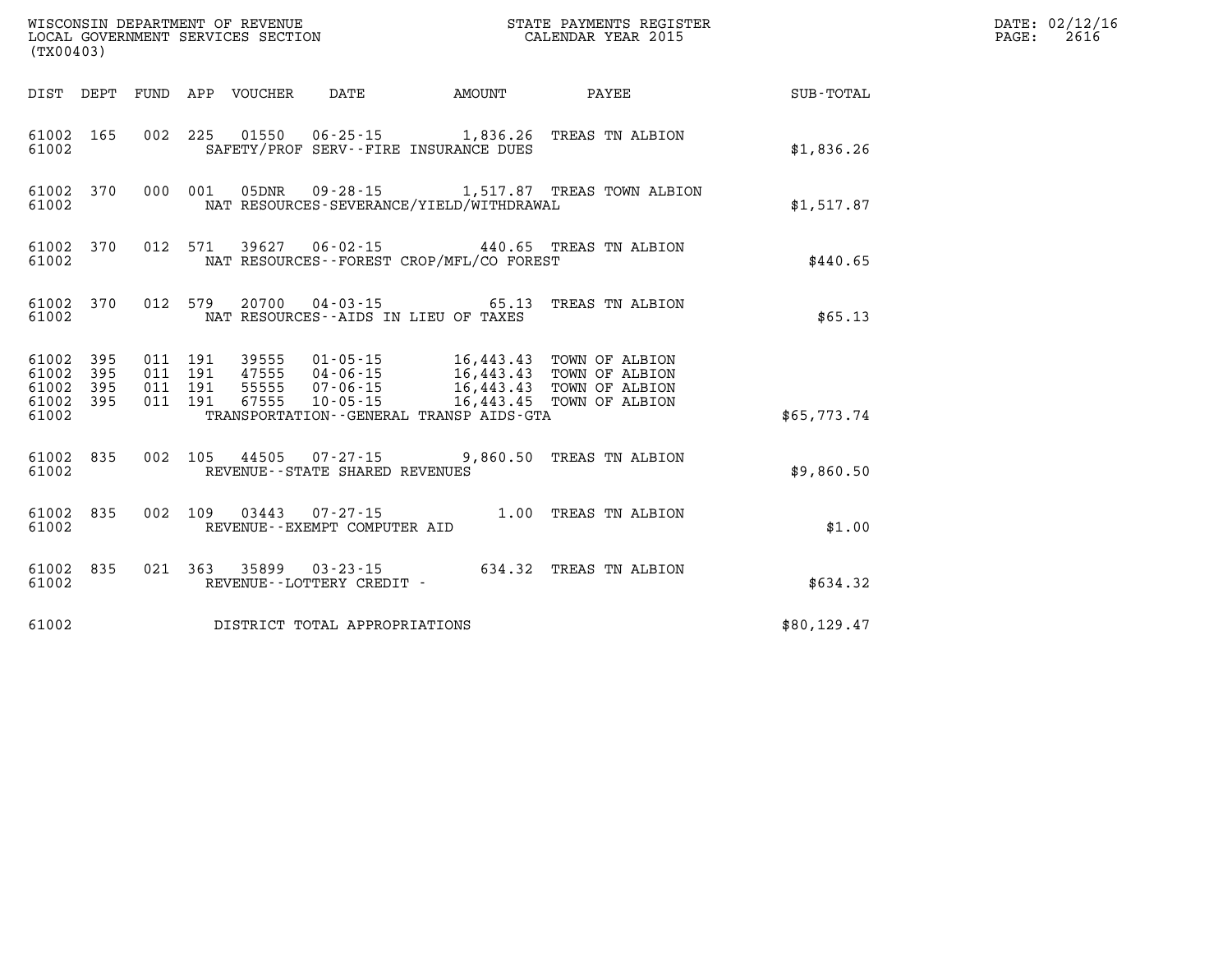| DATE: | 02/12/16 |
|-------|----------|
| PAGE: | 2617     |

| (TX00403)                                                 | WISCONSIN DEPARTMENT OF REVENUE<br>LOCAL GOVERNMENT SERVICES SECTION THE STATE PAYMENTS REGIST                                                                                                                                   | STATE PAYMENTS REGISTER   | $\mathbb{R}^n$ | DATE: 02/12/1<br>PAGE:<br>2617 |
|-----------------------------------------------------------|----------------------------------------------------------------------------------------------------------------------------------------------------------------------------------------------------------------------------------|---------------------------|----------------|--------------------------------|
|                                                           | DIST DEPT FUND APP VOUCHER DATE AMOUNT PAYEE TOTAL                                                                                                                                                                               |                           |                |                                |
| 61004 165<br>61004                                        | 01551   06-25-15   5,890.04   TREAS TN ARCADIA<br>002 225<br>SAFETY/PROF SERV--FIRE INSURANCE DUES                                                                                                                               |                           | \$5,890.04     |                                |
| 61004 370<br>61004 370<br>61004                           | 000 001 01DNR 04-09-15 4,057.25 TREAS TOWN ARCADIA<br>000 001 04DNR 06-03-15 11,486.59 TREAS TOWN ARCADIA<br>NAT RESOURCES-SEVERANCE/YIELD/WITHDRAWAL                                                                            |                           | \$15,543.84    |                                |
|                                                           | 61004 370 002 503 17821 01-12-15 20.41 TREAS TN ARCADIA<br>2.96 TOWN SHARE                                                                                                                                                       | 2.96 TOWN SHARE           |                |                                |
| 61004                                                     | NAT RESOURCES--AIDS IN LIEU OF TAXES                                                                                                                                                                                             |                           | \$20.41        |                                |
| 61004 370<br>61004                                        | 012 571 39628 06-02-15 1,476.31 TREAS TN ARCADIA<br>NAT RESOURCES--FOREST CROP/MFL/CO FOREST                                                                                                                                     |                           | \$1,476.31     |                                |
| 61004 370<br>61004 370<br>61004                           | 20701  04-03-15  223.68  TREAS TN ARCADIA<br>20701  04-03-15   12.05  TREAS TN ARCADIA<br>012 579<br>012 579<br>NAT RESOURCES--AIDS IN LIEU OF TAXES                                                                             |                           | \$235.73       |                                |
| 61004 370<br>61004                                        | 074 670 43127 05-29-15 329.74 TREAS TN ARCADIA<br>NAT RESOURCES--RU RECYCLING GRANT                                                                                                                                              |                           | \$329.74       |                                |
| 61004 395<br>61004                                        | 011 174 41031 03-02-15 4,599.52 TREAS TN ARCADIA<br>TRANSPORTATION--FLOOD DAMAGE AID                                                                                                                                             |                           | \$4,599.52     |                                |
| 61004 395<br>61004 395<br>61004 395<br>61004 395<br>61004 | 011 191 39556 01-05-15 72,225.60 TOWN OF ARCADIA<br>011 191 47556 04-06-15 72,225.60 TOWN OF ARCADIA<br>011 191 55556 07-06-15 72,225.60 TOWN OF ARCADIA<br>67556 10-05-15<br>011 191<br>TRANSPORTATION--GENERAL TRANSP AIDS-GTA | 72,225.60 TOWN OF ARCADIA | \$288,902.40   |                                |
| 61004 835<br>61004                                        | 002 105 44506 07-27-15 12,832.06 TREAS TN ARCADIA<br>REVENUE--STATE SHARED REVENUES                                                                                                                                              |                           | \$12,832.06    |                                |
| 61004                                                     | 61004 835 002 109 03444 07-27-15 36.00 TREAS TN ARCADIA<br>REVENUE--EXEMPT COMPUTER AID                                                                                                                                          |                           | \$36.00        |                                |
|                                                           | 61004 DISTRICT TOTAL APPROPRIATIONS                                                                                                                                                                                              |                           | \$329,866.05   |                                |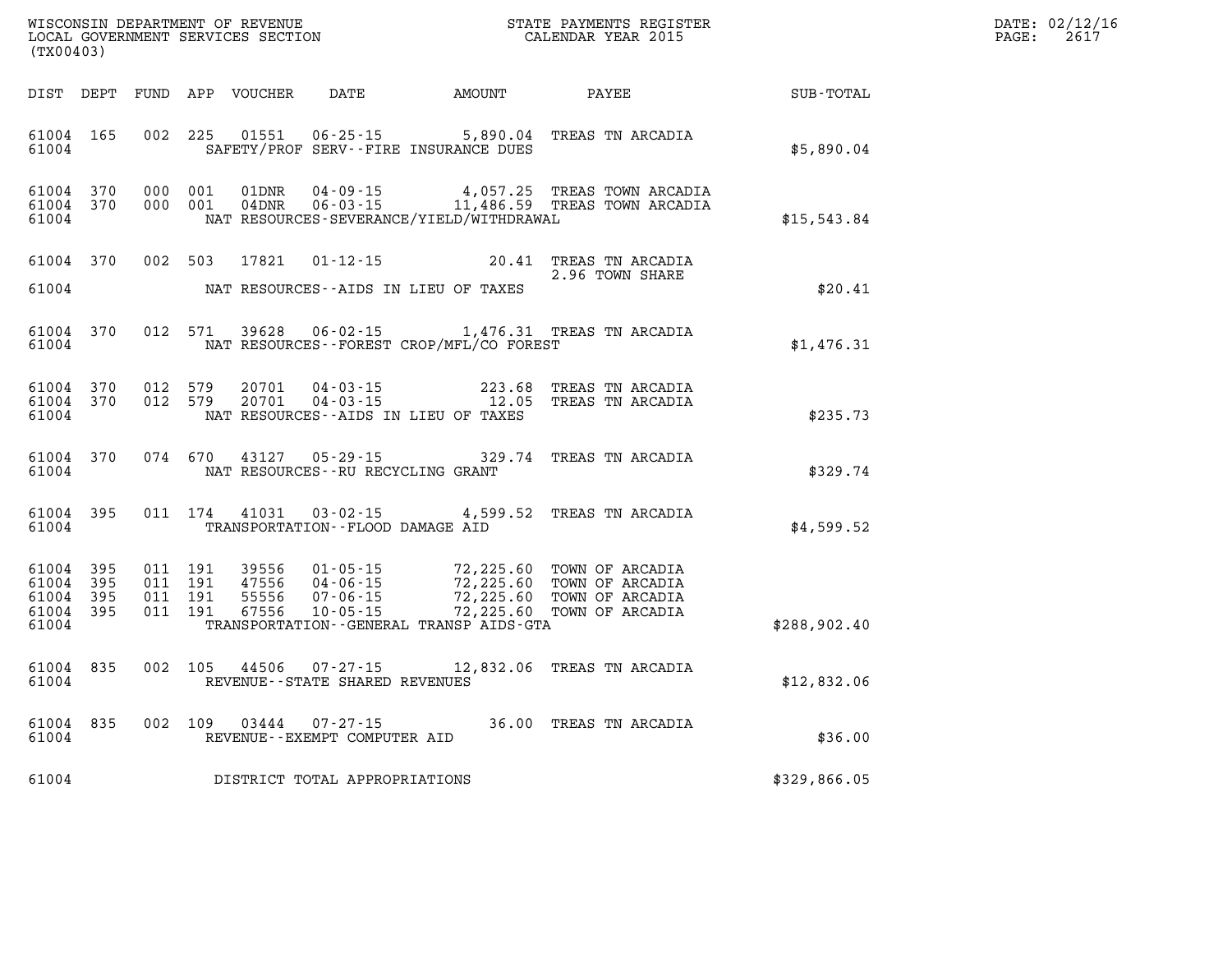|                                 | $\tt WISCONSIM DEPARTMENT OF REVENUE$ $\tt WISCONSIMENT$ SERVICES SECTION $\tt CALENDAR$ YEAR 2015<br>(TX00403) |  |  |                                 |                                     |                                             |                                                                                                                                                                                                                  |             | DATE: 02/12/16<br>PAGE:<br>2618 |
|---------------------------------|-----------------------------------------------------------------------------------------------------------------|--|--|---------------------------------|-------------------------------------|---------------------------------------------|------------------------------------------------------------------------------------------------------------------------------------------------------------------------------------------------------------------|-------------|---------------------------------|
|                                 |                                                                                                                 |  |  | DIST DEPT FUND APP VOUCHER DATE |                                     | <b>AMOUNT</b>                               | <b>PAYEE</b>                                                                                                                                                                                                     | SUB-TOTAL   |                                 |
| 61006 165<br>61006              |                                                                                                                 |  |  |                                 |                                     | SAFETY/PROF SERV--FIRE INSURANCE DUES       | 002 225 01552 06-25-15 1,269.94 TREAS TN BURNSIDE                                                                                                                                                                | \$1,269.94  |                                 |
| 61006                           |                                                                                                                 |  |  |                                 |                                     | NAT RESOURCES-SEVERANCE/YIELD/WITHDRAWAL    | 61006 370 000 001 01DNR 04-09-15 6,186.14 TREAS TOWN BURNSIDE                                                                                                                                                    | \$6,186.14  |                                 |
| 61006                           |                                                                                                                 |  |  |                                 |                                     | NAT RESOURCES - - FOREST CROP/MFL/CO FOREST | 61006 370 012 571 39629 06-02-15 254.58 TREAS TN BURNSIDE                                                                                                                                                        | \$254.58    |                                 |
| 61006                           |                                                                                                                 |  |  |                                 | NAT RESOURCES -- RU RECYCLING GRANT |                                             | 61006 370 074 670 43128 05-29-15 114.93 TREAS TN BURNSIDE                                                                                                                                                        | \$114.93    |                                 |
| 61006 395<br>61006<br>61006 395 | 395<br>61006 395                                                                                                |  |  |                                 |                                     |                                             | 011 191 39557 01-05-15 15,645.21 TOWN OF BURNSIDE<br>011 191 47557 04-06-15 15,645.21 TOWN OF BURNSIDE<br>011 191 55557 07-06-15 15,645.21 TOWN OF BURNSIDE<br>011 191 67557 10-05-15 15,645.21 TOWN OF BURNSIDE |             |                                 |
| 61006                           |                                                                                                                 |  |  |                                 |                                     | TRANSPORTATION--GENERAL TRANSP AIDS-GTA     |                                                                                                                                                                                                                  | \$62,580.84 |                                 |
| 61006                           |                                                                                                                 |  |  |                                 | REVENUE--STATE SHARED REVENUES      |                                             | 61006 835 002 105 44507 07-27-15 8,569.28 TREAS TN BURNSIDE                                                                                                                                                      | \$8,569.28  |                                 |
| 61006 835<br>61006              |                                                                                                                 |  |  |                                 | REVENUE--EXEMPT COMPUTER AID        |                                             | 002 109 03445 07-27-15 6.00 TREAS TN BURNSIDE                                                                                                                                                                    | \$6.00      |                                 |
| 61006                           |                                                                                                                 |  |  |                                 | DISTRICT TOTAL APPROPRIATIONS       |                                             |                                                                                                                                                                                                                  | \$78,981.71 |                                 |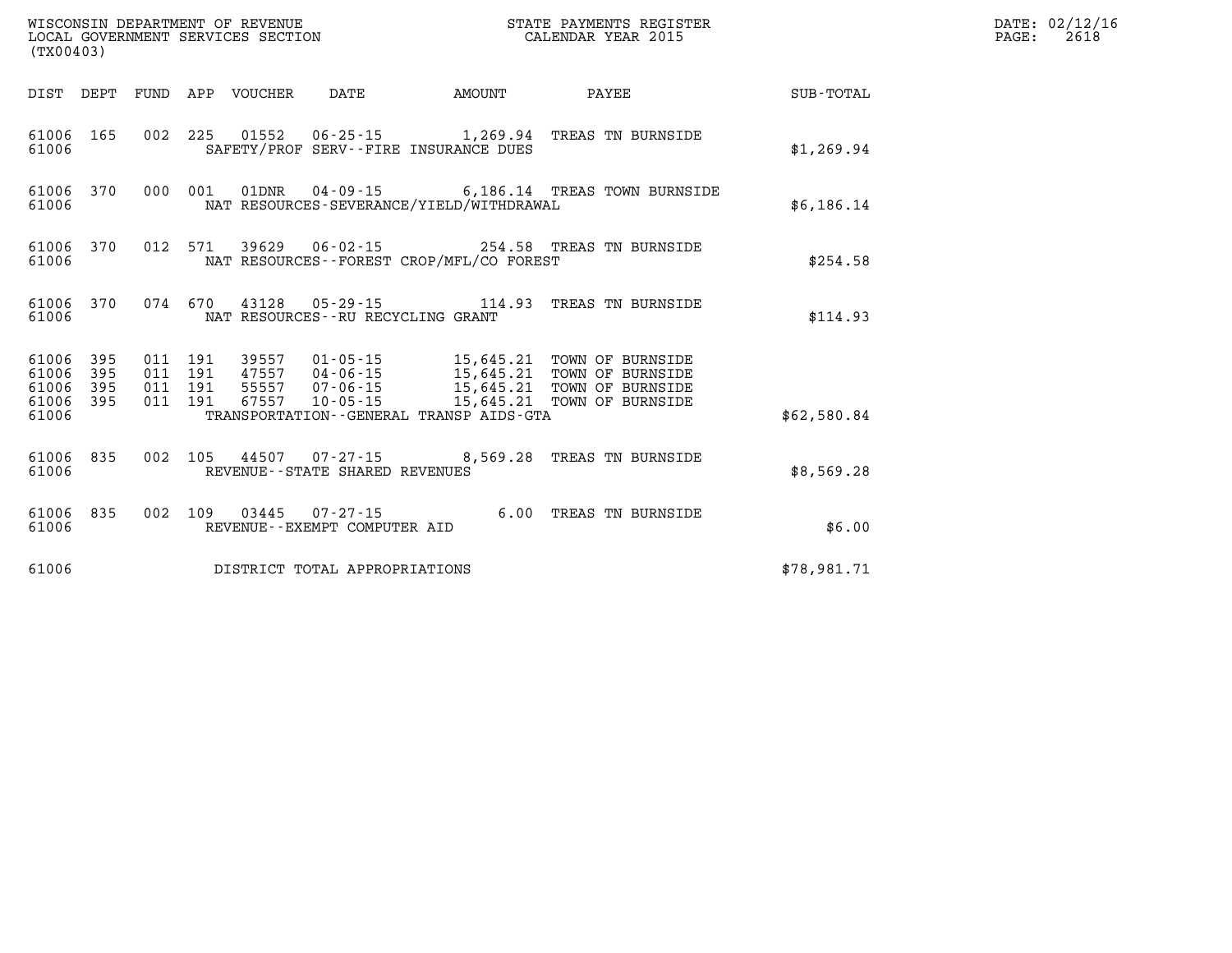| (TX00403)                                     |                        |                                          | WISCONSIN DEPARTMENT OF REVENUE<br>LOCAL GOVERNMENT SERVICES SECTION |                                                          |                                              | STATE PAYMENTS REGISTER<br>CALENDAR YEAR 2015                                                                            |              | DATE: 02/12/16<br>$\mathtt{PAGE}$ :<br>2619 |
|-----------------------------------------------|------------------------|------------------------------------------|----------------------------------------------------------------------|----------------------------------------------------------|----------------------------------------------|--------------------------------------------------------------------------------------------------------------------------|--------------|---------------------------------------------|
|                                               |                        |                                          | DIST DEPT FUND APP VOUCHER                                           | DATE                                                     | AMOUNT                                       | PAYEE                                                                                                                    | SUB-TOTAL    |                                             |
| 61008 165<br>61008                            |                        | 002 225                                  | 01553                                                                |                                                          | SAFETY/PROF SERV--FIRE INSURANCE DUES        | 06-25-15 2,369.61 TREAS TN CALEDONIA                                                                                     | \$2,369.61   |                                             |
| 61008                                         | 61008 370              | 000 001                                  | 05DNR                                                                |                                                          | NAT RESOURCES-SEVERANCE/YIELD/WITHDRAWAL     | 09-28-15 453.80 TREAS TOWN CALEDONIA                                                                                     | \$453.80     |                                             |
| 61008 370<br>61008                            |                        | 002 503                                  | 18037                                                                |                                                          | NAT RESOURCES--AIDS IN LIEU OF TAXES         | 01-30-15 470.14 TREAS TN CALEDONIA<br>31.40 TOWN SHARE                                                                   | \$470.14     |                                             |
| 61008 370<br>61008                            |                        | 012 571                                  | 39630                                                                | $06 - 02 - 15$                                           | NAT RESOURCES--FOREST CROP/MFL/CO FOREST     | 45.69 TREAS TN CALEDONIA                                                                                                 | \$45.69      |                                             |
| 61008                                         | 61008 370<br>61008 370 | 012 579<br>012 579                       | 20702<br>20702                                                       |                                                          | NAT RESOURCES--AIDS IN LIEU OF TAXES         |                                                                                                                          | \$152.31     |                                             |
| 61008 395<br>61008<br>61008<br>61008<br>61008 | 395<br>- 395<br>395    | 011 191<br>011 191<br>011 191<br>011 191 | 39558<br>47558<br>55558<br>67558                                     | $01 - 05 - 15$<br>04-06-15<br>07-06-15<br>$10 - 05 - 15$ | TRANSPORTATION - - GENERAL TRANSP AIDS - GTA | 14,632.29 TOWN OF CALEDONIA<br>14,632.29 TOWN OF CALEDONIA<br>14,632.29 TOWN OF CALEDONIA<br>14,632.29 TOWN OF CALEDONIA | \$58,529.16  |                                             |
| 61008 505<br>61008                            |                        | 002 174                                  | 58230                                                                |                                                          | DOA--TRANSMISSION LINE FEE DISTRIBUTION      | 04-30-15 13,805.00 TREAS TN CALEDONIA                                                                                    | \$13,805.00  |                                             |
| 61008 835<br>61008                            |                        | 002 105                                  | 44508                                                                | REVENUE - - STATE SHARED REVENUES                        |                                              | 07-27-15   4,620.19   TREAS TN CALEDONIA                                                                                 | \$4,620.19   |                                             |
| 61008 835<br>61008                            |                        | 002 109                                  | 03446                                                                | 07-27-15<br>REVENUE--EXEMPT COMPUTER AID                 |                                              | 1.00 TREAS TN CALEDONIA                                                                                                  | \$1.00       |                                             |
| 61008 835<br>61008                            |                        |                                          |                                                                      | 021 363 35900 03-23-15<br>REVENUE--LOTTERY CREDIT -      |                                              | 6,841.29 TREAS TN CALEDONIA                                                                                              | \$6,841.29   |                                             |
| 61008                                         |                        |                                          |                                                                      | DISTRICT TOTAL APPROPRIATIONS                            |                                              |                                                                                                                          | \$87, 288.19 |                                             |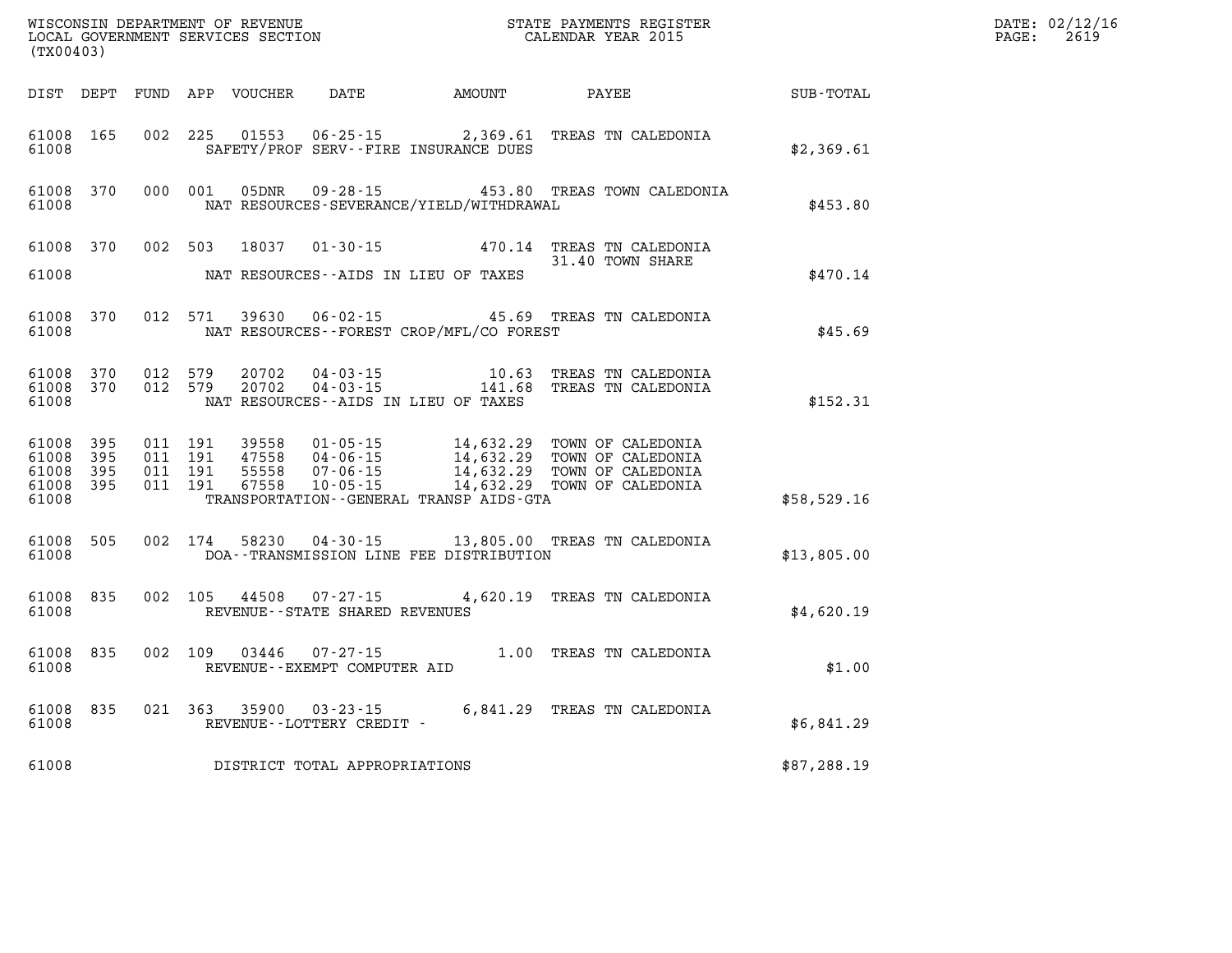| DATE: | 02/12/16 |
|-------|----------|
| PAGE: | 2620     |

| (TX00403)                                 |                          |                          |                          | WISCONSIN DEPARTMENT OF REVENUE<br>LOCAL GOVERNMENT SERVICES SECTION |                                                                      | STATE PAYMENTS REGISTER<br>CALENDAR YEAR 2015                                                    |                                                                                              |             |
|-------------------------------------------|--------------------------|--------------------------|--------------------------|----------------------------------------------------------------------|----------------------------------------------------------------------|--------------------------------------------------------------------------------------------------|----------------------------------------------------------------------------------------------|-------------|
| DIST                                      | DEPT                     | FUND                     | APP                      | VOUCHER DATE                                                         |                                                                      | <b>AMOUNT</b>                                                                                    | SUB-TOTAL<br>PAYEE                                                                           |             |
| 61010<br>61010                            | 165                      | 002                      | 225                      | 01554                                                                | $06 - 25 - 15$                                                       | 674.76<br>SAFETY/PROF SERV--FIRE INSURANCE DUES                                                  | TREAS TN CHIMNEY ROCK                                                                        | \$674.76    |
| 61010<br>61010<br>61010                   | 370<br>370               | 000<br>000               | 001<br>001               | 01DNR<br>05DNR                                                       | $04 - 09 - 15$<br>$09 - 28 - 15$                                     | NAT RESOURCES-SEVERANCE/YIELD/WITHDRAWAL                                                         | 4,235.42 TREAS TOWN CHIMNEY ROCK<br>2,270.85 TREAS TOWN CHIMNEY ROCK                         | \$6,506.27  |
| 61010<br>61010                            | 370                      | 002                      | 503                      | 17822                                                                | $01 - 12 - 15$                                                       | 11,710.78<br>NAT RESOURCES--AIDS IN LIEU OF TAXES                                                | TREAS TN CHIMNEY ROCK<br>1674.48 TOWN SHARE                                                  | \$11,710.78 |
| 61010<br>61010                            | 370                      | 012                      | 571                      | 39631                                                                | $06 - 02 - 15$                                                       | NAT RESOURCES - - FOREST CROP/MFL/CO FOREST                                                      | 827.45 TREAS TN CHIMNEY ROCK                                                                 | \$827.45    |
| 61010<br>61010<br>61010                   | 370<br>370               | 012<br>012               | 579<br>579               | 20703<br>20703                                                       | $04 - 03 - 15$<br>$04 - 03 - 15$                                     | 479.12<br>742.39<br>NAT RESOURCES -- AIDS IN LIEU OF TAXES                                       | TREAS TN CHIMNEY ROCK<br>TREAS TN CHIMNEY ROCK                                               | \$1,221.51  |
| 61010<br>61010                            | 370                      | 074                      | 670                      | 43129                                                                | $05 - 29 - 15$<br>NAT RESOURCES - - RU RECYCLING GRANT               | 750.22                                                                                           | TREAS TN CHIMNEY ROCK                                                                        | \$750.22    |
| 61010<br>61010<br>61010<br>61010<br>61010 | 395<br>395<br>395<br>395 | 011<br>011<br>011<br>011 | 191<br>191<br>191<br>191 | 39559<br>47559<br>55559<br>67559                                     | $01 - 05 - 15$<br>$04 - 06 - 15$<br>$07 - 06 - 15$<br>$10 - 05 - 15$ | 17,511.40<br>17,511.40<br>17,511.40<br>17,511.42<br>TRANSPORTATION - - GENERAL TRANSP AIDS - GTA | TOWN OF CHIMNEY ROCK<br>TOWN OF CHIMNEY ROCK<br>TOWN OF CHIMNEY ROCK<br>TOWN OF CHIMNEY ROCK | \$70,045.62 |
| 61010<br>61010                            | 835                      | 002                      | 105                      | 44509                                                                | 07-27-15<br>REVENUE - - STATE SHARED REVENUES                        | 3,836.81                                                                                         | TREAS TN CHIMNEY ROCK                                                                        | \$3,836.81  |
| 61010                                     |                          |                          |                          |                                                                      | DISTRICT TOTAL APPROPRIATIONS                                        |                                                                                                  |                                                                                              | \$95,573.42 |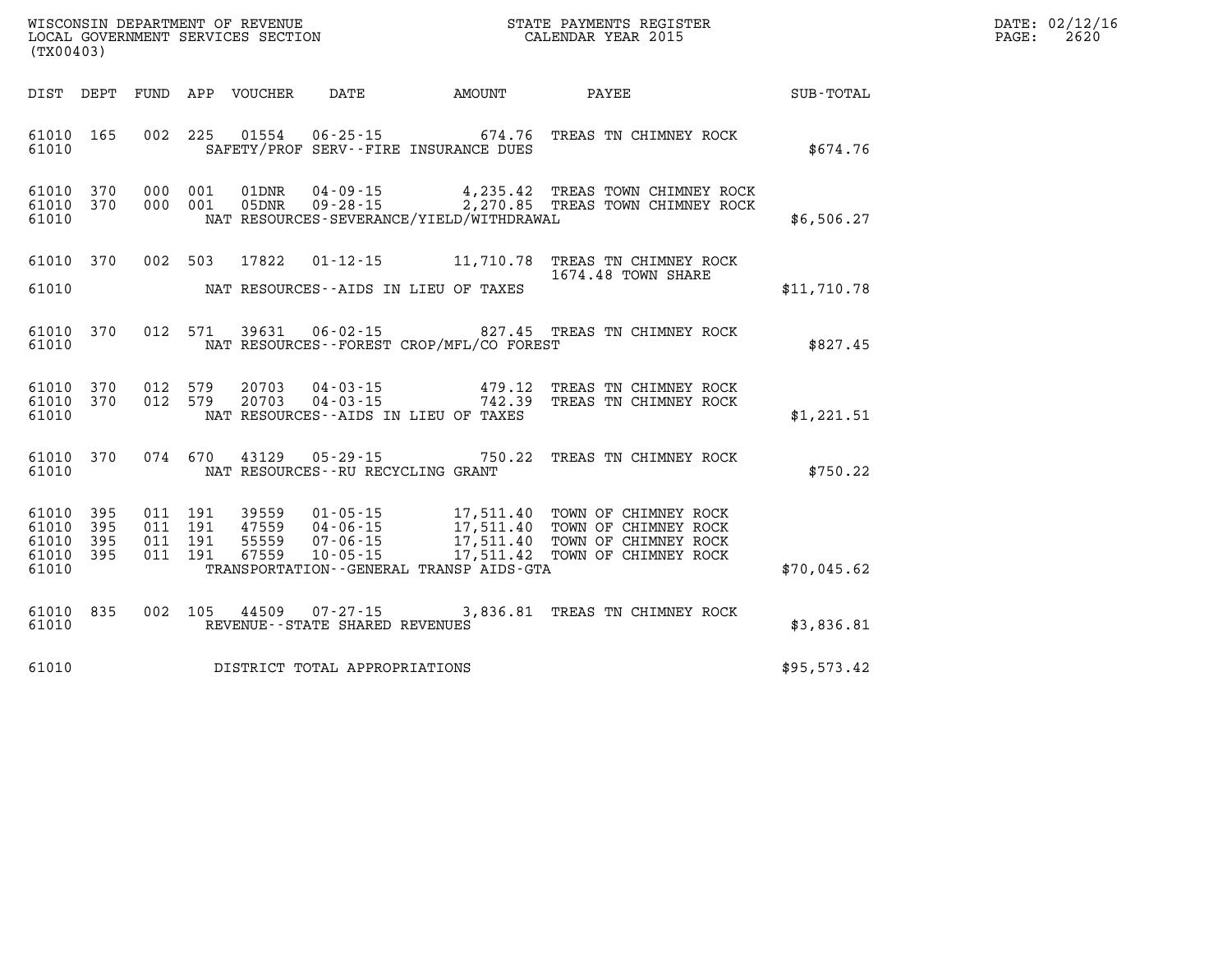| (TX00403)                                              |                               |                            | WISCONSIN DEPARTMENT OF REVENUE<br>LOCAL GOVERNMENT SERVICES SECTION                                                                      |        | STATE PAYMENTS REGISTER<br>CALENDAR YEAR 2015 |             | DATE: 02/12/16<br>$\mathtt{PAGE:}$<br>2621 |
|--------------------------------------------------------|-------------------------------|----------------------------|-------------------------------------------------------------------------------------------------------------------------------------------|--------|-----------------------------------------------|-------------|--------------------------------------------|
|                                                        |                               | DIST DEPT FUND APP VOUCHER | DATE                                                                                                                                      | AMOUNT | PAYEE                                         | SUB-TOTAL   |                                            |
| 61012 165<br>61012                                     |                               |                            | 002 225 01555 06-25-15 1,222.05 TREAS TN DODGE<br>SAFETY/PROF SERV--FIRE INSURANCE DUES                                                   |        |                                               | \$1,222.05  |                                            |
| 61012 370<br>61012                                     | 000 001                       | 05DNR                      | NAT RESOURCES-SEVERANCE/YIELD/WITHDRAWAL                                                                                                  |        | 09-28-15 488.70 TREAS TOWN DODGE              | \$488.70    |                                            |
| 61012 370<br>61012                                     |                               |                            | 012 571 39632 06-02-15 265.63 TREAS TN DODGE<br>NAT RESOURCES--FOREST CROP/MFL/CO FOREST                                                  |        |                                               | \$265.63    |                                            |
| 61012 370<br>61012                                     |                               |                            | 012 579 20704 04-03-15 21.50 TREAS TN DODGE<br>NAT RESOURCES--AIDS IN LIEU OF TAXES                                                       |        |                                               | \$21.50     |                                            |
| 61012 395<br>61012<br>395<br>61012<br>395<br>61012 395 | 011 191<br>011 191<br>011 191 | 011 191<br>67560           | 39560 01-05-15 9,958.54 TOWN OF DODGE<br>47560 04-06-15 9,958.54 TOWN OF DODGE<br>55560 07-06-15 9,958.54 TOWN OF DODGE<br>$10 - 05 - 15$ |        | 9,958.56 TOWN OF DODGE                        |             |                                            |
| 61012                                                  |                               |                            | TRANSPORTATION--GENERAL TRANSP AIDS-GTA                                                                                                   |        |                                               | \$39,834.18 |                                            |
| 61012 835<br>61012                                     |                               |                            | 002 105 44510 07-27-15 7,026.65 TREAS TN DODGE<br>REVENUE - - STATE SHARED REVENUES                                                       |        |                                               | \$7,026.65  |                                            |
| 61012 835<br>61012                                     |                               |                            | 002 109 03447 07-27-15 5.00 TREAS TN DODGE<br>REVENUE--EXEMPT COMPUTER AID                                                                |        |                                               | \$5.00      |                                            |
| 61012                                                  |                               |                            | DISTRICT TOTAL APPROPRIATIONS                                                                                                             |        |                                               | \$48,863.71 |                                            |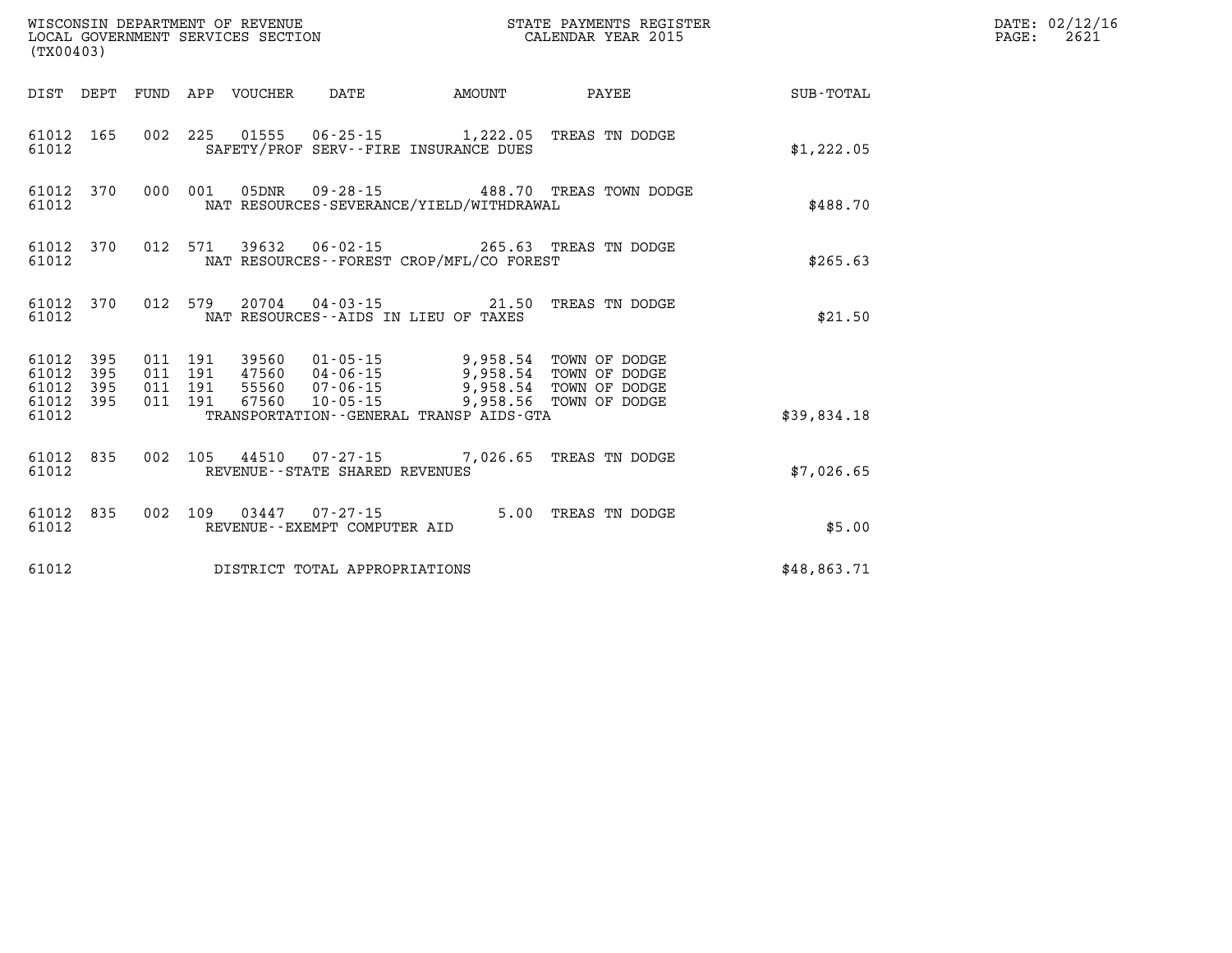| PAGE: | DATE: 02/12/16<br>2622 |
|-------|------------------------|
|-------|------------------------|

|                                           | WISCONSIN DEPARTMENT OF REVENUE<br>STATE PAYMENTS REGISTER<br>LOCAL GOVERNMENT SERVICES SECTION<br>CALENDAR YEAR 2015<br>(TX00403) |                          |                          |                         |                                                     |                                                                      |                                                                                                                                                                              |               |
|-------------------------------------------|------------------------------------------------------------------------------------------------------------------------------------|--------------------------|--------------------------|-------------------------|-----------------------------------------------------|----------------------------------------------------------------------|------------------------------------------------------------------------------------------------------------------------------------------------------------------------------|---------------|
| DIST                                      | DEPT                                                                                                                               | FUND                     | APP                      | VOUCHER                 | DATE                                                | AMOUNT                                                               | PAYEE                                                                                                                                                                        | SUB-TOTAL     |
| 61014 165<br>61014                        |                                                                                                                                    | 002                      | 225                      |                         |                                                     | $01556$ $06-25-15$ 3,073.10<br>SAFETY/PROF SERV--FIRE INSURANCE DUES | TREAS TN ETTRICK                                                                                                                                                             | \$3,073.10    |
| 61014<br>61014<br>61014                   | 370<br>370                                                                                                                         | 000<br>000               | 001<br>001               |                         |                                                     | NAT RESOURCES-SEVERANCE/YIELD/WITHDRAWAL                             | 04DNR  06-03-15  89.49 TREAS TOWN ETTRICK<br>05DNR  09-28-15  44.31 TREAS TOWN ETTRICK                                                                                       | \$133.80      |
| 61014 370<br>61014                        |                                                                                                                                    | 012                      | 571                      | 39633                   |                                                     | NAT RESOURCES - - FOREST CROP/MFL/CO FOREST                          | 06-02-15 1,568.36 TREAS TN ETTRICK                                                                                                                                           | \$1,568.36    |
| 61014<br>61014                            | 370                                                                                                                                | 012                      | 579                      |                         |                                                     | NAT RESOURCES -- AIDS IN LIEU OF TAXES                               | 20705  04-03-15  13.94  TREAS TN ETTRICK                                                                                                                                     | \$13.94       |
| 61014<br>61014                            | 370                                                                                                                                |                          | 074 670                  |                         | NAT RESOURCES - - RU RECYCLING GRANT                | 43130 05-29-15 2,007.95                                              | TREAS TN ETTRICK                                                                                                                                                             | \$2,007.95    |
| 61014<br>61014<br>61014<br>61014<br>61014 | 395<br>395<br>395<br>395                                                                                                           | 011<br>011<br>011<br>011 | 191<br>191<br>191<br>191 | 47561<br>55561<br>67561 | 04 - 06 - 15<br>07 - 06 - 15<br>$10 - 05 - 15$      | 48,047.64<br>48,047.64<br>TRANSPORTATION--GENERAL TRANSP AIDS-GTA    | 39561  01-05-15  48,047.64 TOWN OF ETTRICK<br>47561  04-06-15  48,047.64 TOWN OF ETTRICK<br>55561  07-06-15  48.047.64 TOWN OF ETTRICK<br>TOWN OF ETTRICK<br>TOWN OF ETTRICK | \$192, 190.56 |
| 61014<br>61014                            | 835                                                                                                                                | 002                      | 105                      | 44511                   | $07 - 27 - 15$<br>REVENUE - - STATE SHARED REVENUES | 9,888.20                                                             | TREAS TN ETTRICK                                                                                                                                                             | \$9,888.20    |
| 61014                                     |                                                                                                                                    |                          |                          |                         | DISTRICT TOTAL APPROPRIATIONS                       |                                                                      |                                                                                                                                                                              | \$208,875.91  |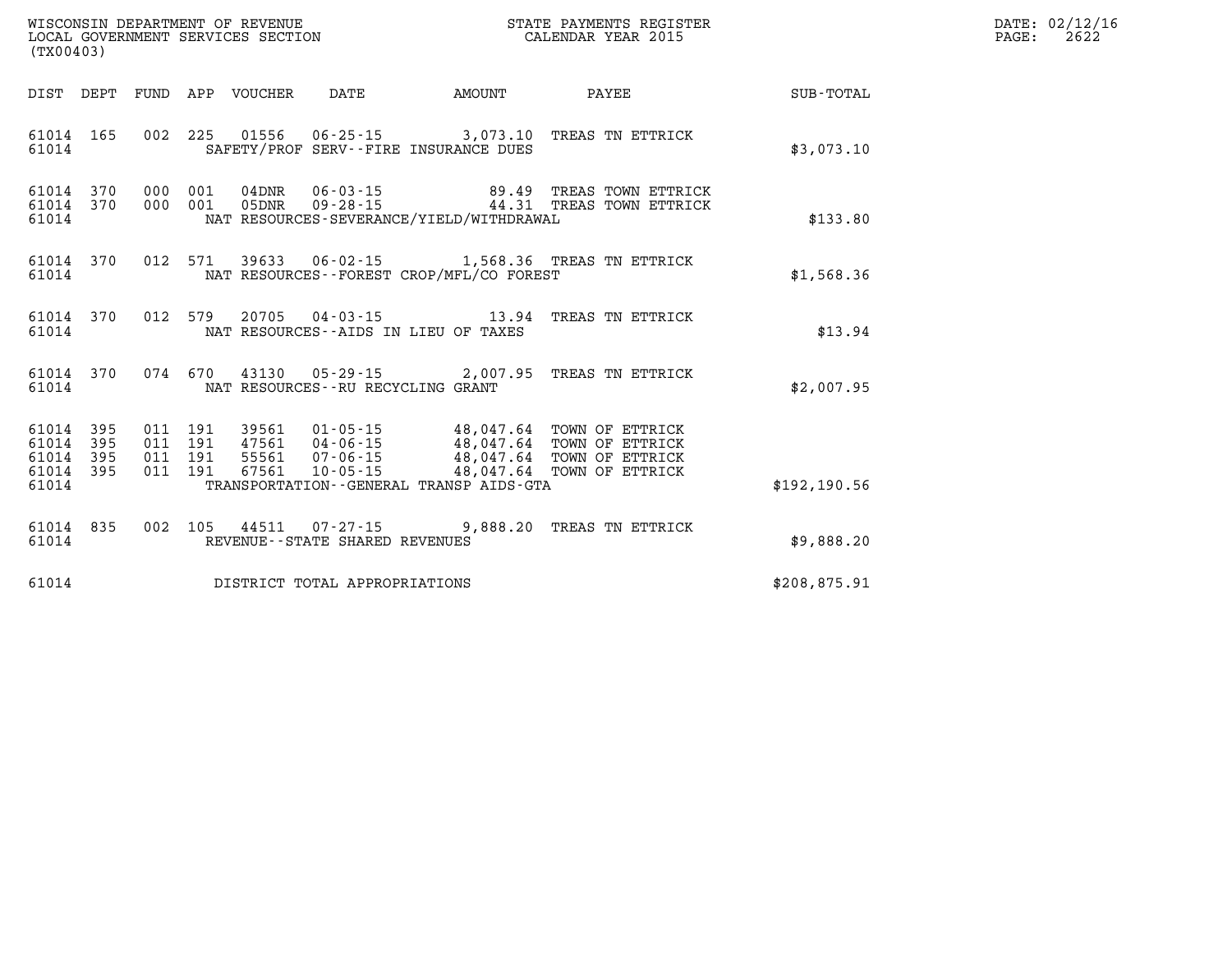| (TX00403)                       |           |  | WISCONSIN DEPARTMENT OF REVENUE<br>LOCAL GOVERNMENT SERVICES SECTION |                                                                                                                                                                                                                                                                                                                                                | STATE PAYMENTS REGISTER<br>CALENDAR YEAR 2015          |               | DATE: 02/12/16<br>$\mathtt{PAGE:}$<br>2623 |
|---------------------------------|-----------|--|----------------------------------------------------------------------|------------------------------------------------------------------------------------------------------------------------------------------------------------------------------------------------------------------------------------------------------------------------------------------------------------------------------------------------|--------------------------------------------------------|---------------|--------------------------------------------|
|                                 |           |  |                                                                      |                                                                                                                                                                                                                                                                                                                                                | DIST DEPT FUND APP VOUCHER DATE AMOUNT PAYEE           | SUB-TOTAL     |                                            |
| 61016                           | 61016 165 |  |                                                                      | 002 225 01557 06-25-15 4,702.80 TREAS TN GALE<br>SAFETY/PROF SERV--FIRE INSURANCE DUES                                                                                                                                                                                                                                                         |                                                        | \$4,702.80    |                                            |
| 61016                           |           |  |                                                                      | NAT RESOURCES-SEVERANCE/YIELD/WITHDRAWAL                                                                                                                                                                                                                                                                                                       | 61016 370 000 001 04DNR 06-03-15 59.30 TREAS TOWN GALE | \$59.30       |                                            |
| 61016                           | 61016 370 |  |                                                                      | 012 571 39634 06-02-15 866.74 TREAS TN GALE<br>NAT RESOURCES - - FOREST CROP/MFL/CO FOREST                                                                                                                                                                                                                                                     |                                                        | \$866.74      |                                            |
| 61016                           | 61016 370 |  |                                                                      | 012 579 20706 04-03-15 51.04 TREAS TN GALE<br>NAT RESOURCES--AIDS IN LIEU OF TAXES                                                                                                                                                                                                                                                             |                                                        | \$51.04       |                                            |
| 61016 395<br>61016 395          |           |  |                                                                      | $\begin{array}{cccc} 011 & 191 & 39562 & 01\cdot 05\cdot 15 & 41,898.55 & \text{TOWN OF GALE} \\ 011 & 191 & 47562 & 04\cdot 06\cdot 15 & 41,898.55 & \text{TOWN OF GALE} \\ 011 & 191 & 55562 & 07\cdot 06\cdot 15 & 41,898.55 & \text{TOWN OF GALE} \\ 011 & 191 & 67562 & 10\cdot 05\cdot 15 & 41,898.57 & \text{TOWN OF GALE} \end{array}$ |                                                        |               |                                            |
| 61016 395<br>61016 395<br>61016 |           |  |                                                                      | TRANSPORTATION - - GENERAL TRANSP AIDS - GTA                                                                                                                                                                                                                                                                                                   |                                                        | \$167, 594.22 |                                            |
| 61016                           | 61016 505 |  |                                                                      | 002 174 58230 04-30-15 58,903.00 TREAS TN GALE<br>DOA--TRANSMISSION LINE FEE DISTRIBUTION                                                                                                                                                                                                                                                      |                                                        | \$58,903.00   |                                            |
| 61016                           | 61016 835 |  | REVENUE - - STATE SHARED REVENUES                                    | 002 105 44512 07-27-15 16,847.15 TREAS TN GALE                                                                                                                                                                                                                                                                                                 |                                                        | \$16.847.15   |                                            |
| 61016                           | 61016 835 |  | REVENUE - - LOTTERY CREDIT -                                         | 021 363 35901 03-23-15 729.52 TREAS TN GALE                                                                                                                                                                                                                                                                                                    |                                                        | \$729.52      |                                            |
| 61016                           |           |  | DISTRICT TOTAL APPROPRIATIONS                                        |                                                                                                                                                                                                                                                                                                                                                |                                                        | \$249,753.77  |                                            |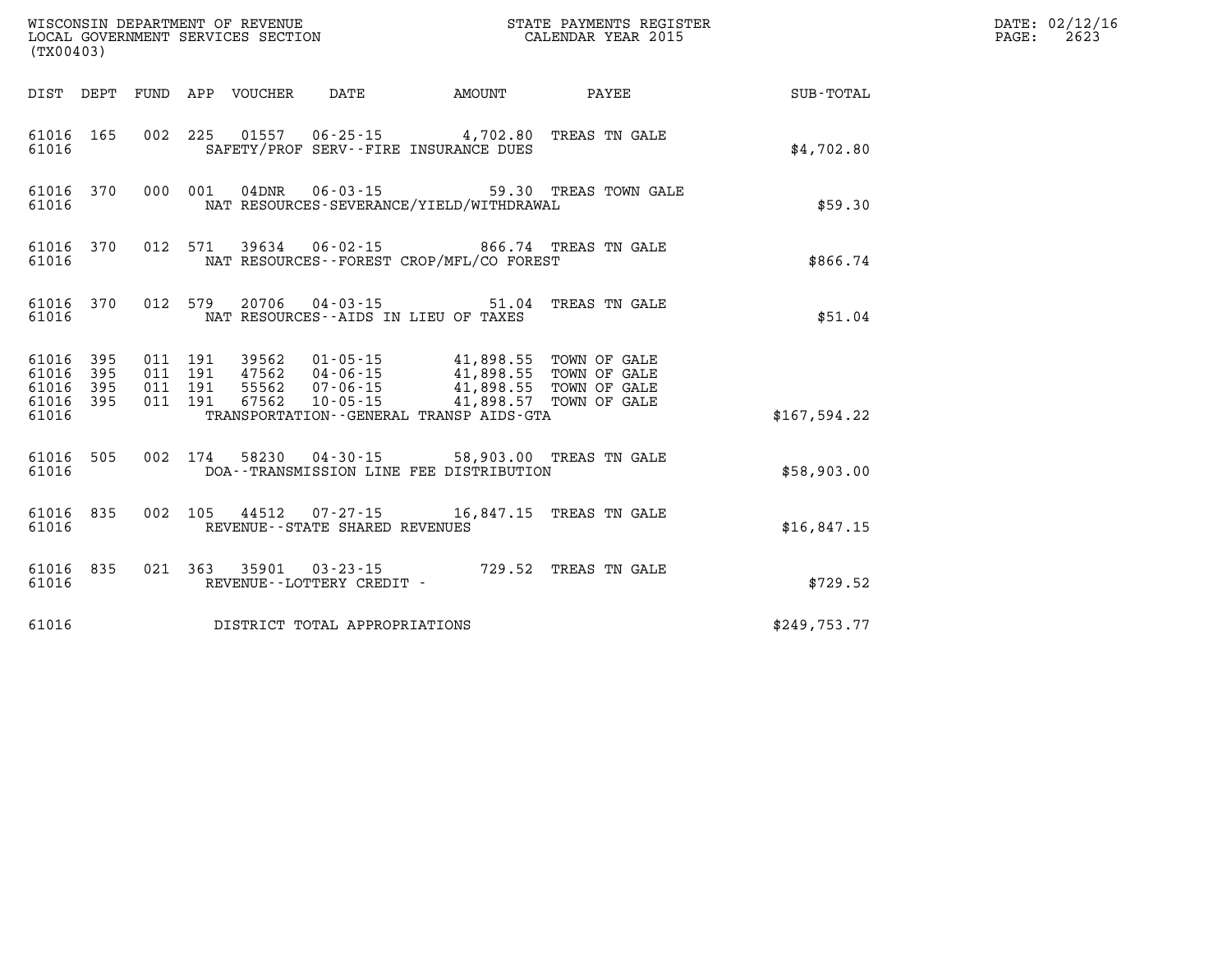| WISCONSIN DEPARTMENT OF REVENUE   | STATE PAYMENTS REGISTER | DATE: 02/12/16 |
|-----------------------------------|-------------------------|----------------|
| LOCAL GOVERNMENT SERVICES SECTION | CALENDAR YEAR 2015      | 2624<br>PAGE:  |

|                                               | LOCAL GOVERNMENT SERVICES SECTION<br>(TX00403) |  |                                          |                            |                                                     |                                                                                  | CALENDAR YEAR 2015                                                                              |              | PAGE: | 2624 |
|-----------------------------------------------|------------------------------------------------|--|------------------------------------------|----------------------------|-----------------------------------------------------|----------------------------------------------------------------------------------|-------------------------------------------------------------------------------------------------|--------------|-------|------|
| DIST DEPT                                     |                                                |  |                                          |                            |                                                     |                                                                                  |                                                                                                 |              |       |      |
| 61018 165<br>61018                            |                                                |  | 002 225                                  |                            |                                                     | 01558  06-25-15  2,717.00 TREAS TN HALE<br>SAFETY/PROF SERV--FIRE INSURANCE DUES |                                                                                                 | \$2,717.00   |       |      |
| 61018 370<br>61018<br>61018<br>61018          | 370<br>370                                     |  | 000 001<br>000 001<br>000 001            | 01DNR<br>$04$ DNR<br>05DNR | $09 - 28 - 15$                                      | NAT RESOURCES-SEVERANCE/YIELD/WITHDRAWAL                                         | 04-09-15 1,506.68 TREAS TOWN HALE<br>06-03-15 1,322.22 TREAS TOWN HALE<br>28.81 TREAS TOWN HALE | \$2,857.71   |       |      |
| 61018 370                                     |                                                |  | 002 503                                  | 17823                      |                                                     | 01-12-15 651.45 TREAS TN HALE                                                    | 94.48 TOWN SHARE                                                                                |              |       |      |
| 61018                                         |                                                |  |                                          |                            |                                                     | NAT RESOURCES--AIDS IN LIEU OF TAXES                                             |                                                                                                 | \$651.45     |       |      |
| 61018<br>61018                                | 370                                            |  | 012 571                                  | 39635                      |                                                     | 06-02-15 1,083.81 TREAS TN HALE<br>NAT RESOURCES--FOREST CROP/MFL/CO FOREST      |                                                                                                 | \$1,083.81   |       |      |
| 61018 370<br>61018                            |                                                |  | 012 579                                  | 20707                      |                                                     | 04-03-15 105.60 TREAS TN HALE<br>NAT RESOURCES -- AIDS IN LIEU OF TAXES          |                                                                                                 | \$105.60     |       |      |
| 61018 370<br>61018                            |                                                |  | 074 670                                  | 43131                      |                                                     | 05-29-15 1,774.08 TREAS TN HALE<br>NAT RESOURCES -- RU RECYCLING GRANT           |                                                                                                 | \$1,774.08   |       |      |
| 61018 395<br>61018<br>61018<br>61018<br>61018 | 395<br>395<br>- 395                            |  | 011 191<br>011 191<br>011 191<br>011 191 |                            |                                                     | TRANSPORTATION - - GENERAL TRANSP AIDS - GTA                                     |                                                                                                 | \$165,964.74 |       |      |
| 61018<br>61018                                | 835                                            |  |                                          | 002 105 44513              | $07 - 27 - 15$<br>REVENUE - - STATE SHARED REVENUES |                                                                                  | 10,201.66 TREAS TN HALE                                                                         | \$10, 201.66 |       |      |
| 61018<br>61018                                | 835                                            |  |                                          | 002 109 03448              | $07 - 27 - 15$<br>REVENUE--EXEMPT COMPUTER AID      |                                                                                  | 656.00 TREAS TN HALE                                                                            | \$656.00     |       |      |
| 61018                                         |                                                |  |                                          |                            | DISTRICT TOTAL APPROPRIATIONS                       |                                                                                  |                                                                                                 | \$186,012.05 |       |      |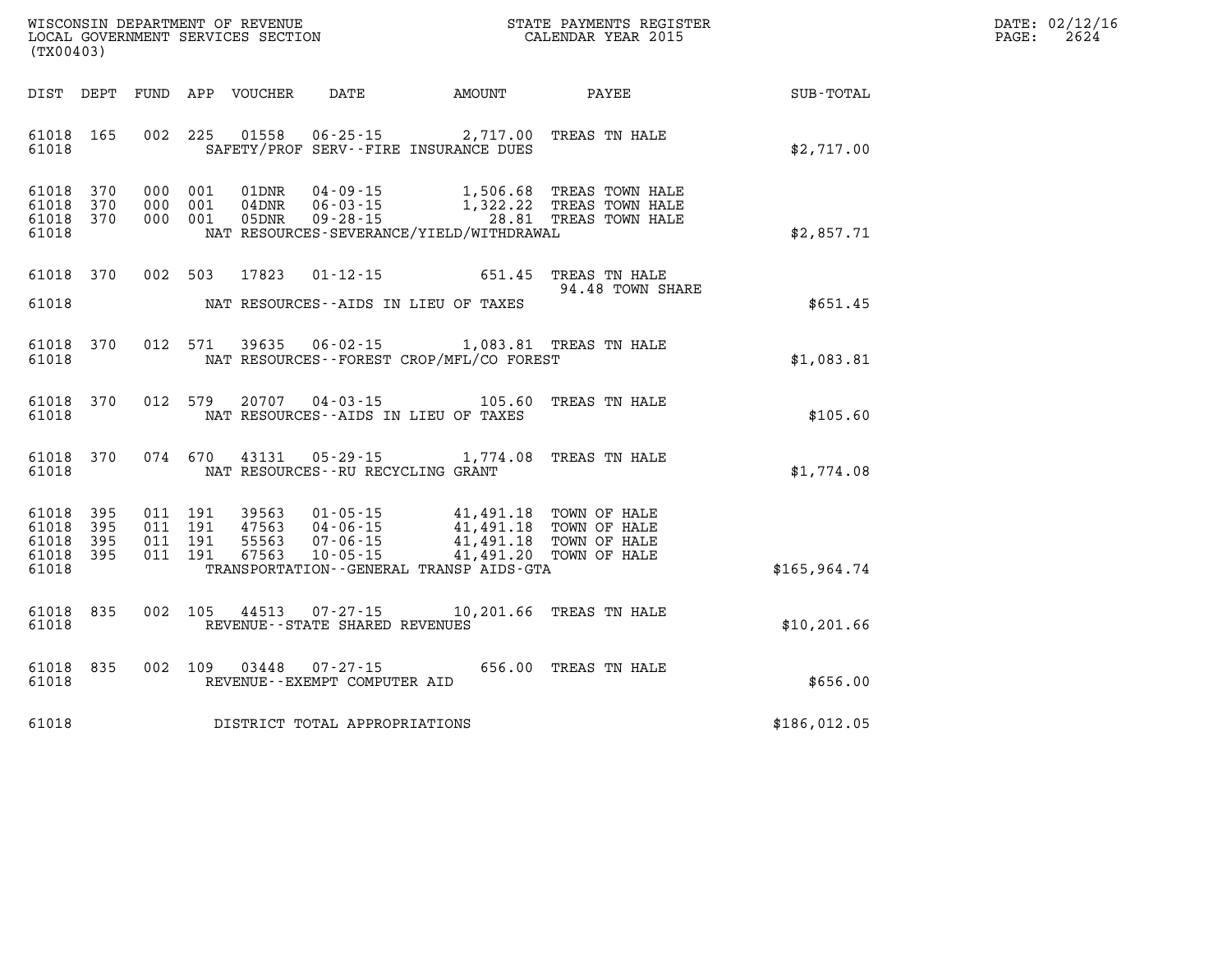| (TX00403)                   |                               |                                          |                                 | WISCONSIN DEPARTMENT OF REVENUE<br>LOCAL GOVERNMENT SERVICES SECTION | STATE PAYMENTS REGISTER<br>CALENDAR YEAR 2015 |                                                                                                                                                                                       | DATE: 02/12/16<br>2625<br>PAGE: |  |
|-----------------------------|-------------------------------|------------------------------------------|---------------------------------|----------------------------------------------------------------------|-----------------------------------------------|---------------------------------------------------------------------------------------------------------------------------------------------------------------------------------------|---------------------------------|--|
|                             |                               |                                          | DIST DEPT FUND APP VOUCHER DATE |                                                                      | <b>AMOUNT</b>                                 | <b>PAYEE</b>                                                                                                                                                                          | SUB-TOTAL                       |  |
| 61020                       | 61020 165                     |                                          |                                 |                                                                      | SAFETY/PROF SERV--FIRE INSURANCE DUES         | 002 225 01559 06-25-15 1,539.61 TREAS TN LINCOLN                                                                                                                                      | \$1,539.61                      |  |
| 61020                       | 61020 370                     | 000 001                                  |                                 |                                                                      | NAT RESOURCES-SEVERANCE/YIELD/WITHDRAWAL      | 05DNR 09-28-15 24.94 TREAS TOWN LINCOLN                                                                                                                                               | \$24.94                         |  |
| 61020                       | 61020 370                     | 012 571                                  |                                 |                                                                      | NAT RESOURCES - - FOREST CROP/MFL/CO FOREST   | 39636 06-02-15 192.83 TREAS TN LINCOLN                                                                                                                                                | \$192.83                        |  |
| 61020 395<br>61020<br>61020 | 61020 395<br>395<br>61020 395 | 011 191<br>011 191<br>011 191<br>011 191 |                                 |                                                                      | TRANSPORTATION--GENERAL TRANSP AIDS-GTA       | 39564  01-05-15  19,515.22  TOWN OF LINCOLN<br>47564 04-06-15 19,515.22 TOWN OF LINCOLN<br>55564  07-06-15  19,515.22  TOWN OF LINCOLN<br>67564  10-05-15  19,515.24  TOWN OF LINCOLN | \$78,060.90                     |  |
| 61020                       | 61020 395<br>61020 395        | 011 278<br>011 278                       |                                 |                                                                      | TRANSPORTATION - - LRIP/TRIP/MSIP GRANTS      | 52521  07-01-15   16,051.76   TREAS TN LINCOLN<br>52521  07-01-15  27,774.81  TREAS TN LINCOLN                                                                                        | \$43,826.57                     |  |
| 61020                       | 61020 835                     |                                          |                                 | REVENUE - - STATE SHARED REVENUES                                    |                                               | 002 105 44514 07-27-15 15,294.47 TREAS TN LINCOLN                                                                                                                                     | \$15, 294.47                    |  |
| 61020                       | 61020 835                     |                                          |                                 | 002 109 03449 07-27-15<br>REVENUE--EXEMPT COMPUTER AID               |                                               | 4.00 TREAS TN LINCOLN                                                                                                                                                                 | \$4.00                          |  |
| 61020                       | 61020 835                     |                                          |                                 | REVENUE--LOTTERY CREDIT -                                            |                                               | 021 363 35902 03-23-15 1,104.03 TREAS TN LINCOLN                                                                                                                                      | \$1,104.03                      |  |
| 61020                       |                               |                                          |                                 | DISTRICT TOTAL APPROPRIATIONS                                        |                                               |                                                                                                                                                                                       | \$140,047.35                    |  |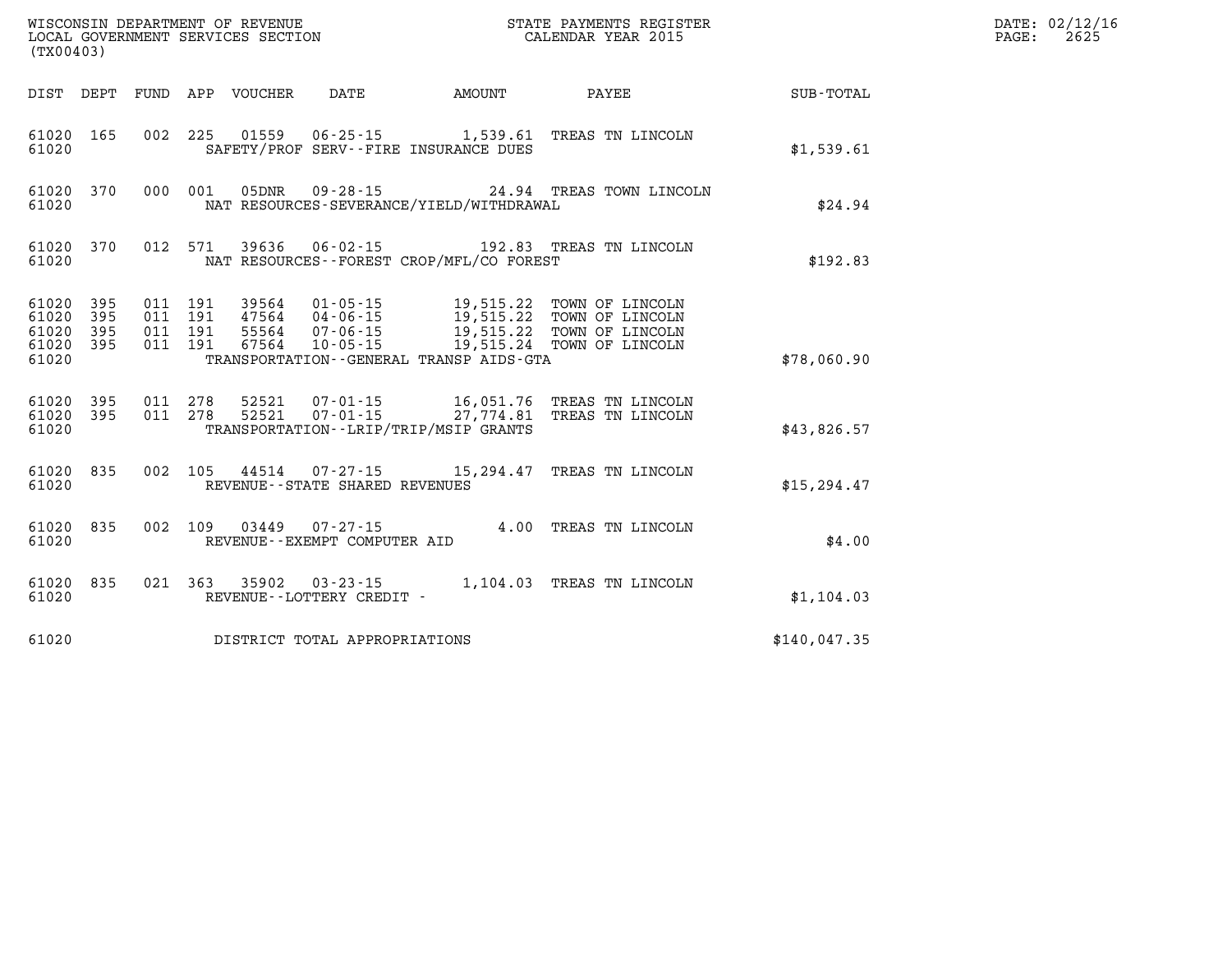| WISCONSIN DEPARTMENT OF REVENUE   | STATE PAYMENTS REGISTER | DATE: 02/12/16 |
|-----------------------------------|-------------------------|----------------|
| LOCAL GOVERNMENT SERVICES SECTION | CALENDAR YEAR 2015      | 2626<br>PAGE:  |
| .                                 |                         |                |

|                                                           | LOCAL GOVERNMENT SERVICES SECTION<br>(TX00403) |  |  |  |                                |                                          | CALENDAR YEAR 2015                                                                                                                                                                                       |              | PAGE: | 2626 |
|-----------------------------------------------------------|------------------------------------------------|--|--|--|--------------------------------|------------------------------------------|----------------------------------------------------------------------------------------------------------------------------------------------------------------------------------------------------------|--------------|-------|------|
|                                                           |                                                |  |  |  |                                |                                          |                                                                                                                                                                                                          |              |       |      |
| 61022 165<br>61022                                        |                                                |  |  |  |                                | SAFETY/PROF SERV--FIRE INSURANCE DUES    | 002 225 01560 06-25-15 2,064.04 TREAS TN PIGEON                                                                                                                                                          | \$2,064.04   |       |      |
| 61022 370<br>61022 370<br>61022                           |                                                |  |  |  |                                | NAT RESOURCES-SEVERANCE/YIELD/WITHDRAWAL | 000 001 01DNR 04-09-15 6,752.90 TREAS TOWN PIGEON<br>000 001 05DNR 09-28-15 14.00 TREAS TOWN PIGEON                                                                                                      | \$6,766.90   |       |      |
| 61022 370<br>61022                                        |                                                |  |  |  |                                | NAT RESOURCES--FOREST CROP/MFL/CO FOREST | 012 571 39637 06-02-15 663.07 TREAS TN PIGEON                                                                                                                                                            | \$663.07     |       |      |
| 61022                                                     |                                                |  |  |  |                                | NAT RESOURCES--RU RECYCLING GRANT        | 61022 370 074 670 43132 05-29-15 792.64 TREAS TN PIGEON                                                                                                                                                  | \$792.64     |       |      |
| 61022 395<br>61022 395<br>61022 395<br>61022 395<br>61022 |                                                |  |  |  |                                | TRANSPORTATION--GENERAL TRANSP AIDS-GTA  | 011 191 39565 01-05-15 23,104.48 TOWN OF PIGEON<br>011 191 47565 04-06-15 23,104.48 TOWN OF PIGEON<br>011 191 55565 07-06-15 23,104.48 TOWN OF PIGEON<br>011 191 67565 10-05-15 23,104.50 TOWN OF PIGEON | \$92,417.94  |       |      |
| 61022                                                     |                                                |  |  |  | REVENUE--STATE SHARED REVENUES |                                          | 61022 835 002 105 44515 07-27-15 11,062.55 TREAS TN PIGEON                                                                                                                                               | \$11,062.55  |       |      |
| 61022 835<br>61022                                        |                                                |  |  |  |                                |                                          | 002 109 03450 07-27-15 1.00 TREAS TN PIGEON REVENUE--EXEMPT COMPUTER AID                                                                                                                                 | \$1.00       |       |      |
| 61022                                                     |                                                |  |  |  | DISTRICT TOTAL APPROPRIATIONS  |                                          |                                                                                                                                                                                                          | \$113,768.14 |       |      |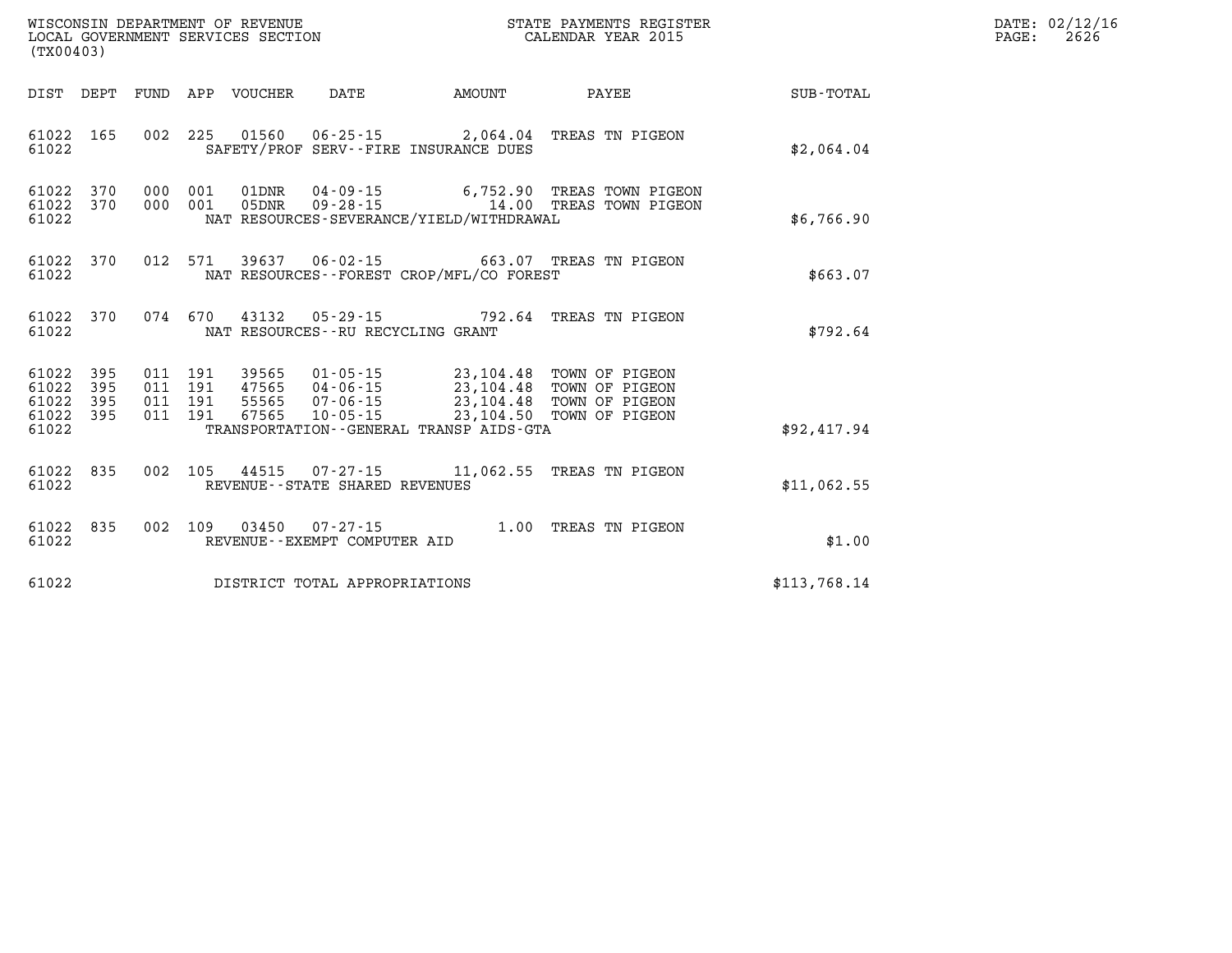| $\mathtt{DATE}$ : | 02/12/16 |
|-------------------|----------|
| PAGE:             | 2627     |

|                                           | WISCONSIN DEPARTMENT OF REVENUE<br>STATE PAYMENTS REGISTER<br>LOCAL GOVERNMENT SERVICES SECTION<br>CALENDAR YEAR 2015<br>(TX00403) |                          |                          |                                  |                                                                                                                 |                                                  |                                                                          |              |
|-------------------------------------------|------------------------------------------------------------------------------------------------------------------------------------|--------------------------|--------------------------|----------------------------------|-----------------------------------------------------------------------------------------------------------------|--------------------------------------------------|--------------------------------------------------------------------------|--------------|
| DIST                                      | DEPT                                                                                                                               | FUND                     | APP                      | VOUCHER                          | DATE                                                                                                            | AMOUNT                                           | PAYEE                                                                    | SUB-TOTAL    |
| 61024<br>61024                            | 165                                                                                                                                | 002                      | 225                      | 01561                            | $06 - 25 - 15$ 2,328.10<br>SAFETY/PROF SERV--FIRE INSURANCE DUES                                                |                                                  | TREAS TN PRESTON                                                         | \$2,328.10   |
| 61024<br>61024<br>61024<br>61024          | 370<br>370<br>370                                                                                                                  | 000<br>000<br>000        | 001<br>001<br>001        | 01DNR<br>04DNR<br>05DNR          | $04 - 09 - 15$<br>$06 - 03 - 15$<br>$09 - 28 - 15$<br>NAT RESOURCES-SEVERANCE/YIELD/WITHDRAWAL                  | 11,424.99<br>23,479.17<br>5,877.04               | TREAS TOWN PRESTON<br>TREAS TOWN PRESTON<br>TREAS TOWN PRESTON           | \$40,781.20  |
| 61024                                     | 370                                                                                                                                | 002                      | 503                      | 17824                            | $01 - 12 - 15$ 20,965.08                                                                                        |                                                  | TREAS TN PRESTON<br>1854.93 TOWN SHARE                                   |              |
| 61024                                     |                                                                                                                                    |                          |                          |                                  | NAT RESOURCES -- AIDS IN LIEU OF TAXES                                                                          |                                                  |                                                                          | \$20,965.08  |
| 61024<br>61024                            | 370                                                                                                                                | 012                      | 571                      | 39638                            | $06 - 02 - 15$<br>NAT RESOURCES--FOREST CROP/MFL/CO FOREST                                                      |                                                  | 803.88 TREAS TN PRESTON                                                  | \$803.88     |
| 61024<br>61024<br>61024                   | 370<br>370                                                                                                                         | 012<br>012               | 579<br>579               | 20708<br>20708                   | $04 - 03 - 15$<br>$04 - 03 - 15$<br>NAT RESOURCES - AIDS IN LIEU OF TAXES                                       | 220.63<br>257.20                                 | TREAS TN PRESTON<br>TREAS TN PRESTON                                     | \$477.83     |
| 61024<br>61024                            | 370                                                                                                                                | 074                      | 670                      | 43133                            | $05 - 29 - 15$ 3, 266.94<br>NAT RESOURCES -- RU RECYCLING GRANT                                                 |                                                  | TREAS TN PRESTON                                                         | \$3,266.94   |
| 61024<br>61024<br>61024<br>61024<br>61024 | 395<br>395<br>395<br>395                                                                                                           | 011<br>011<br>011<br>011 | 191<br>191<br>191<br>191 | 39566<br>47566<br>55566<br>67566 | $01 - 05 - 15$<br>$04 - 06 - 15$<br>$07 - 06 - 15$<br>$10 - 05 - 15$<br>TRANSPORTATION--GENERAL TRANSP AIDS-GTA | 39,179.08<br>39,179.08<br>39,179.08<br>39,179.10 | TOWN OF PRESTON<br>TOWN OF PRESTON<br>TOWN OF PRESTON<br>TOWN OF PRESTON | \$156,716.34 |
| 61024<br>61024                            | 835                                                                                                                                | 002                      | 105                      | 44516                            | $07 - 27 - 15$<br>REVENUE - - STATE SHARED REVENUES                                                             | 13,813.38                                        | TREAS TN PRESTON                                                         | \$13,813.38  |
| 61024<br>61024                            | 835                                                                                                                                | 002                      | 109                      | 03451                            | $07 - 27 - 15$<br>REVENUE--EXEMPT COMPUTER AID                                                                  | 16.00                                            | TREAS TN PRESTON                                                         | \$16.00      |
| 61024                                     |                                                                                                                                    |                          |                          |                                  | DISTRICT TOTAL APPROPRIATIONS                                                                                   |                                                  |                                                                          | \$239,168.75 |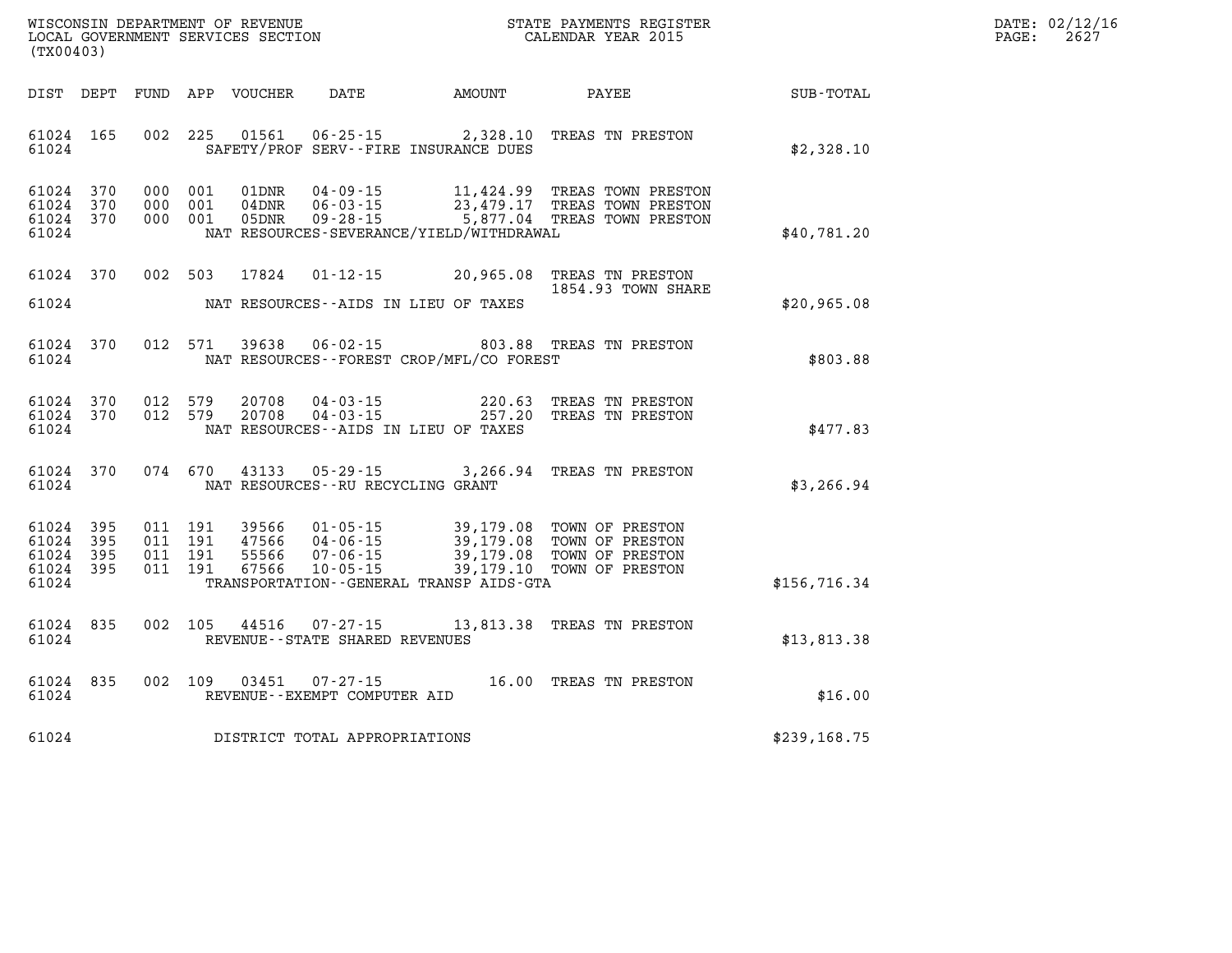| WISCONSIN DEPARTMENT OF REVENUE   | STATE PAYMENTS REGISTER | DATE: 02/12/16 |
|-----------------------------------|-------------------------|----------------|
| LOCAL GOVERNMENT SERVICES SECTION | CALENDAR YEAR 2015      | 2628<br>PAGE:  |

| (TX00403)                                                              |            |     |                                                     | LOCAL GOVERNMENT SERVICES SECTION         |                                                |                                                                                                                                                                                                                                 | CALENDAR YEAR 2015                                                                                                                                                                                                                                                                                               |                             | PAGE: | 2628 |
|------------------------------------------------------------------------|------------|-----|-----------------------------------------------------|-------------------------------------------|------------------------------------------------|---------------------------------------------------------------------------------------------------------------------------------------------------------------------------------------------------------------------------------|------------------------------------------------------------------------------------------------------------------------------------------------------------------------------------------------------------------------------------------------------------------------------------------------------------------|-----------------------------|-------|------|
|                                                                        |            |     |                                                     | DIST DEPT FUND APP VOUCHER                |                                                |                                                                                                                                                                                                                                 |                                                                                                                                                                                                                                                                                                                  | DATE AMOUNT PAYEE SUB-TOTAL |       |      |
| 61026 165<br>61026                                                     |            |     | 002 225                                             |                                           |                                                | SAFETY/PROF SERV--FIRE INSURANCE DUES                                                                                                                                                                                           | 01562  06-25-15  2,083.47  TREAS TN SUMNER                                                                                                                                                                                                                                                                       | \$2,083.47                  |       |      |
| 61026 370<br>61026<br>61026 370<br>61026                               | 370        | 000 | 000 001<br>001<br>000 001                           | 01DNR<br>$04\rm{DNR}$<br>05DNR            |                                                | NAT RESOURCES-SEVERANCE/YIELD/WITHDRAWAL                                                                                                                                                                                        | 04-09-15 1,541.79 TREAS TOWN SUMNER<br>06-03-15 905.40 TREAS TOWN SUMNER<br>09-28-15 57.10 TREAS TOWN SUMNER                                                                                                                                                                                                     | \$2,504.29                  |       |      |
| 61026 370                                                              |            |     | 002 503                                             | 17825                                     |                                                |                                                                                                                                                                                                                                 | 01-12-15 5,761.68 TREAS TN SUMNER<br>633.63 TOWN SHARE                                                                                                                                                                                                                                                           |                             |       |      |
| 61026                                                                  |            |     |                                                     |                                           |                                                | NAT RESOURCES--AIDS IN LIEU OF TAXES                                                                                                                                                                                            |                                                                                                                                                                                                                                                                                                                  | \$5,761.68                  |       |      |
| 61026 370<br>61026                                                     |            |     | 012 571                                             | 39639                                     |                                                | NAT RESOURCES--FOREST CROP/MFL/CO FOREST                                                                                                                                                                                        | 06-02-15 452.78 TREAS TN SUMNER                                                                                                                                                                                                                                                                                  | \$452.78                    |       |      |
| 61026 370<br>61026 370<br>61026 370<br>61026 370<br>61026 370<br>61026 |            |     | 012 579<br>012 579<br>012 579<br>012 579<br>012 579 | 20709<br>20709<br>20709<br>20709<br>20709 |                                                | NAT RESOURCES--AIDS IN LIEU OF TAXES                                                                                                                                                                                            | $\begin{array}{cccc} 04\cdot 03\cdot 15 & .80 & \text{TREAS TN SUMNER} \\ 04\cdot 03\cdot 15 & 7.20 & \text{TREAS TN SUMNER} \\ 04\cdot 03\cdot 15 & 167.40 & \text{TREAS TN SUMNER} \\ 04\cdot 03\cdot 15 & 107.98 & \text{TREAS TN SUMNER} \\ 04\cdot 03\cdot 15 & 82.00 & \text{TREAS TN SUMNER} \end{array}$ | \$365.38                    |       |      |
| 61026 395<br>61026<br>61026<br>61026 395<br>61026                      | 395<br>395 |     | 011 191<br>011 191<br>011 191<br>011 191            |                                           |                                                | 39567  01-05-15  17,263.68  TOWN OF SUMNER<br>47567  04-06-15  17,263.68  TOWN OF SUMNER<br>55567  07-06-15  17,263.68  TOWN OF SUMNER<br>67567  10-05-15  17,263.68  TOWN OF SUMNER<br>TRANSPORTATION--GENERAL TRANSP AIDS-GTA |                                                                                                                                                                                                                                                                                                                  | \$69,054.72                 |       |      |
| 61026<br>61026                                                         | 835        |     | 002 105                                             | 44517                                     | REVENUE - - STATE SHARED REVENUES              |                                                                                                                                                                                                                                 | 07-27-15 8,157.81 TREAS TN SUMNER                                                                                                                                                                                                                                                                                | \$8,157.81                  |       |      |
| 61026 835<br>61026                                                     |            |     | 002 109                                             | 03452                                     | $07 - 27 - 15$<br>REVENUE--EXEMPT COMPUTER AID |                                                                                                                                                                                                                                 | 43.00 TREAS TN SUMNER                                                                                                                                                                                                                                                                                            | \$43.00                     |       |      |
| 61026                                                                  |            |     |                                                     |                                           | DISTRICT TOTAL APPROPRIATIONS                  |                                                                                                                                                                                                                                 |                                                                                                                                                                                                                                                                                                                  | \$88,423.13                 |       |      |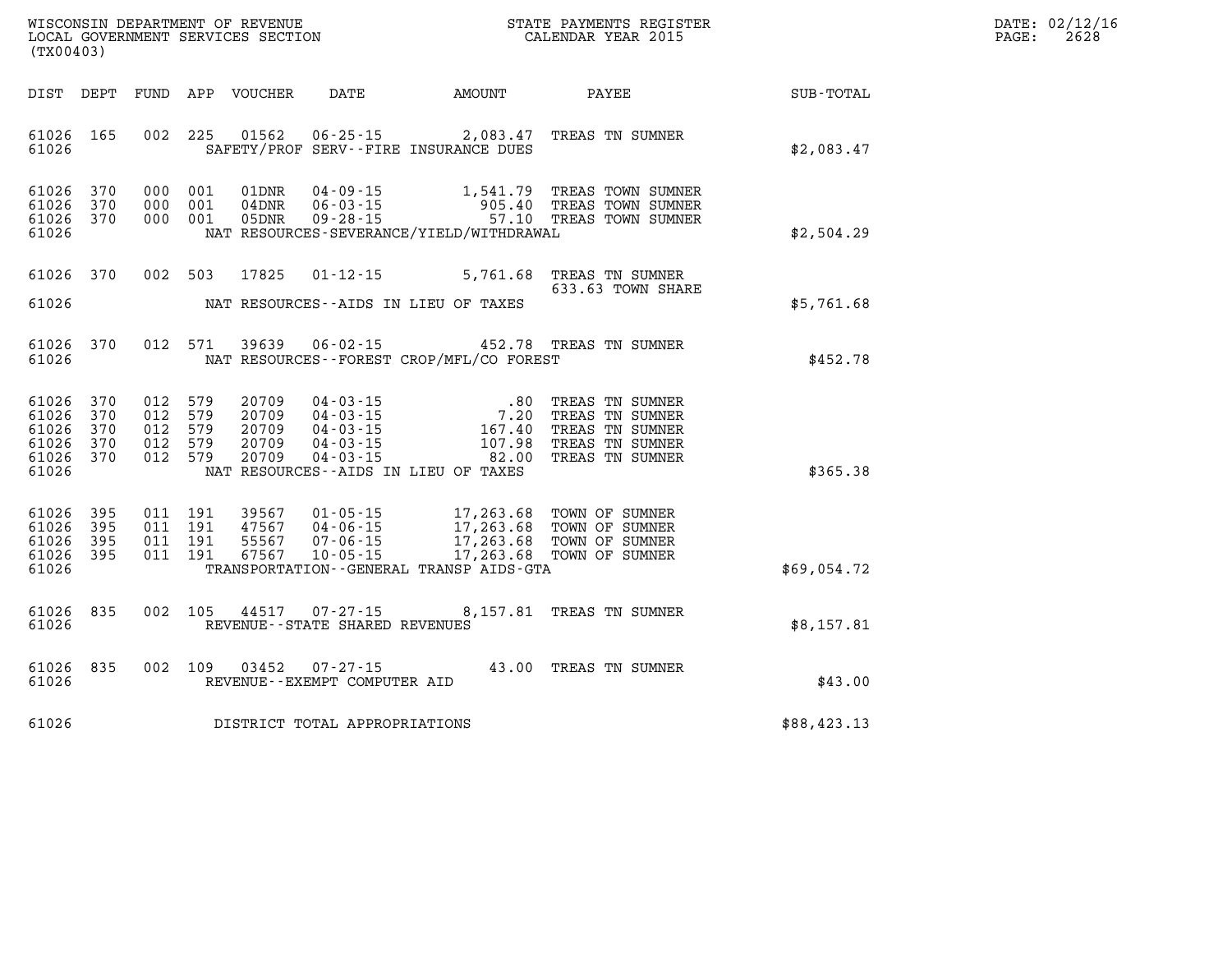| (TX00403)                                             |                        |         |               |                                             |                                              | %WISCONSIN DEPARTMENT OF REVENUE $$\tt STATE~PAYMEMTS~REGISTER~LOCAL~GOVERNMENT~SERVICES~SECTION~CALENDAR~YEAR~2015$                                                                                                                                                                                                                                   |               | DATE: 02/12/1<br>2629<br>PAGE: |
|-------------------------------------------------------|------------------------|---------|---------------|---------------------------------------------|----------------------------------------------|--------------------------------------------------------------------------------------------------------------------------------------------------------------------------------------------------------------------------------------------------------------------------------------------------------------------------------------------------------|---------------|--------------------------------|
|                                                       |                        |         |               |                                             |                                              | DIST DEPT FUND APP VOUCHER DATE AMOUNT PAYEE TO SUB-TOTAL                                                                                                                                                                                                                                                                                              |               |                                |
| 61028                                                 | 61028 165              |         |               |                                             | SAFETY/PROF SERV--FIRE INSURANCE DUES        | 002 225 01563 06-25-15 5,747.88 TREAS TN TREMPEALEAU                                                                                                                                                                                                                                                                                                   | \$5,747.88    |                                |
| 61028                                                 | 61028 370              | 000 001 |               |                                             | NAT RESOURCES-SEVERANCE/YIELD/WITHDRAWAL     | 04DNR  06-03-15  190.00 TREAS TOWN TREMPEALEAU                                                                                                                                                                                                                                                                                                         | \$190.00      |                                |
|                                                       | 61028 370<br>61028 370 |         |               |                                             |                                              | 002 503 17826 01-12-15 36.79 TREAS TN TREMPEALEAU<br>002 503 17826 01-12-15 1,276.40 TREAS TN TREMPEALEAU<br>204.53 TOWN SHARE                                                                                                                                                                                                                         |               |                                |
| 61028                                                 |                        |         |               |                                             | NAT RESOURCES--AIDS IN LIEU OF TAXES         |                                                                                                                                                                                                                                                                                                                                                        | \$1,313.19    |                                |
| 61028                                                 | 61028 370              |         |               |                                             | NAT RESOURCES -- FOREST CROP/MFL/CO FOREST   | 012 571 39640 06-02-15 352.27 TREAS TN TREMPEALEAU                                                                                                                                                                                                                                                                                                     | \$352.27      |                                |
| 61028<br>61028 370<br>61028 370<br>61028 370<br>61028 | 61028 370<br>370       |         |               |                                             | NAT RESOURCES--AIDS IN LIEU OF TAXES         | $\begin{array}{cccc} 012 & 579 & 20710 & 04\cdot 03\cdot 15 & 145.22 & \text{TREAS TN TREMPEALEAU} \\ 012 & 579 & 20710 & 04\cdot 03\cdot 15 & 893.64 & \text{TREAS TN TREMPEALEAU} \\ 012 & 579 & 20710 & 04\cdot 03\cdot 15 & 283.45 & \text{TREAS TN TREMPEALEAU} \\ 012 & 579 & 20710 & 04\cdot 03\cdot 15 & 224.86 & \text{TREAS TN TREMPEALEAU}$ | \$1,696.78    |                                |
| 61028<br>61028 395<br>61028 395<br>61028              | 61028 395<br>395       |         |               |                                             | TRANSPORTATION - - GENERAL TRANSP AIDS - GTA | 011 191 39568 01-05-15 32,066.62 TOWN OF TREMPEALEAU<br>011 191 47568 04-06-15 32,066.62 TOWN OF TREMPEALEAU<br>011 191 55568 07-06-15 32,066.62 TOWN OF TREMPEALEAU<br>011 191 67568 10-05-15 2,066.64 TOWN OF TREMPEALEAU                                                                                                                            | \$128, 266.50 |                                |
| 61028 505<br>61028                                    |                        | 002 174 |               |                                             | DOA--TRANSMISSION LINE FEE DISTRIBUTION      | 58230  04-30-15  86,876.00  TREAS TN TREMPEALEAU                                                                                                                                                                                                                                                                                                       | \$86,876.00   |                                |
| 61028 835<br>61028                                    |                        |         |               | REVENUE--STATE SHARED REVENUES              |                                              | 002 105 44518 07-27-15 8,488.84 TREAS TN TREMPEALEAU                                                                                                                                                                                                                                                                                                   | \$8,488.84    |                                |
| 61028                                                 |                        |         |               | REVENUE--EXEMPT COMPUTER AID                |                                              | 61028 835 002 109 03453 07-27-15 110.00 TREAS TN TREMPEALEAU                                                                                                                                                                                                                                                                                           | \$110.00      |                                |
| 61028 835<br>61028                                    |                        | 002 501 | 00004         | $02 - 02 - 15$                              | DOA-PAYMENT FOR MUNICIPAL SERVICES AID       | 266.17 TREAS TN TREMPEALEAU                                                                                                                                                                                                                                                                                                                            | \$266.17      |                                |
| 61028                                                 | 61028 835              |         | 021 363 35903 | $03 - 23 - 15$<br>REVENUE--LOTTERY CREDIT - |                                              | 236.36 TREAS TN TREMPEALEAU                                                                                                                                                                                                                                                                                                                            | \$236.36      |                                |
| 61028                                                 |                        |         |               | DISTRICT TOTAL APPROPRIATIONS               |                                              |                                                                                                                                                                                                                                                                                                                                                        | \$233,543.99  |                                |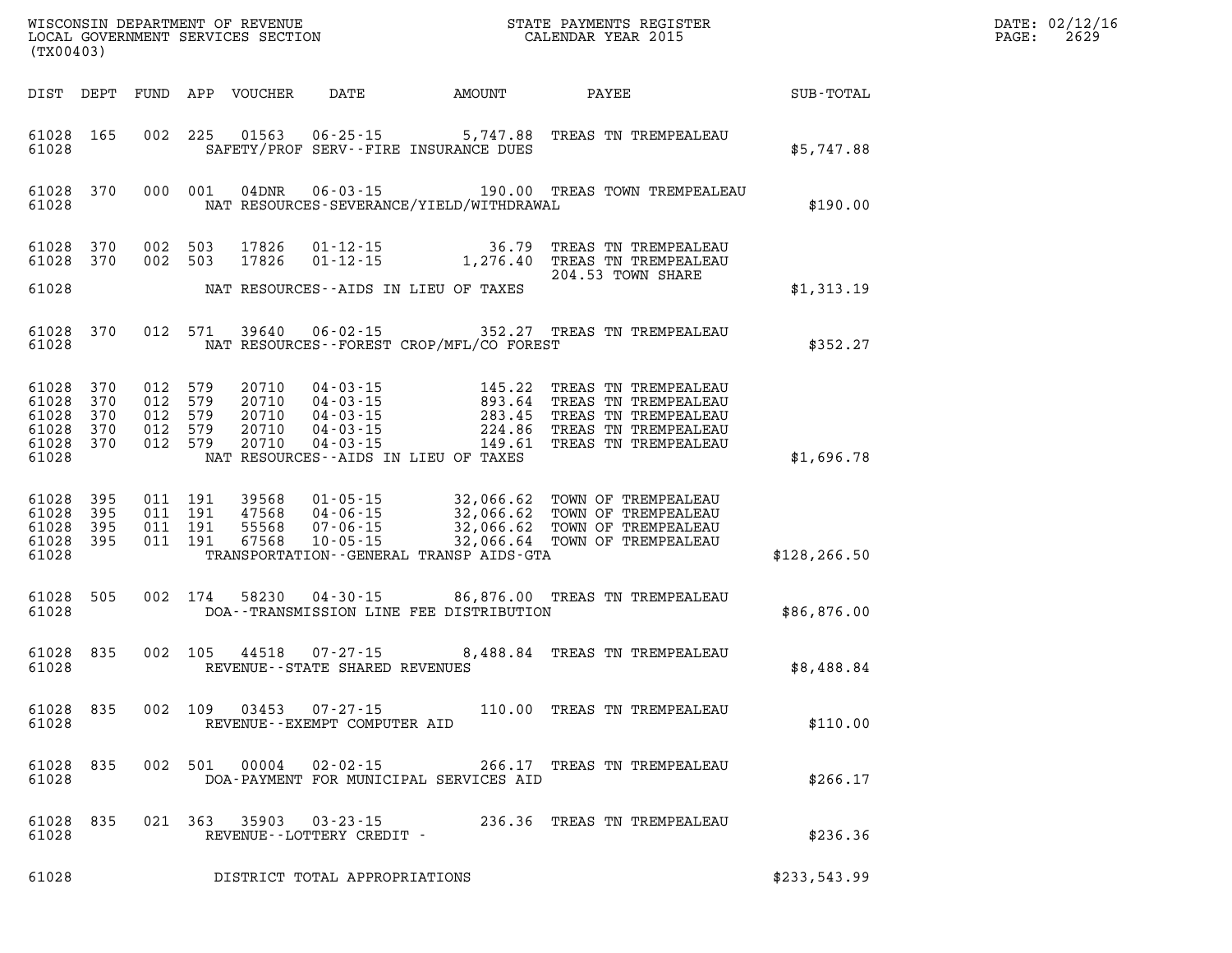| (TX00403)                                     |                   |                                          |         | WISCONSIN DEPARTMENT OF REVENUE<br>LOCAL GOVERNMENT SERVICES SECTION |                                                  |                                                                                                                                                                                                                                  | STATE PAYMENTS REGISTER<br>CALENDAR YEAR 2015                        |              | DATE: 02/12/16<br>2630<br>PAGE: |
|-----------------------------------------------|-------------------|------------------------------------------|---------|----------------------------------------------------------------------|--------------------------------------------------|----------------------------------------------------------------------------------------------------------------------------------------------------------------------------------------------------------------------------------|----------------------------------------------------------------------|--------------|---------------------------------|
|                                               |                   |                                          |         | DIST DEPT FUND APP VOUCHER                                           | DATE                                             | AMOUNT                                                                                                                                                                                                                           | <b>PAYEE</b>                                                         | SUB-TOTAL    |                                 |
| 61030 165<br>61030                            |                   |                                          |         |                                                                      |                                                  | SAFETY/PROF SERV--FIRE INSURANCE DUES                                                                                                                                                                                            | 002 225 01564 06-25-15 1,263.37 TREAS TN UNITY                       | \$1, 263.37  |                                 |
| 61030                                         | 61030 370         |                                          | 000 001 | 01DNR                                                                | $04 - 09 - 15$                                   | NAT RESOURCES-SEVERANCE/YIELD/WITHDRAWAL                                                                                                                                                                                         | 1,217.14 TREAS TOWN UNITY                                            | \$1,217.14   |                                 |
| 61030                                         | 61030 370         |                                          |         | 002 503 17827                                                        |                                                  | NAT RESOURCES--AIDS IN LIEU OF TAXES                                                                                                                                                                                             | 01-12-15 1,396.41 TREAS TN UNITY<br>135.54 TOWN SHARE                | \$1,396.41   |                                 |
| 61030                                         | 61030 370         |                                          | 012 571 | 39641                                                                |                                                  | NAT RESOURCES - - FOREST CROP/MFL/CO FOREST                                                                                                                                                                                      | 06-02-15 631.29 TREAS TN UNITY                                       | \$631.29     |                                 |
| 61030<br>61030<br>61030<br>61030 370<br>61030 | 370<br>370<br>370 | 012 579<br>012 579<br>012 579<br>012 579 |         | 20711<br>20711<br>20711<br>20711                                     |                                                  | $\begin{array}{llll} 04\cdot 03\cdot 15 & 22\cdot 88 \\ 04\cdot 03\cdot 15 & 22\cdot 39 \\ 04\cdot 03\cdot 15 & 40\cdot 53 \\ 04\cdot 03\cdot 15 & 36\cdot 02 \end{array}$<br>36.02<br>NAT RESOURCES--AIDS IN LIEU OF TAXES      | TREAS TN UNITY<br>TREAS TN UNITY<br>TREAS TN UNITY<br>TREAS TN UNITY | \$121.82     |                                 |
| 61030<br>61030<br>61030<br>61030 395<br>61030 | 395<br>395<br>395 | 011 191<br>011 191<br>011 191<br>011 191 |         |                                                                      |                                                  | 39569  01-05-15  20,985.06  TOWN OF UNITY<br>47569  04-06-15  20,985.06  TOWN OF UNITY<br>55569  07-06-15  20,985.06  TOWN OF UNITY<br>67569  10-05-15  20,985.06  TOWN OF UNITY<br>TRANSPORTATION - - GENERAL TRANSP AIDS - GTA |                                                                      | \$83,940.24  |                                 |
| 61030 395<br>61030                            |                   |                                          | 011 278 |                                                                      |                                                  | TRANSPORTATION - - LRIP/TRIP/MSIP GRANTS                                                                                                                                                                                         | 63814  10-21-15  7,046.75  TREAS TN UNITY                            | \$7,046.75   |                                 |
| 61030 835<br>61030                            |                   |                                          | 002 105 |                                                                      | 44519 07-27-15<br>REVENUE--STATE SHARED REVENUES |                                                                                                                                                                                                                                  | 6,150.58 TREAS TN UNITY                                              | \$6,150.58   |                                 |
| 61030                                         | 61030 835         |                                          |         | 002 109 03454                                                        | 07-27-15<br>REVENUE--EXEMPT COMPUTER AID         |                                                                                                                                                                                                                                  | 1.00 TREAS TN UNITY                                                  | \$1.00       |                                 |
| 61030                                         |                   |                                          |         |                                                                      | DISTRICT TOTAL APPROPRIATIONS                    |                                                                                                                                                                                                                                  |                                                                      | \$101,768.60 |                                 |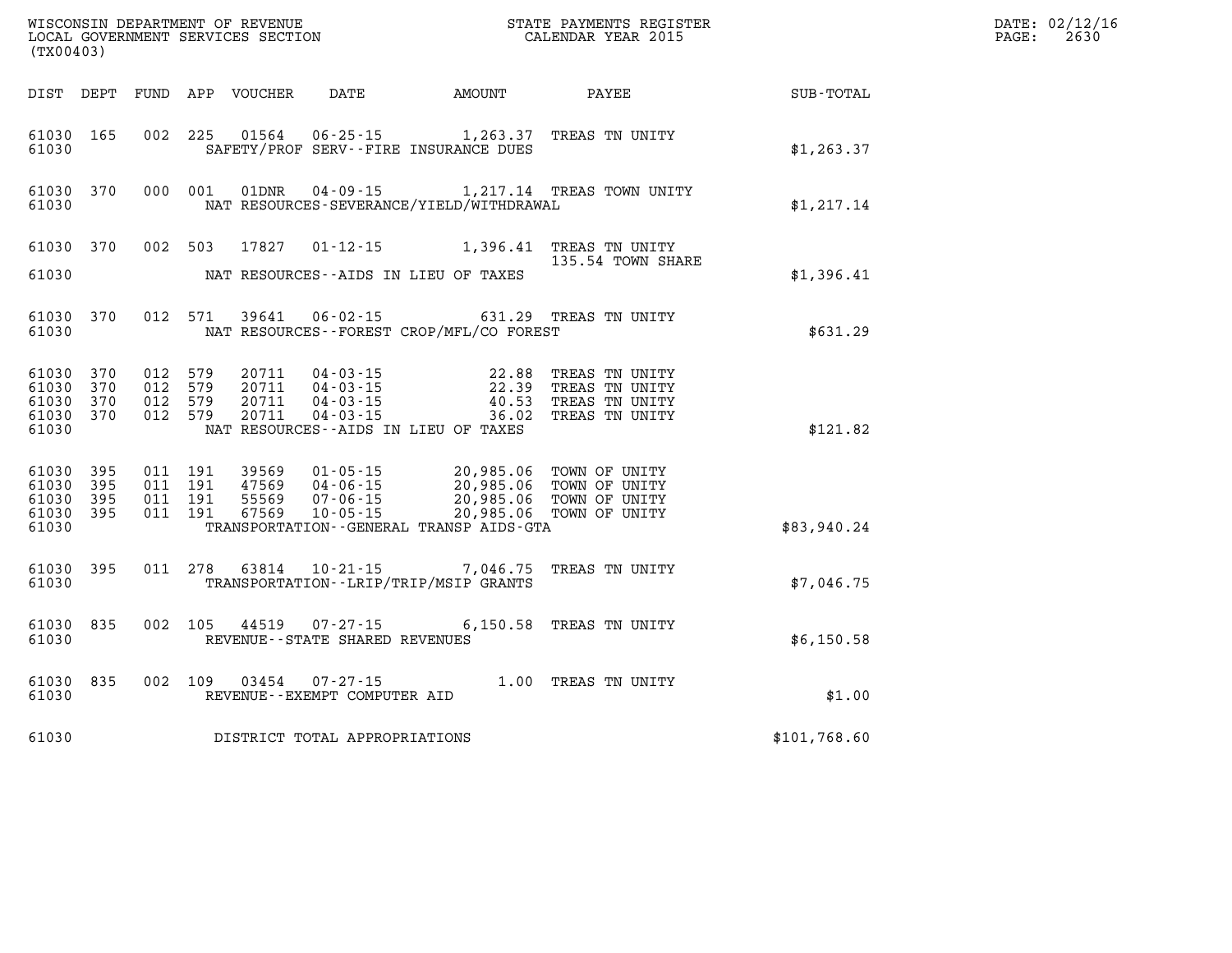| (TX00403)                                     |                   |                          | WISCONSIN DEPARTMENT OF REVENUE<br>LOCAL GOVERNMENT SERVICES SECTION |                                                      | STATE PAYMENTS REGISTER<br>CALENDAR YEAR 2015                           |                                                                                                                                                                                          |              |  |
|-----------------------------------------------|-------------------|--------------------------|----------------------------------------------------------------------|------------------------------------------------------|-------------------------------------------------------------------------|------------------------------------------------------------------------------------------------------------------------------------------------------------------------------------------|--------------|--|
| DIST                                          | DEPT              |                          | FUND APP VOUCHER DATE                                                |                                                      | <b>EXAMPLE THE PROPERTY OF AMOUNT</b>                                   | PAYEE                                                                                                                                                                                    | SUB-TOTAL    |  |
| 61121<br>61121                                | 165               |                          |                                                                      |                                                      | SAFETY/PROF SERV--FIRE INSURANCE DUES                                   | 002 225 01565 06-25-15 1,285.37 TREAS VIL ELEVA                                                                                                                                          | \$1,285.37   |  |
| 61121<br>61121                                | 370               | 012                      | 579                                                                  |                                                      | 20712  04-03-15  41.79<br>NAT RESOURCES - - AIDS IN LIEU OF TAXES       | TREAS VIL ELEVA                                                                                                                                                                          | \$41.79      |  |
| 61121<br>61121<br>61121 395<br>61121<br>61121 | 395<br>395<br>395 | 011<br>011<br>011<br>011 | 191<br>191<br>191<br>191                                             |                                                      | TRANSPORTATION - - GENERAL TRANSP AIDS - GTA                            | 39570  01-05-15  7,182.93  VILLAGE OF ELEVA<br>47570  04-06-15  7,182.93  VILLAGE OF ELEVA<br>55570  07-06-15  7,182.93  VILLAGE OF ELEVA<br>67570  10-05-15  7,182.96  VILLAGE OF ELEVA | \$28.731.75  |  |
| 61121<br>61121                                | 395               | 011                      |                                                                      |                                                      | 278 64878 11-02-15 7,800.00<br>TRANSPORTATION - - LRIP/TRIP/MSIP GRANTS | TREAS VIL ELEVA                                                                                                                                                                          | \$7,800.00   |  |
| 61121 505<br>61121<br>61121                   | 505               | 002<br>002               |                                                                      | DOA--HOUSING ASSISTANCE GRANTS                       |                                                                         |                                                                                                                                                                                          | \$49.786.00  |  |
| 61121<br>61121                                | 835               | 002                      | 105                                                                  | REVENUE - - STATE SHARED REVENUES                    |                                                                         | 44520  07-27-15  24,649.17  TREAS VIL ELEVA                                                                                                                                              | \$24,649.17  |  |
| 61121<br>61121                                | 835               | 002                      |                                                                      | 109  03455  07-27-15<br>REVENUE--EXEMPT COMPUTER AID | 381.00                                                                  | TREAS VIL ELEVA                                                                                                                                                                          | \$381.00     |  |
| 61121                                         |                   |                          |                                                                      | DISTRICT TOTAL APPROPRIATIONS                        |                                                                         |                                                                                                                                                                                          | \$112,675.08 |  |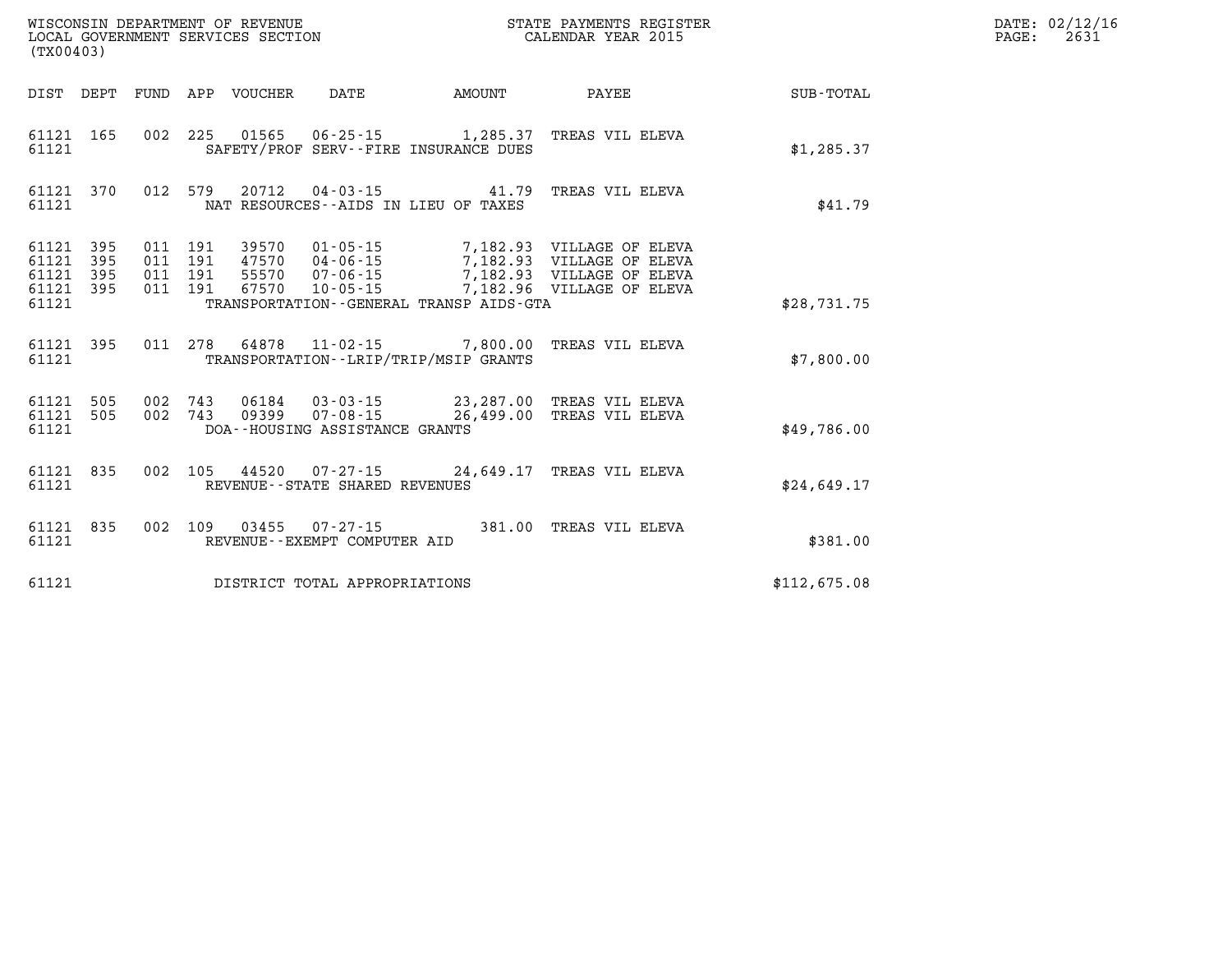| DATE: | 02/12/16 |
|-------|----------|
| PAGE: | 2632     |

| (TX00403)                                 |                          |                          | WISCONSIN DEPARTMENT OF REVENUE<br>LOCAL GOVERNMENT SERVICES SECTION |                                                                                                                 |                          | STATE PAYMENTS REGISTER<br>CALENDAR YEAR 2015                                                          |             |  |  |
|-------------------------------------------|--------------------------|--------------------------|----------------------------------------------------------------------|-----------------------------------------------------------------------------------------------------------------|--------------------------|--------------------------------------------------------------------------------------------------------|-------------|--|--|
| DIST                                      | DEPT                     | FUND                     | APP<br>VOUCHER                                                       | DATE                                                                                                            | <b>AMOUNT</b>            | <b>PAYEE</b>                                                                                           | SUB-TOTAL   |  |  |
| 61122<br>61122                            | 165                      | 002                      | 225<br>01566                                                         | $06 - 25 - 15$<br>SAFETY/PROF SERV--FIRE INSURANCE DUES                                                         | 982.93                   | TREAS VIL ETTRICK                                                                                      | \$982.93    |  |  |
| 61122<br>61122                            | 370                      | 074                      | 670<br>43134                                                         | NAT RESOURCES - - RU RECYCLING GRANT                                                                            | $05 - 29 - 15$ 3, 191.27 | TREAS VIL ETTRICK                                                                                      | \$3,191.27  |  |  |
| 61122<br>61122<br>61122<br>61122<br>61122 | 395<br>395<br>395<br>395 | 011<br>011<br>011<br>011 | 191<br>39571<br>191<br>55571<br>191<br>191<br>67571                  | $01 - 05 - 15$<br>47571 04-06-15<br>$07 - 06 - 15$<br>$10 - 05 - 15$<br>TRANSPORTATION--GENERAL TRANSP AIDS-GTA | 3,364.73<br>3,364.75     | 3,364.73 VILLAGE OF ETTRICK<br>3,364.73 VILLAGE OF ETTRICK<br>VILLAGE OF ETTRICK<br>VILLAGE OF ETTRICK | \$13,458.94 |  |  |
| 61122<br>61122<br>61122                   | 395<br>395               | 011<br>011               | 278<br>52520<br>278<br>52520                                         | $07 - 01 - 15$<br>$07 - 01 - 15$ 8,944.41<br>TRANSPORTATION - - LRIP/TRIP/MSIP GRANTS                           | 6,515.02                 | TREAS VIL ETTRICK<br>TREAS VIL ETTRICK                                                                 | \$15,459.43 |  |  |
| 61122<br>61122                            | 455                      | 002                      | 231<br>16                                                            | $04 - 20 - 15$<br>JUSTICE - - LAW ENFORCEMENT TRAINING                                                          | 160.00                   | TREAS VIL ETTRICK                                                                                      | \$160.00    |  |  |
| 61122<br>61122                            | 835                      | 002                      | 105<br>44521                                                         | $07 - 27 - 15$<br>REVENUE - - STATE SHARED REVENUES                                                             |                          | 19,745.90 TREAS VIL ETTRICK                                                                            | \$19,745.90 |  |  |
| 61122<br>61122                            | 835                      | 002                      | 109<br>03456                                                         | $07 - 27 - 15$<br>REVENUE - - EXEMPT COMPUTER AID                                                               | 6.00                     | TREAS VIL ETTRICK                                                                                      | \$6.00      |  |  |
| 61122<br>61122                            | 835                      | 021                      | 363                                                                  | 35904 03-23-15<br>REVENUE - - LOTTERY CREDIT -                                                                  | 808.50                   | TREAS VIL ETTRICK                                                                                      | \$808.50    |  |  |
| 61122                                     |                          |                          |                                                                      | DISTRICT TOTAL APPROPRIATIONS                                                                                   |                          |                                                                                                        | \$53,812.97 |  |  |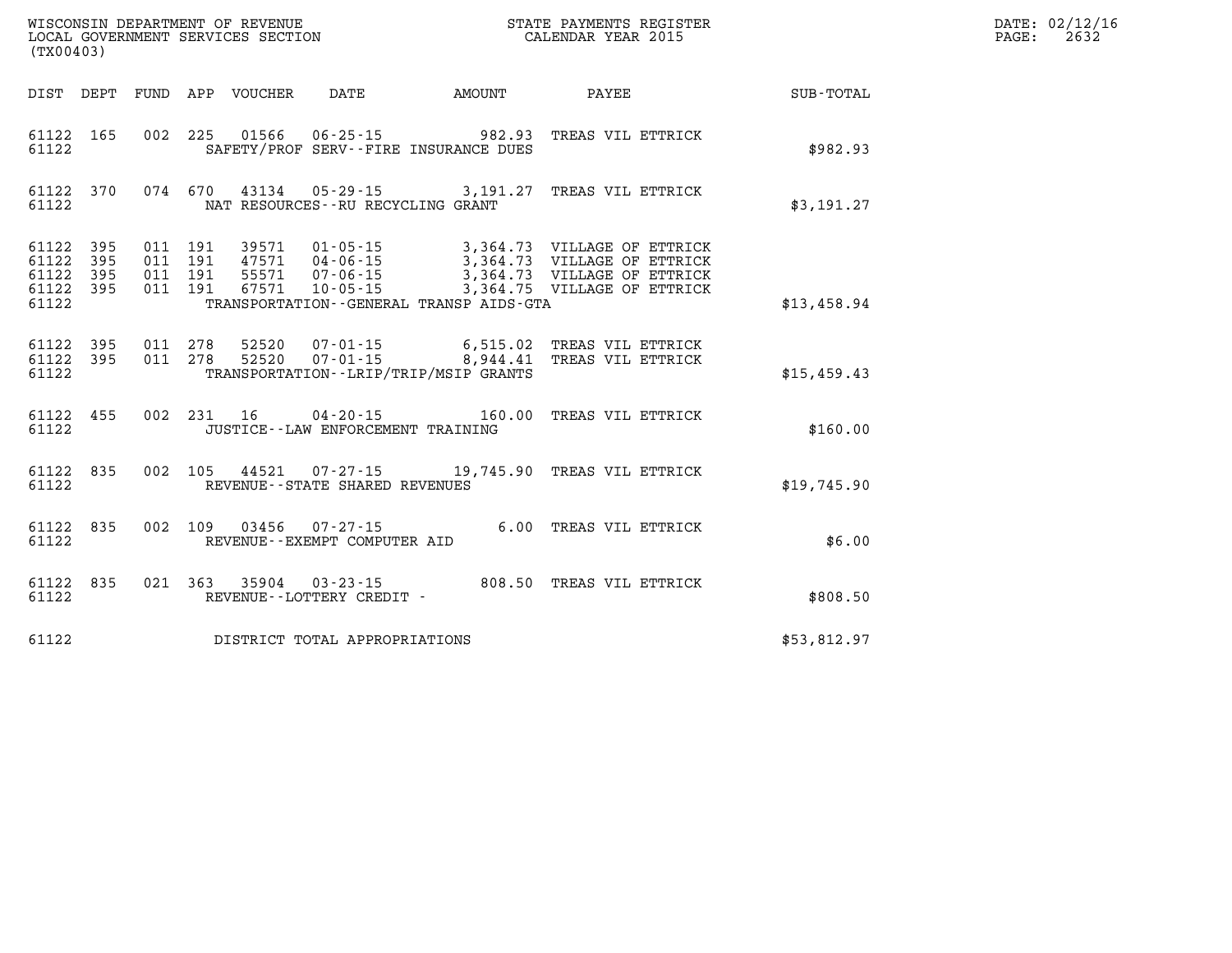| DATE: | 02/12/16 |
|-------|----------|
| PAGE: | 2633     |

| (TX00403)                                 |                          |                          |                          | WISCONSIN DEPARTMENT OF REVENUE<br>LOCAL GOVERNMENT SERVICES SECTION |                                                  |                                                                    | STATE PAYMENTS REGISTER<br>CALENDAR YEAR 2015                                                                                                                 |             |
|-------------------------------------------|--------------------------|--------------------------|--------------------------|----------------------------------------------------------------------|--------------------------------------------------|--------------------------------------------------------------------|---------------------------------------------------------------------------------------------------------------------------------------------------------------|-------------|
| DIST                                      | DEPT                     | FUND                     | APP                      | VOUCHER                                                              | DATE                                             | <b>EXAMPLE THE PROPERTY OF AMOUNT</b>                              | PAYEE                                                                                                                                                         | SUB-TOTAL   |
| 61173<br>61173                            | 165                      | 002                      | 225                      |                                                                      |                                                  | 01567   06-25-15   752.40<br>SAFETY/PROF SERV--FIRE INSURANCE DUES | TREAS VIL PIGEON FALLS                                                                                                                                        | \$752.40    |
| 61173<br>61173                            | 370                      | 074                      | 670                      |                                                                      | NAT RESOURCES--RU RECYCLING GRANT                | 43135 05-29-15 508.87                                              | TREAS VIL PIGEON FALLS                                                                                                                                        | \$508.87    |
| 61173<br>61173<br>61173<br>61173<br>61173 | 395<br>395<br>395<br>395 | 011<br>011<br>011<br>011 | 191<br>191<br>191<br>191 | 39572<br>47572<br>55572<br>67572                                     | $04 - 06 - 15$<br>07 - 06 - 15<br>$10 - 05 - 15$ | TRANSPORTATION--GENERAL TRANSP AIDS-GTA                            | $01 - 05 - 15$ $1,966.04$ VILLAGE OF PIGEON FALLS<br>1,966.04 VILLAGE OF PIGEON FALLS<br>1,966.04 VILLAGE OF PIGEON FALLS<br>1,966.07 VILLAGE OF PIGEON FALLS | \$7,864.19  |
| 61173<br>61173                            | 835                      | 002                      | 105                      |                                                                      | REVENUE - - STATE SHARED REVENUES                |                                                                    | 44522  07-27-15   13,441.07   TREAS VIL PIGEON FALLS                                                                                                          | \$13,441.07 |
| 61173<br>61173                            | 835                      | 002                      | 109                      | 03457                                                                | REVENUE--EXEMPT COMPUTER AID                     | $07 - 27 - 15$ 407.00                                              | TREAS VIL PIGEON FALLS                                                                                                                                        | \$407.00    |
| 61173                                     |                          |                          |                          |                                                                      | DISTRICT TOTAL APPROPRIATIONS                    |                                                                    |                                                                                                                                                               | \$22,973.53 |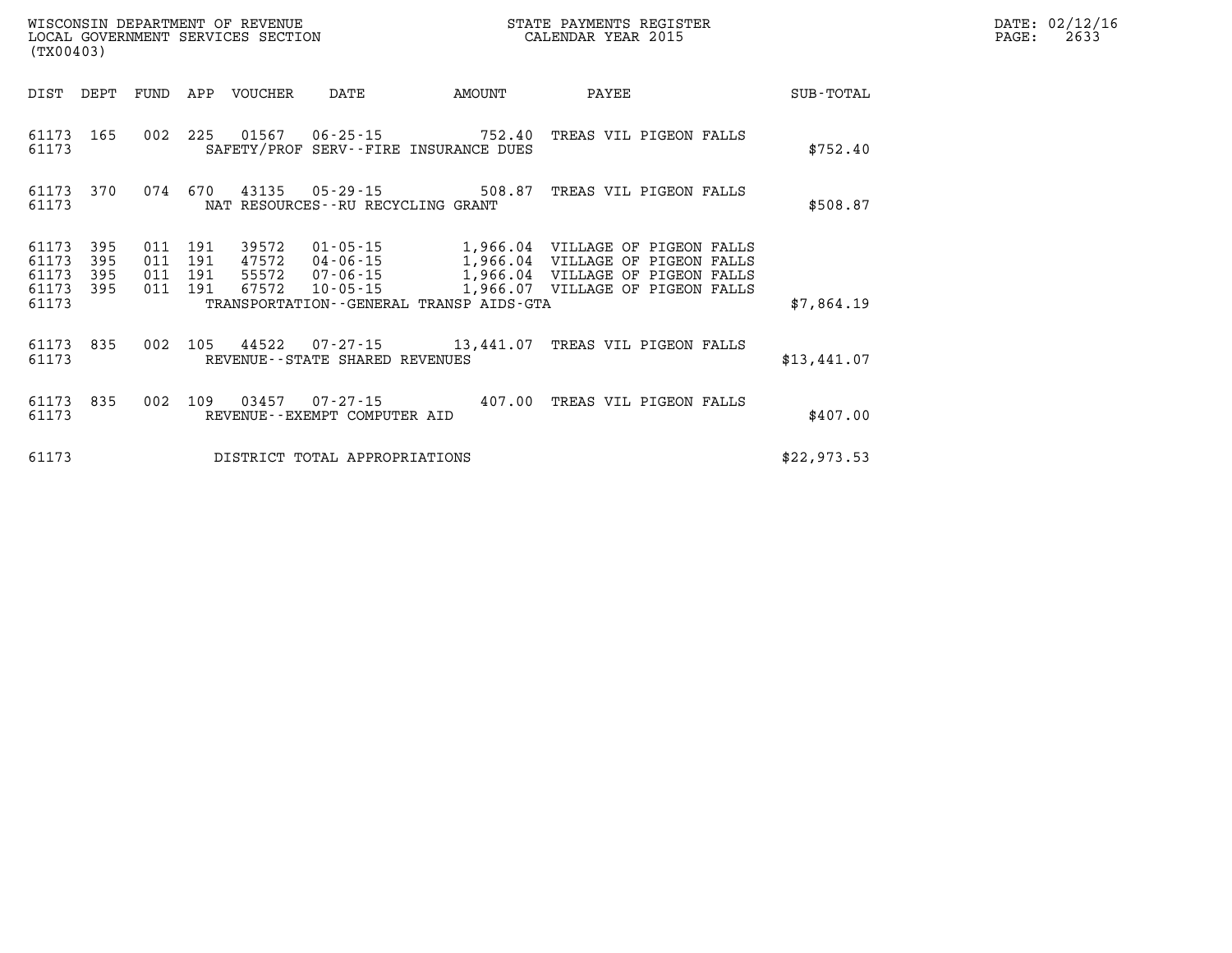| WISCONSIN DEPARTMENT OF REVENUE<br>LOCAL GOVERNMENT SERVICES SECTION<br>(TX00403) |                   |                                          |  |                            |                                      |                                              | STATE PAYMENTS REGISTER<br>CALENDAR YEAR 2015                                                                                                  |              | DATE: 02/12/16<br>$\mathtt{PAGE:}$<br>2634 |
|-----------------------------------------------------------------------------------|-------------------|------------------------------------------|--|----------------------------|--------------------------------------|----------------------------------------------|------------------------------------------------------------------------------------------------------------------------------------------------|--------------|--------------------------------------------|
|                                                                                   |                   |                                          |  | DIST DEPT FUND APP VOUCHER | DATE                                 | <b>AMOUNT</b>                                | PAYEE                                                                                                                                          | SUB-TOTAL    |                                            |
| 61181                                                                             | 61181 165         |                                          |  |                            |                                      | SAFETY/PROF SERV--FIRE INSURANCE DUES        | 002 225 01568 06-25-15 2,098.76 TREAS VIL STRUM                                                                                                | \$2,098.76   |                                            |
| 61181 370<br>61181                                                                |                   | 012 579                                  |  |                            |                                      | NAT RESOURCES -- AIDS IN LIEU OF TAXES       | 20713  04-03-15  79.99  TREAS VIL STRUM                                                                                                        | \$79.99      |                                            |
| 61181 370<br>61181                                                                |                   | 074 670                                  |  |                            | NAT RESOURCES--RU RECYCLING GRANT    |                                              | 43136  05-29-15  7,032.79  TREAS VIL STRUM                                                                                                     | \$7,032.79   |                                            |
| 61181<br>61181<br>61181<br>61181 395                                              | 395<br>395<br>395 | 011 191<br>011 191<br>011 191<br>011 191 |  | 67573                      | 55573 07-06-15<br>$10 - 05 - 15$     |                                              | 39573 01-05-15 8,089.80 VILLAGE OF STRUM<br>47573 04-06-15 8,089.80 VILLAGE OF STRUM<br>8,089.80 VILLAGE OF STRUM<br>8,089.81 VILLAGE OF STRUM |              |                                            |
| 61181                                                                             |                   |                                          |  |                            |                                      | TRANSPORTATION - - GENERAL TRANSP AIDS - GTA |                                                                                                                                                | \$32,359.21  |                                            |
| 61181                                                                             | 61181 455         |                                          |  | 002 231 10                 | JUSTICE - - LAW ENFORCEMENT TRAINING |                                              | 03-19-15 640.00 TREAS VIL STRUM                                                                                                                | \$640.00     |                                            |
| 61181                                                                             | 61181 835         | 002 109                                  |  |                            | REVENUE--EXEMPT COMPUTER AID         |                                              | 03458  07-27-15  6.00 TREAS VIL STRUM                                                                                                          | \$6.00       |                                            |
| 61181                                                                             |                   |                                          |  |                            | DISTRICT TOTAL APPROPRIATIONS        |                                              |                                                                                                                                                | \$42, 216.75 |                                            |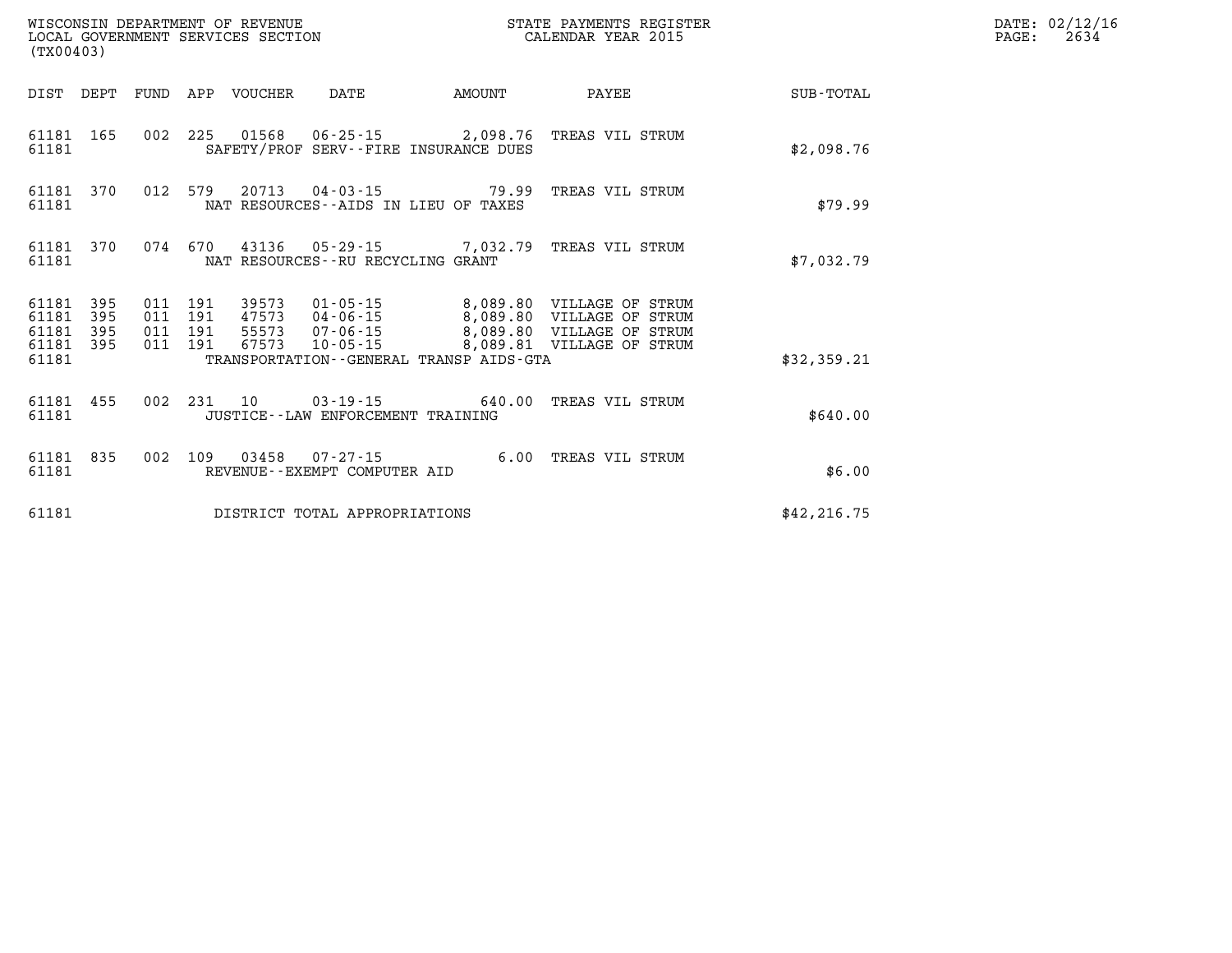| WISCONSIN DEPARTMENT OF REVENUE<br>LOCAL GOVERNMENT SERVICES SECTION<br>CALENDAR YEAR 2015<br>(TX00403) |  |  |  |                         |                                       |                                              |                                                                                                                                                                                                                                         |              | DATE: 02/12/16<br>PAGE: 2635 |
|---------------------------------------------------------------------------------------------------------|--|--|--|-------------------------|---------------------------------------|----------------------------------------------|-----------------------------------------------------------------------------------------------------------------------------------------------------------------------------------------------------------------------------------------|--------------|------------------------------|
|                                                                                                         |  |  |  |                         |                                       |                                              | DIST DEPT FUND APP VOUCHER DATE AMOUNT PAYEE SUB-TOTAL                                                                                                                                                                                  |              |                              |
| 61186                                                                                                   |  |  |  |                         |                                       | SAFETY/PROF SERV--FIRE INSURANCE DUES        | 61186  165  002  225  01569  06-25-15  4,210.73  TREAS VIL TREMPEALEAU                                                                                                                                                                  | \$4,210.73   |                              |
|                                                                                                         |  |  |  | 61186 370 002 503 17828 |                                       |                                              | 01-12-15 958.36 TREAS VIL TREMPEALEAU<br>226.70 VILL SHARE                                                                                                                                                                              |              |                              |
| 61186                                                                                                   |  |  |  |                         |                                       | NAT RESOURCES--AIDS IN LIEU OF TAXES         |                                                                                                                                                                                                                                         | \$958.36     |                              |
| 61186                                                                                                   |  |  |  |                         |                                       | NAT RESOURCES--AIDS IN LIEU OF TAXES         | 61186 370 012 579 20714 04-03-15 73.62 TREAS VIL TREMPEALEAU                                                                                                                                                                            | \$73.62      |                              |
| 61186 395<br>61186 395<br>61186 395<br>61186 395<br>61186                                               |  |  |  |                         |                                       | TRANSPORTATION - - GENERAL TRANSP AIDS - GTA | 011 191 39574 01-05-15 14,793.74 VILLAGE OF TREMPEALEAU<br>011 191 47574 04-06-15 14,793.74 VILLAGE OF TREMPEALEAU<br>011 191 67574 10-05-15 14,793.74 VILLAGE OF TREMPEALEAU<br>011 191 67574 10-05-15 14,793.76 VILLAGE OF TREMPEALEA | \$59,174.98  |                              |
| 61186                                                                                                   |  |  |  |                         | JUSTICE - - LAW ENFORCEMENT TRAINING  |                                              | 61186 455 002 231 10 03-19-15 800.00 TREAS VIL TREMPEALEAU                                                                                                                                                                              | \$800.00     |                              |
|                                                                                                         |  |  |  |                         | 61186 REVENUE - STATE SHARED REVENUES |                                              | 61186 835 002 105 44523 07-27-15 37,186.50 TREAS VIL TREMPEALEAU                                                                                                                                                                        | \$37,186.50  |                              |
| 61186 835<br>61186 835<br>61186                                                                         |  |  |  |                         | REVENUE--EXEMPT COMPUTER AID          |                                              | 002 109 03459 07-27-15 133.00 TREAS VIL TREMPEALEAU<br>002 109 05324 07-27-15 222.00 TREAS VIL TREMPEALEAU                                                                                                                              | \$355.00     |                              |
|                                                                                                         |  |  |  |                         |                                       |                                              | $61186$ $835$ $021$ $363$ $35905$ $03\,\text{-}23\,\text{-}15$ $12,609\,\text{-}72$ TREAS VIL TREMPEALEAU $61186$ REVENUE--LOTTERY CREDIT -                                                                                             | \$12,609.72  |                              |
| 61186                                                                                                   |  |  |  |                         | DISTRICT TOTAL APPROPRIATIONS         |                                              |                                                                                                                                                                                                                                         | \$115,368.91 |                              |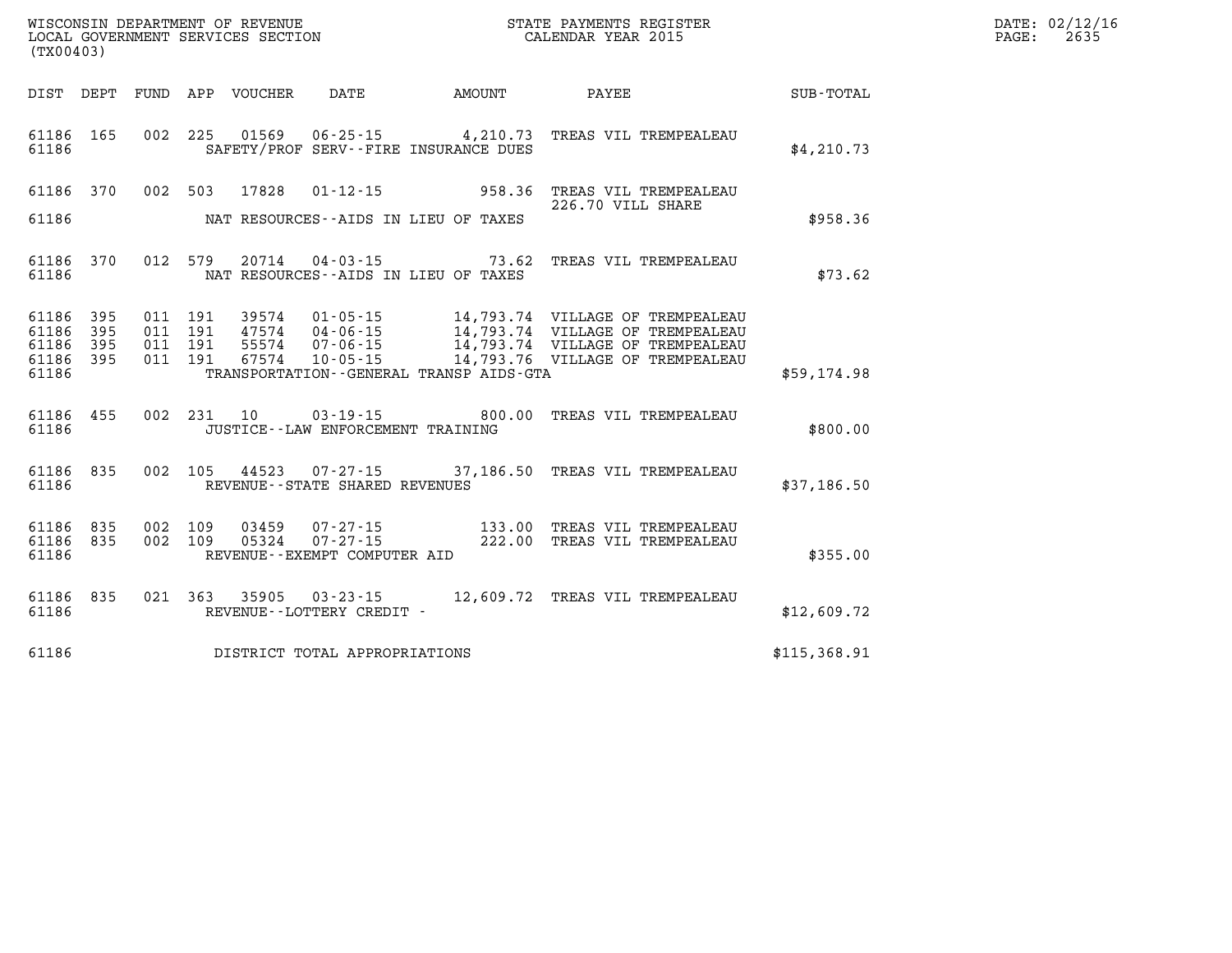| (TX00403) |                                                           |  |                                                                   | WISCONSIN DEPARTMENT OF REVENUE<br>LOCAL GOVERNMENT SERVICES SECTION<br>(TYO0403)                                                                                                                            |               | DATE: 02/12/16<br>$\mathtt{PAGE:}$<br>2636 |
|-----------|-----------------------------------------------------------|--|-------------------------------------------------------------------|--------------------------------------------------------------------------------------------------------------------------------------------------------------------------------------------------------------|---------------|--------------------------------------------|
|           |                                                           |  |                                                                   | DIST DEPT FUND APP VOUCHER DATE AMOUNT PAYEE PAYEE SUB-TOTAL                                                                                                                                                 |               |                                            |
|           | 61201 165<br>61201                                        |  | SAFETY/PROF SERV--FIRE INSURANCE DUES                             | 002 225 01570 06-25-15 6,168.00 TREAS CITY ARCADIA                                                                                                                                                           | \$6,168.00    |                                            |
| 61201     |                                                           |  | NAT RESOURCES--RU RECYCLING GRANT                                 | 61201 370 074 670 43137 05-29-15 7,245.34 TREAS CITY ARCADIA                                                                                                                                                 | \$7,245.34    |                                            |
|           | 61201 395<br>61201 395<br>61201 395<br>61201 395<br>61201 |  | TRANSPORTATION - GENERAL TRANSP AIDS - GTA                        | 011 191 39575 01-05-15 92,191.65 CITY OF ARCADIA<br>011 191 47575 04-06-15 92,191.65 CITY OF ARCADIA<br>011 191 55575 07-06-15 92,191.65 CITY OF ARCADIA<br>011 191 67575 10-05-15 92,191.68 CITY OF ARCADIA | \$368,766.63  |                                            |
|           | 61201 435<br>61201                                        |  | 005 162 01DHS 09-11-15<br>HS--AMBULANCE FUNDING ASSISTANCE GRANTS | 5,158.82 ARCADIA AMBULANCE SERV                                                                                                                                                                              | \$5,158.82    |                                            |
|           | 61201 455<br>61201                                        |  | JUSTICE--LAW ENFORCEMENT TRAINING                                 | 002 231 04793 03-05-15 640.00 TREAS CITY ARCADIA                                                                                                                                                             | \$640.00      |                                            |
|           | 61201 835                                                 |  | 61201 REVENUE - STATE SHARED REVENUES                             | 002 105 44524 07-27-15 105,196.20 TREAS CITY ARCADIA                                                                                                                                                         | \$105, 196.20 |                                            |
| 61201     |                                                           |  | REVENUE--EXEMPT COMPUTER AID                                      | 61201 835 002 109 03460 07-27-15 5,711.00 TREAS CITY ARCADIA<br>61201 835 002 109 05325 07-27-15 36,292.00 TREAS CITY ARCADIA                                                                                | \$42,003.00   |                                            |
| 61201     | 61201 835                                                 |  | DOA-PAYMENT FOR MUNICIPAL SERVICES AID                            | 002 501 00004 02-02-15 2,262.25 TREAS CITY ARCADIA                                                                                                                                                           | \$2,262.25    |                                            |
|           |                                                           |  |                                                                   | $\begin{tabular}{lllllll} 61201 & 835 & 021 & 363 & 35906 & 03-23-15 & & 2,447.53 & \texttt{TREAS CITY ARCHA} \\ 61201 & & \texttt{REVENUE--LOTTERY CREDIT} & \texttt{-} & & & & \\ \end{tabular}$           | \$2,447.53    |                                            |
|           |                                                           |  | 61201 DISTRICT TOTAL APPROPRIATIONS                               |                                                                                                                                                                                                              | \$539,887.77  |                                            |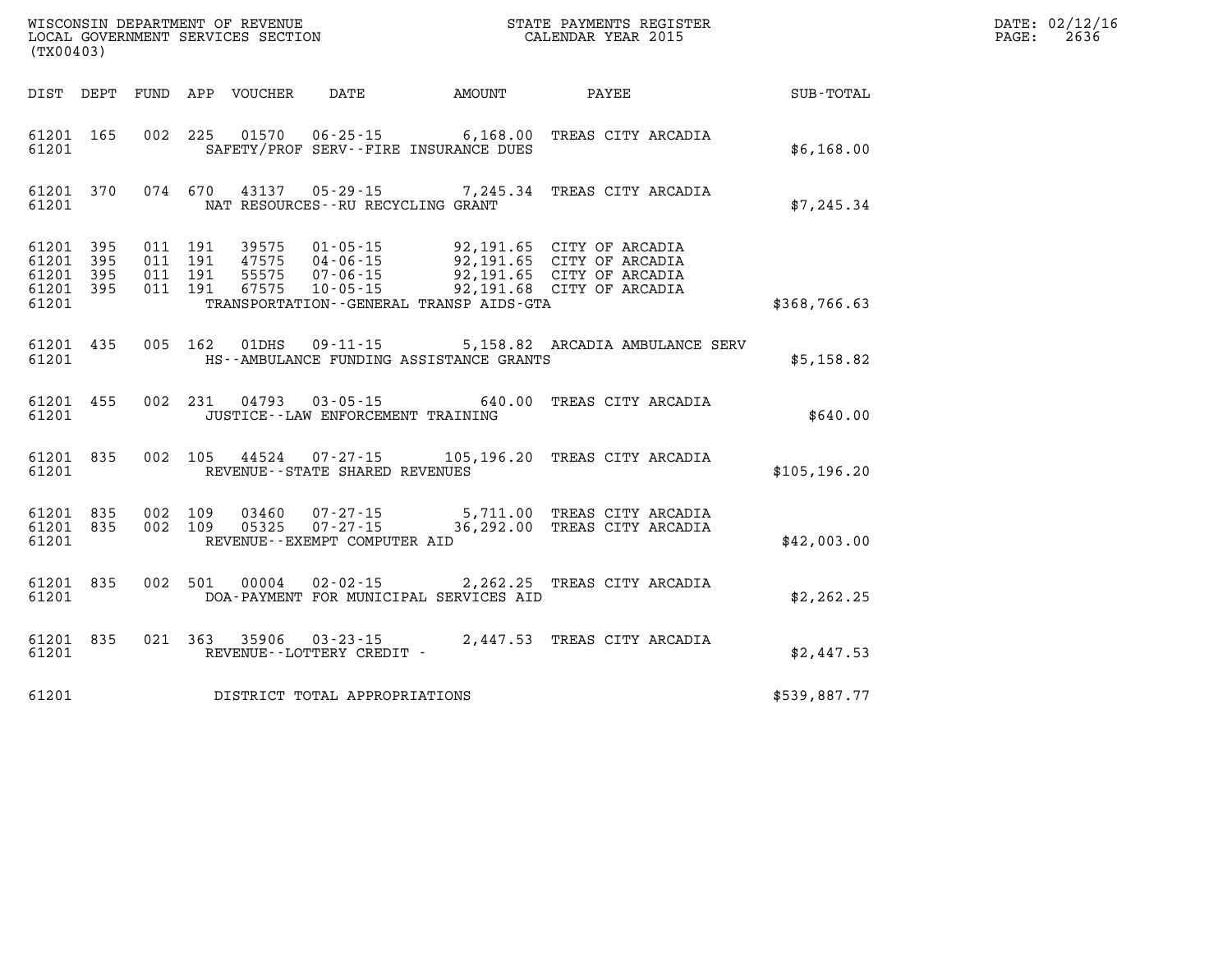| (TX00403)                                 |                          |                          |                          | WISCONSIN DEPARTMENT OF REVENUE<br>LOCAL GOVERNMENT SERVICES SECTION |                                                                         |                                         | STATE PAYMENTS REGISTER<br>CALENDAR YEAR 2015                                                            |              |
|-------------------------------------------|--------------------------|--------------------------|--------------------------|----------------------------------------------------------------------|-------------------------------------------------------------------------|-----------------------------------------|----------------------------------------------------------------------------------------------------------|--------------|
| DIST                                      | DEPT                     | FUND                     | APP                      | VOUCHER                                                              | DATE                                                                    | AMOUNT                                  | PAYEE                                                                                                    | SUB-TOTAL    |
| 61206<br>61206                            | 165                      | 002                      | 225                      | 01571                                                                | 06-25-15<br>SAFETY/PROF SERV--FIRE INSURANCE DUES                       | 3,247.91                                | TREAS CITY BLAIR                                                                                         | \$3,247.91   |
| 61206<br>61206                            | 370                      | 074                      | 670                      |                                                                      | NAT RESOURCES - - RU RECYCLING GRANT                                    |                                         | 43138 05-29-15 2,524.56 TREAS CITY BLAIR                                                                 | \$2,524.56   |
| 61206<br>61206<br>61206<br>61206<br>61206 | 395<br>395<br>395<br>395 | 011<br>011<br>011<br>011 | 191<br>191<br>191<br>191 | 39576<br>47576<br>55576<br>67576                                     | $01 - 05 - 15$<br>04 - 06 - 15<br>07 - 06 - 15<br>$10 - 05 - 15$        | TRANSPORTATION--GENERAL TRANSP AIDS-GTA | 15,331.73 CITY OF BLAIR<br>15,331.73 CITY OF BLAIR<br>15,331.73 CITY OF BLAIR<br>15,331.76 CITY OF BLAIR | \$61,326.95  |
| 61206<br>61206                            | 455                      | 002                      | 231                      | 08                                                                   | $03 - 12 - 15$ 800.00<br>JUSTICE - - LAW ENFORCEMENT TRAINING           |                                         | TREAS CITY BLAIR                                                                                         | \$800.00     |
| 61206<br>61206                            | 835                      | 002                      | 105                      |                                                                      | REVENUE - - STATE SHARED REVENUES                                       | 44525 07-27-15 94,943.37                | TREAS CITY BLAIR                                                                                         | \$94, 943.37 |
| 61206<br>61206<br>61206                   | 835<br>835               | 002<br>002               | 109<br>109               | 03461<br>05326                                                       | $07 - 27 - 15$ 807.00<br>$07 - 27 - 15$<br>REVENUE--EXEMPT COMPUTER AID | 7.00                                    | TREAS CITY BLAIR<br>TREAS CITY BLAIR                                                                     | \$814.00     |
| 61206<br>61206                            | 835                      | 021                      | 363                      | 35907                                                                | $03 - 23 - 15$<br>REVENUE - - LOTTERY CREDIT -                          | 3,711.84                                | TREAS CITY BLAIR                                                                                         | \$3,711.84   |
| 61206                                     |                          |                          |                          |                                                                      | DISTRICT TOTAL APPROPRIATIONS                                           |                                         |                                                                                                          | \$167,368.63 |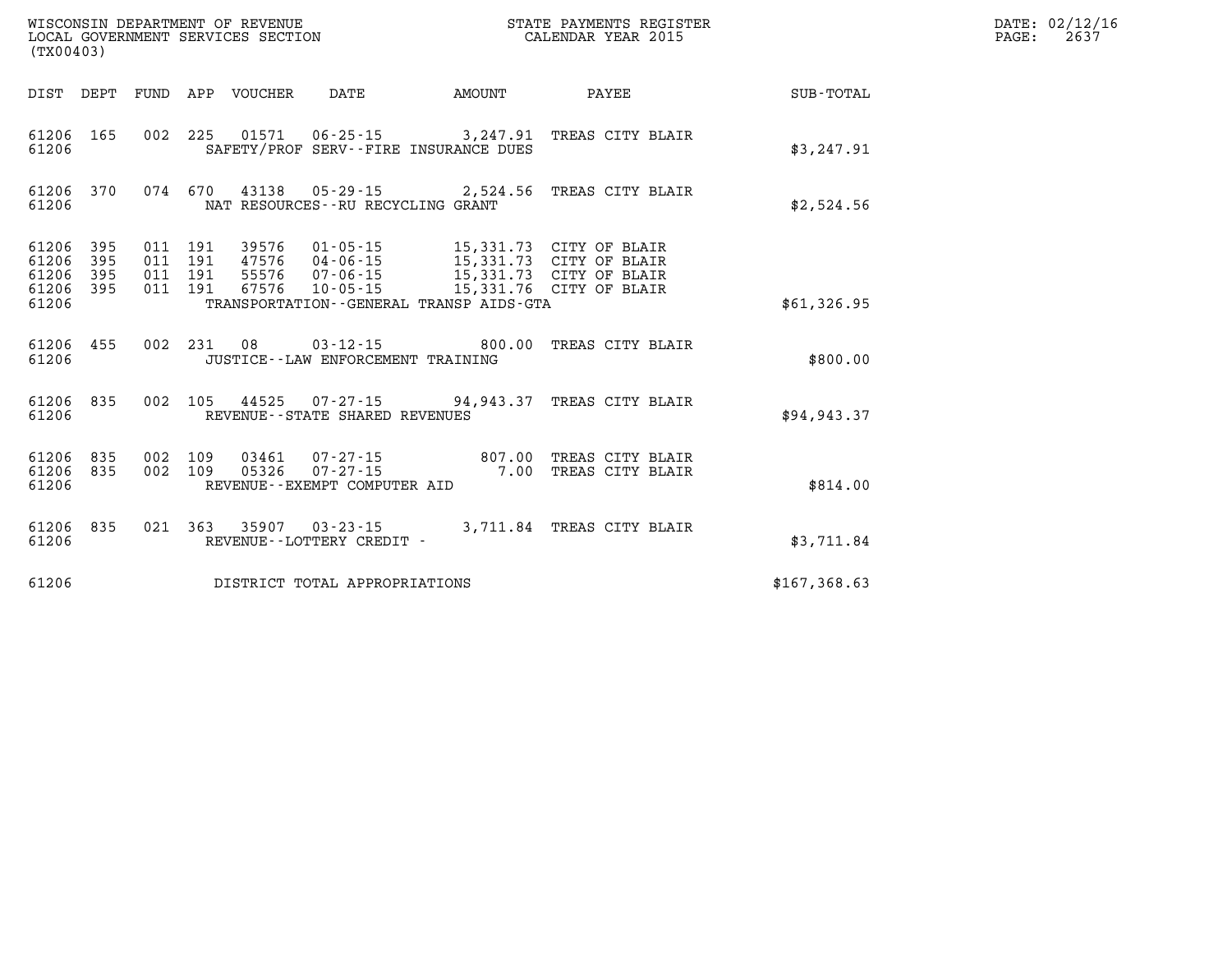| WISCONSIN DEPARTMENT OF REVENUE   | R PAYMENTS REGISTER<br>STATE | DATE: | 02/12/16 |
|-----------------------------------|------------------------------|-------|----------|
| LOCAL GOVERNMENT SERVICES SECTION | CALENDAR YEAR 2015           | PAGE  | 2638     |

| (TX00403)                                                                                         |                                                                                                                                                                                                                        |                                                                                                               |
|---------------------------------------------------------------------------------------------------|------------------------------------------------------------------------------------------------------------------------------------------------------------------------------------------------------------------------|---------------------------------------------------------------------------------------------------------------|
| DIST<br>DEPT<br>FUND                                                                              | APP<br><b>VOUCHER</b><br>DATE<br>AMOUNT                                                                                                                                                                                | PAYEE<br>SUB-TOTAL                                                                                            |
| 002<br>61231<br>165<br>61231                                                                      | 225<br>01572<br>$06 - 25 - 15$<br>3,380.85<br>SAFETY/PROF<br>SERV--FIRE INSURANCE DUES                                                                                                                                 | TREAS CITY GALESVILLE<br>\$3,380.85                                                                           |
| 61231<br>395<br>011<br>395<br>61231<br>011<br>61231<br>395<br>011<br>61231<br>395<br>011<br>61231 | 191<br>39577<br>$01 - 05 - 15$<br>16,086.29<br>191<br>47577<br>$04 - 06 - 15$<br>191<br>$07 - 06 - 15$<br>16,086.29<br>55577<br>191<br>67577<br>$10 - 05 - 15$<br>16,086.32<br>TRANSPORTATION--GENERAL TRANSP AIDS-GTA | CITY OF GALESVILLE<br>16,086.29 CITY OF GALESVILLE<br>CITY OF GALESVILLE<br>CITY OF GALESVILLE<br>\$64,345.19 |
| 002<br>61231<br>455<br>61231                                                                      | 231<br>11<br>$03 - 19 - 15$<br>1,120.00<br>JUSTICE -- LAW ENFORCEMENT TRAINING                                                                                                                                         | TREAS CITY GALESVILLE<br>\$1,120.00                                                                           |
| 61231<br>505<br>002<br>61231                                                                      | 174<br>58230<br>$04 - 30 - 15$<br>9,635.00<br>DOA--TRANSMISSION LINE FEE DISTRIBUTION                                                                                                                                  | TREAS CITY GALESVILLE<br>\$9,635.00                                                                           |
| 835<br>002<br>61231<br>61231                                                                      | 105<br>44526<br>07-27-15<br>66,115.57<br>REVENUE--STATE SHARED REVENUES                                                                                                                                                | TREAS CITY GALESVILLE<br>\$66, 115.57                                                                         |
| 002<br>61231<br>835<br>61231                                                                      | 109<br>03462<br>2,071.00<br>$07 - 27 - 15$<br>REVENUE--EXEMPT COMPUTER AID                                                                                                                                             | TREAS CITY GALESVILLE<br>\$2,071.00                                                                           |
| 61231                                                                                             | DISTRICT TOTAL APPROPRIATIONS                                                                                                                                                                                          | \$146,667.61                                                                                                  |

WISCONSIN DEPARTMENT OF REVENUE **STATE PAYMENTS REGISTER**<br>LOCAL GOVERNMENT SERVICES SECTION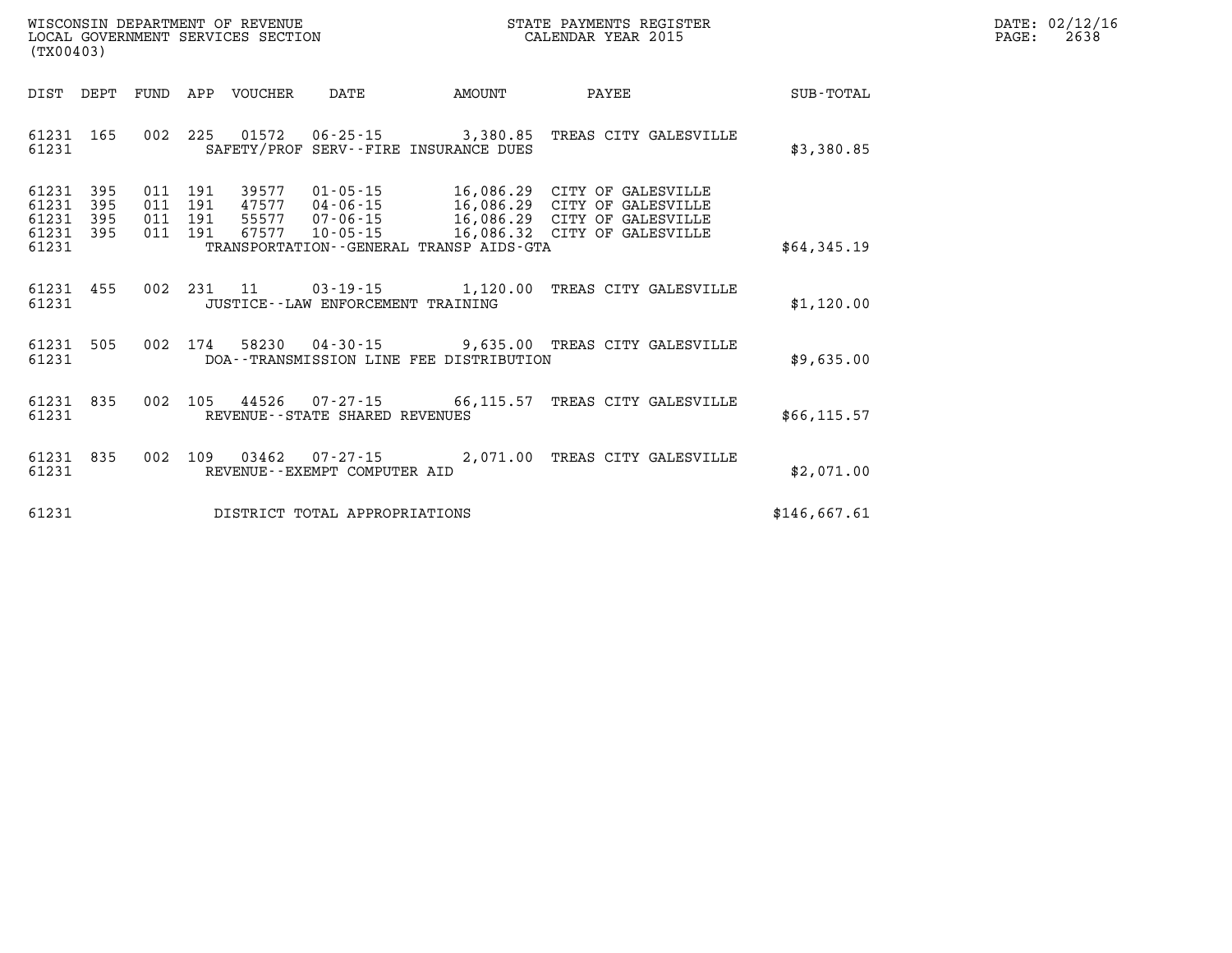| %WISCONSIN DEPARTMENT OF REVENUE $$\tt STATE~PAYMEMTS~REGISTER~LOCAL~GOVERNMENT~SERVICES~SECTION~CALENDAR~YEAR~2015$<br>(TX00403) |                                                  |         |  |  |                                     |                                              |                                                                                                                                                                                                                                  |              | DATE: 02/12/16<br>PAGE: 2639 |
|-----------------------------------------------------------------------------------------------------------------------------------|--------------------------------------------------|---------|--|--|-------------------------------------|----------------------------------------------|----------------------------------------------------------------------------------------------------------------------------------------------------------------------------------------------------------------------------------|--------------|------------------------------|
|                                                                                                                                   |                                                  |         |  |  |                                     | DIST DEPT FUND APP VOUCHER DATE AMOUNT PAYEE |                                                                                                                                                                                                                                  | SUB-TOTAL    |                              |
|                                                                                                                                   | 61241                                            |         |  |  |                                     | SAFETY/PROF SERV--FIRE INSURANCE DUES        | 61241 165 002 225 01573 06-25-15 2,997.50 TREAS CITY INDEPENDENCE                                                                                                                                                                | \$2,997.50   |                              |
| 61241                                                                                                                             |                                                  |         |  |  | NAT RESOURCES -- RU RECYCLING GRANT |                                              | 61241 370 074 670 43139 05-29-15 3,926.62 TREAS CITY INDEPENDENCE                                                                                                                                                                | \$3,926.62   |                              |
| 61241                                                                                                                             |                                                  |         |  |  | NAT RESOURCES--DAM SAFETY PROJECTS  |                                              | 61241 370 095 532 01452 01-07-15 157,734.00 TREAS CITY INDEPENDENCE                                                                                                                                                              | \$157,734.00 |                              |
| 61241                                                                                                                             | 61241 395<br>61241 395<br>61241 395<br>61241 395 |         |  |  |                                     | TRANSPORTATION--GENERAL TRANSP AIDS-GTA      | 011 191 39578 01-05-15 13,564.22 CITY OF INDEPENDENCE<br>011 191 47578 04-06-15 13,564.22 CITY OF INDEPENDENCE<br>011 191 55578 07-06-15 13,564.22 CITY OF INDEPENDENCE<br>011 191 67578 10-05-15 13,564.23 CITY OF INDEPENDENCE | \$54,256.89  |                              |
| 61241                                                                                                                             |                                                  |         |  |  |                                     | TRANSPORTATION - - LRIP/TRIP/MSIP GRANTS     | 61241 395 011 278 61326 09-25-15 7,809.47 TREAS CITY INDEPENDENCE                                                                                                                                                                | \$7,809.47   |                              |
|                                                                                                                                   |                                                  |         |  |  |                                     |                                              | 61241 455 002 231 14 04-08-15 1,280.00 TREAS CITY INDEPENDENCE                                                                                                                                                                   | \$1,280.00   |                              |
| 61241                                                                                                                             |                                                  |         |  |  | REVENUE--STATE SHARED REVENUES      |                                              | 61241 835 002 105 44527 07-27-15 59,924.64 TREAS CITY INDEPENDENCE                                                                                                                                                               | \$59,924.64  |                              |
| 61241                                                                                                                             | 61241 835                                        | 002 109 |  |  | REVENUE--EXEMPT COMPUTER AID        |                                              | 61241 835 002 109 03463 07-27-15 1,098.00 TREAS CITY INDEPENDENCE<br>05327  07-27-15  52.00 TREAS CITY INDEPENDENCE                                                                                                              | \$1,150.00   |                              |
| 61241                                                                                                                             |                                                  |         |  |  | DISTRICT TOTAL APPROPRIATIONS       |                                              |                                                                                                                                                                                                                                  | \$289,079.12 |                              |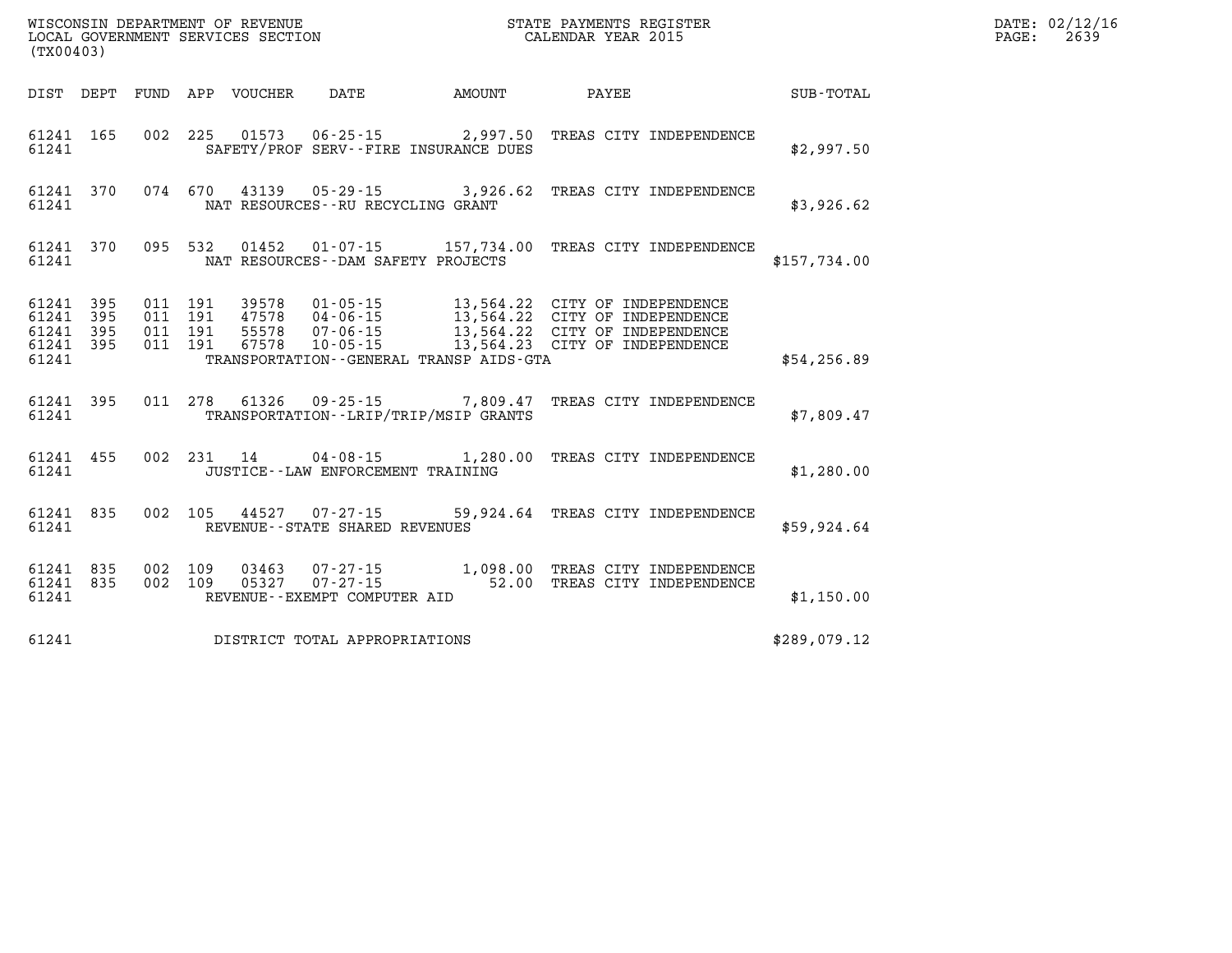| (TX00403)                                             |           |                                          |            |                            |                                                   |                                                                                           |                                                               |              | DATE: 02/12/16<br>PAGE:<br>2640 |
|-------------------------------------------------------|-----------|------------------------------------------|------------|----------------------------|---------------------------------------------------|-------------------------------------------------------------------------------------------|---------------------------------------------------------------|--------------|---------------------------------|
|                                                       |           |                                          |            | DIST DEPT FUND APP VOUCHER | DATE                                              | AMOUNT                                                                                    | PAYEE                                                         | SUB-TOTAL    |                                 |
| 61265 165<br>61265                                    |           |                                          |            | 002 225 01574              | SAFETY/PROF SERV--FIRE INSURANCE DUES             | $06 - 25 - 15$ 4, 517.59                                                                  | TREAS CITY OSSEO                                              | \$4,517.59   |                                 |
| 61265 370<br>61265                                    |           |                                          | 012 579    |                            | NAT RESOURCES--AIDS IN LIEU OF TAXES              |                                                                                           | 20715  04-03-15  20.07  TREAS CITY OSSEO                      | \$20.07      |                                 |
| 61265                                                 | 61265 370 |                                          | 074 670    |                            | NAT RESOURCES - - RU RECYCLING GRANT              |                                                                                           | 43140  05-29-15  9,903.34  TREAS CITY OSSEO                   | \$9,903.34   |                                 |
| 61265                                                 | 61265 395 |                                          | 011 185    |                            |                                                   | TRANSPORTATION - - HIGHWAY SAFETY - FEDERAL                                               | 62750 10-14-15 3,906.34 TREAS CITY OSSEO                      | \$3,906.34   |                                 |
| 61265 395<br>61265<br>61265 395<br>61265 395<br>61265 | 395       | 011 191<br>011 191<br>011 191<br>011 191 |            | 67579                      | $10 - 05 - 15$                                    | 39579  01-05-15  35,038.52  CITY OF OSSEO<br>TRANSPORTATION - - GENERAL TRANSP AIDS - GTA | 35,038.55 CITY OF OSSEO                                       | \$140.154.11 |                                 |
| 61265 455<br>61265                                    |           |                                          | 002 231 13 |                            | JUSTICE - - LAW ENFORCEMENT TRAINING              |                                                                                           | 03-30-15 640.00 TREAS CITY OSSEO                              | \$640.00     |                                 |
| 61265 835<br>61265                                    |           | 002 105                                  |            |                            | 44528 07-27-15<br>REVENUE--STATE SHARED REVENUES  |                                                                                           | 61,208.65 TREAS CITY OSSEO                                    | \$61, 208.65 |                                 |
| 61265 835<br>61265 835<br>61265                       |           | 002 109<br>002 109                       |            | 03464<br>05328             | $07 - 27 - 15$<br>REVENUE - - EXEMPT COMPUTER AID |                                                                                           | 07-27-15 146.00 TREAS CITY OSSEO<br>5,685.00 TREAS CITY OSSEO | \$5,831.00   |                                 |
| 61265                                                 | 61265 835 |                                          | 021 363    | 35908                      | $03 - 23 - 15$<br>REVENUE--LOTTERY CREDIT -       |                                                                                           | 491.84 TREAS CITY OSSEO                                       | \$491.84     |                                 |
| 61265                                                 |           |                                          |            |                            | DISTRICT TOTAL APPROPRIATIONS                     |                                                                                           |                                                               | \$226,672.94 |                                 |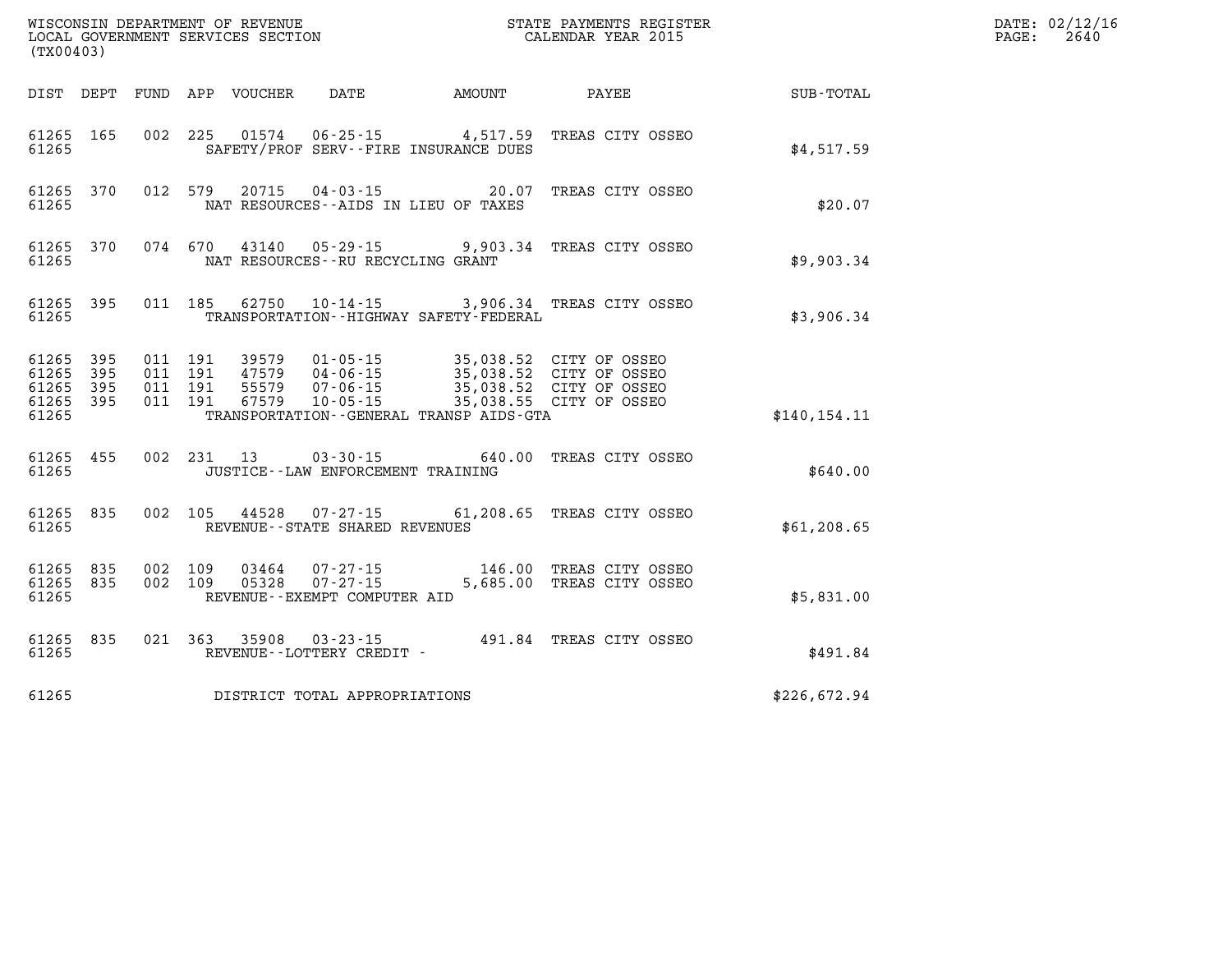| (TX00403)                                 |                          |                          |                          | WISCONSIN DEPARTMENT OF REVENUE<br>LOCAL GOVERNMENT SERVICES SECTION |                                                                                                                 |                  | STATE PAYMENTS REGISTER<br>CALENDAR YEAR 2015                                                                            |              |
|-------------------------------------------|--------------------------|--------------------------|--------------------------|----------------------------------------------------------------------|-----------------------------------------------------------------------------------------------------------------|------------------|--------------------------------------------------------------------------------------------------------------------------|--------------|
| DIST                                      | DEPT                     | FUND                     | APP                      | <b>VOUCHER</b>                                                       | <b>DATE</b>                                                                                                     | AMOUNT           | PAYEE                                                                                                                    | SUB-TOTAL    |
| 61291<br>61291                            | 165                      | 002                      | 225                      | 01575                                                                | $06 - 25 - 15$<br>SAFETY/PROF SERV--FIRE INSURANCE DUES                                                         | 3,661.07         | TREAS CITY WHITEHALL                                                                                                     | \$3,661.07   |
| 61291<br>61291                            | 370                      | 074                      | 670                      | 43141                                                                | $05 - 29 - 15$ 6,620.58<br>NAT RESOURCES - - RU RECYCLING GRANT                                                 |                  | TREAS CITY WHITEHALL                                                                                                     | \$6,620.58   |
| 61291<br>61291<br>61291<br>61291<br>61291 | 395<br>395<br>395<br>395 | 011<br>011<br>011<br>011 | 191<br>191<br>191<br>191 | 39580<br>47580<br>55580<br>67580                                     | $01 - 05 - 15$<br>$04 - 06 - 15$<br>$07 - 06 - 15$<br>$10 - 05 - 15$<br>TRANSPORTATION--GENERAL TRANSP AIDS-GTA |                  | 21,042.49 CITY OF WHITEHALL<br>21,042.49 CITY OF WHITEHALL<br>21,042.49 CITY OF WHITEHALL<br>21,042.51 CITY OF WHITEHALL | \$84,169.98  |
| 61291<br>61291                            | 435                      | 005                      | 162                      | 01DHS                                                                | $09 - 11 - 15$<br>HS--AMBULANCE FUNDING ASSISTANCE GRANTS                                                       |                  | 5,037.51 TRI-COUNTY AMBULANCE                                                                                            | \$5,037.51   |
| 61291<br>61291                            | 435                      | 005                      | 163                      | 01LGS                                                                | HS--PREPAID MEDICAL TRANSPORT REIMBURSE                                                                         |                  | 11-16-15 3,477.50 DHS PREPAID MEDICAL TRANSPORT                                                                          | \$3,477.50   |
| 61291<br>61291                            | 835                      | 002                      | 105                      | 44529                                                                | $07 - 27 - 15$<br>REVENUE - - STATE SHARED REVENUES                                                             | 65,916.51        | TREAS CITY WHITEHALL                                                                                                     | \$65,916.51  |
| 61291<br>61291<br>61291                   | 835<br>835               | 002<br>002               | 109<br>109               | 03465<br>05329                                                       | $07 - 27 - 15$<br>$07 - 27 - 15$<br>REVENUE--EXEMPT COMPUTER AID                                                | 584.00<br>964.00 | TREAS CITY WHITEHALL<br>TREAS CITY WHITEHALL                                                                             | \$1,548.00   |
| 61291                                     |                          |                          |                          |                                                                      | DISTRICT TOTAL APPROPRIATIONS                                                                                   |                  |                                                                                                                          | \$170.431.15 |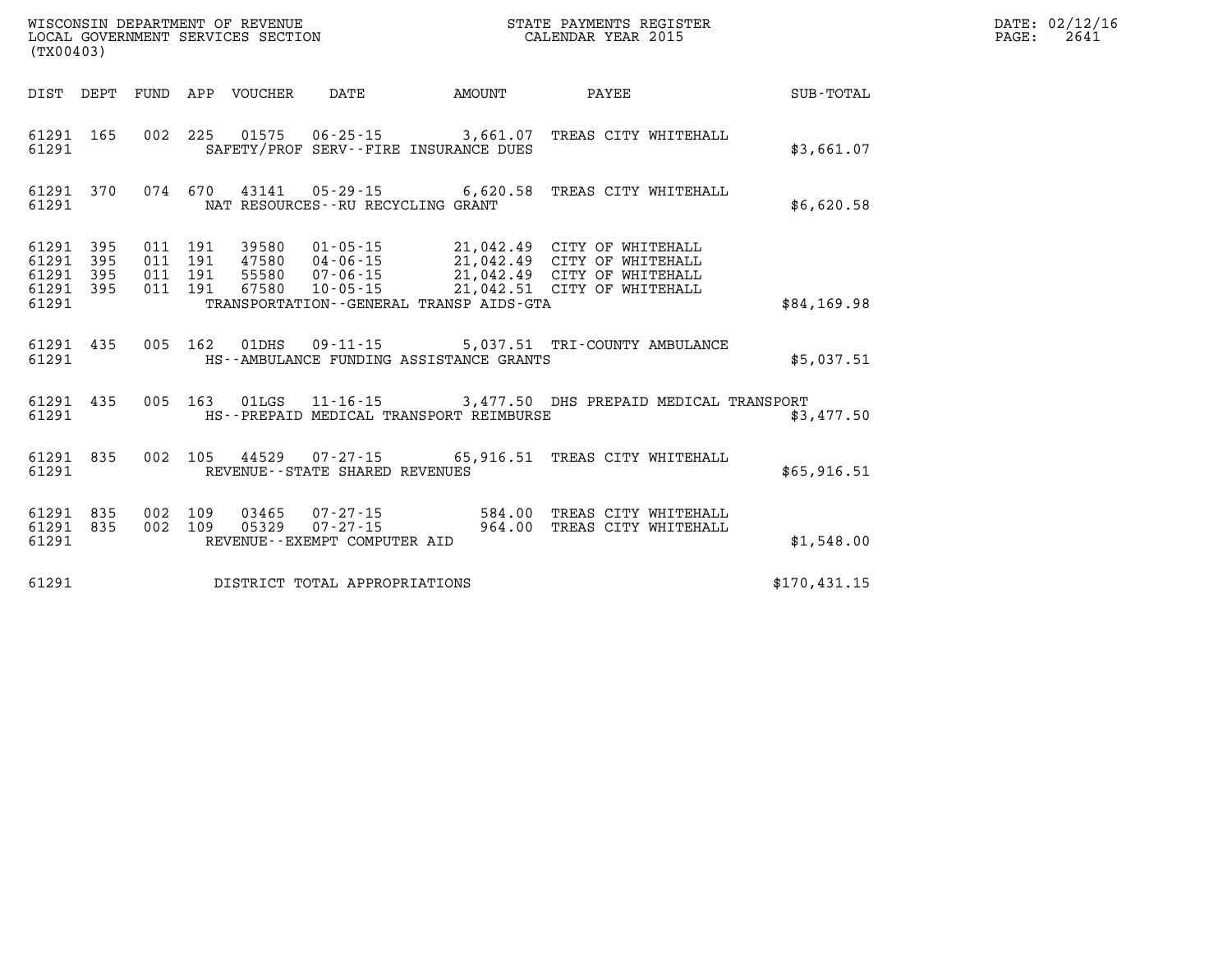| <b>District</b> | <b>District Name (Payee)</b> | Dept. | <b>Agency Name</b>             | Fund  |       | Appropriati Payment Description       | Voucher  | <b>Date</b>   | <b>Payment Amount</b>  |
|-----------------|------------------------------|-------|--------------------------------|-------|-------|---------------------------------------|----------|---------------|------------------------|
| M61000          | <b>Trempealeau County</b>    | 16500 | Dept of Safety & Prof Services | 10000 | 23600 | POWTS Replacement Rehab               | 00000369 | 11/12/2015    | 1,116.87<br>\$         |
| M61000          | <b>Trempealeau County</b>    | 41000 | Department of Corrections      | 10000 | 11600 | Reimbursing counties for proba        | 00009567 | 11/18/2015 \$ | 26,593.28              |
| M61000          | <b>Trempealeau County</b>    | 41000 | Department of Corrections      | 10000 | 30200 | Community intervention program        | 00001685 | 10/29/2015 \$ | 4.160.00               |
| M61000          | Trempealeau County           | 41000 | Department of Corrections      | 10000 | 31300 | Community youth and family aid        | 00005753 | 11/3/2015 \$  | 11,571.00              |
| M61000          | Trempealeau County           | 41000 | Department of Corrections      | 10000 | 31300 | Community youth and family aid        | 00010686 | 11/24/2015 \$ | 18,766.00              |
| M61000          | <b>Trempealeau County</b>    | 43500 | Department of Health Services  | 10000 | 97500 | <b>GENERAL RCPT/CLRING</b><br>$975 -$ | 00005571 | 11/13/2015 \$ | 372.16                 |
| M61000          | <b>Trempealeau County</b>    | 46500 | Department of Military Affairs | 10000 | 30800 | Emergency response equipment          | 00000612 | 10/23/2015 \$ | 1,595.60               |
| M61000          | <b>Trempealeau County</b>    | 48500 | Department of Veterans Affairs | 58200 | 28000 | Veterans transportation grant         | 00004076 | 12/21/2015 \$ | 5,289.07               |
| M61000          | Trempealeau County           | 50500 | Department of Administration   | 10000 | 15500 | Federal aid, local assistance         | 00000206 | 10/5/2015     | 29.90<br>-\$           |
| M61000          | <b>Trempealeau County</b>    | 50500 | Department of Administration   | 10000 | 15500 | Federal aid, local assistance         | 00003321 | 11/17/2015 \$ | 9,352.63               |
| M61000          | Trempealeau County           | 50500 | Department of Administration   | 10000 | 15500 | Federal aid, local assistance         | 00006153 | 12/15/2015 \$ | 2,018.98               |
| M61000          | Trempealeau County           | 50500 | Department of Administration   | 23500 | 37100 | Low-income assistance grants          | 00000206 | 10/5/2015     | <b>S</b><br>254.70     |
| M61000          | <b>Trempealeau County</b>    | 50500 | Department of Administration   | 23500 | 37100 | Low-income assistance grants          | 00003321 | 11/17/2015 \$ | 7,145.93               |
| M61000          | Trempealeau County           | 50500 | Department of Administration   | 23500 | 37100 | Low-income assistance grants          | 00006153 | 12/15/2015 \$ | 2,571.90               |
| M61000          | <b>Trempealeau County</b>    | 83500 | Department of Revenue          | 10000 | 10500 | County and Municipal Aid              | 00001946 | 11/16/2015    | \$<br>1,438,557.02     |
| M61002          | Town Of Albion               | 83500 | Department of Revenue          | 10000 | 10500 | County and Municipal Aid              | 00001920 | 11/16/2015 \$ | 55,876.15              |
| M61004          | Town Of Arcadia              | 83500 | Department of Revenue          | 10000 | 10500 | County and Municipal Aid              | 00001921 | 11/16/2015 \$ | 73,063.91              |
| M61006          | Town Of Burnside             | 83500 | Department of Revenue          | 10000 | 10500 | County and Municipal Aid              | 00001922 | 11/16/2015 \$ | 48,986.49              |
| M61008          | Town Of Caledonia            | 83500 | Department of Revenue          | 10000 | 10500 | County and Municipal Aid              | 00001923 | 11/16/2015 \$ | 26,181.08              |
| M61010          | Town Of Chimney Rock         | 83500 | Department of Revenue          | 10000 | 10500 | County and Municipal Aid              | 00001924 | 11/16/2015 \$ | 21,742.84              |
| M61012          | Town Of Dodge                | 83500 | Department of Revenue          | 10000 | 10500 | County and Municipal Aid              | 00001925 | 11/16/2015 \$ | 39,817.71              |
| M61014          | <b>Town Of Ettrick</b>       | 83500 | Department of Revenue          | 10000 | 10500 | County and Municipal Aid              | 00001926 | 11/16/2015 \$ | 56,053.90              |
| M61016          | Town Of Gale                 | 83500 | Department of Revenue          | 10000 | 10500 | County and Municipal Aid              | 00001927 | 11/16/2015    | <b>S</b><br>95,485.68  |
| M61018          | Town Of Hale                 | 83500 | Department of Revenue          | 10000 | 10500 | County and Municipal Aid              | 00001928 | 11/16/2015 \$ | 57,833.58              |
| M61020          | Town Of Lincoln              | 83500 | Department of Revenue          | 10000 | 10500 | County and Municipal Aid              | 00001929 | 11/16/2015 \$ | 86,790.81              |
| M61022          | Town Of Pigeon               | 83500 | Department of Revenue          | 10000 | 10500 | County and Municipal Aid              | 00001930 | 11/16/2015    | <b>S</b><br>62,687.94  |
| M61024          | Preston, Town of             | 83500 | Department of Revenue          | 10000 | 10500 | County and Municipal Aid              | 00001931 | 11/16/2015 \$ | 78,289.98              |
| M61026          | Town Of Sumner               | 83500 | Department of Revenue          | 10000 | 10500 | County and Municipal Aid              | 00001932 | 11/16/2015 \$ | 46,293.57              |
| M61028          | Town Of Trempealeau          | 83500 | Department of Revenue          | 10000 | 10500 | County and Municipal Aid              | 00001933 | 11/16/2015 \$ | 49,273.22              |
| M61030          | Town Of Unity                | 83500 | Department of Revenue          | 10000 | 10500 | County and Municipal Aid              | 00001934 | 11/16/2015 \$ | 34,901.24              |
| M61121          | Village Of Eleva             | 83500 | Department of Revenue          | 10000 | 10500 | County and Municipal Aid              | 00001935 | 11/16/2015 \$ | 139,677.72             |
| M61122          | Village Of Ettrick           | 83500 | Department of Revenue          | 10000 | 10500 | County and Municipal Aid              | 00001936 | 11/16/2015 \$ | 106,927.80             |
| M61173          | Village Of Pigeon Falls      | 83500 | Department of Revenue          | 10000 | 10500 | County and Municipal Aid              | 00001937 | 11/16/2015 \$ | 76,166.08              |
| M61181          | Village Of Strum             | 83500 | Department of Revenue          | 10000 | 10500 | County and Municipal Aid              | 00001938 | 11/16/2015    | <b>S</b><br>151,115.10 |
| M61186          | Village Of Trempealeau       | 83500 | Department of Revenue          | 10000 | 10500 | County and Municipal Aid              | 00001939 | 11/16/2015 \$ | 196,758.62             |
| M61201          | Arcadia, City of             | 83500 | Department of Revenue          | 10000 | 10500 | County and Municipal Aid              | 00001940 | 11/16/2015 \$ | 596,109.94             |
| M61206          | City Of Blair                | 83500 | Department of Revenue          | 10000 | 10500 | County and Municipal Aid              | 00001941 | 11/16/2015    | <b>S</b><br>521,768.82 |
| M61231          | <b>City Of Galesville</b>    | 83500 | Department of Revenue          | 10000 | 10500 | County and Municipal Aid              | 00001942 | 11/16/2015 \$ | 292,702.57             |
| M61241          | City Of Independence         | 83500 | Department of Revenue          | 10000 | 10500 | County and Municipal Aid              | 00001943 | 11/16/2015 \$ | 257,960.51             |
| M61265          | City Of Osseo                | 83500 | Department of Revenue          | 10000 | 10500 | County and Municipal Aid              | 00001944 | 11/16/2015 \$ | 188,315.24             |